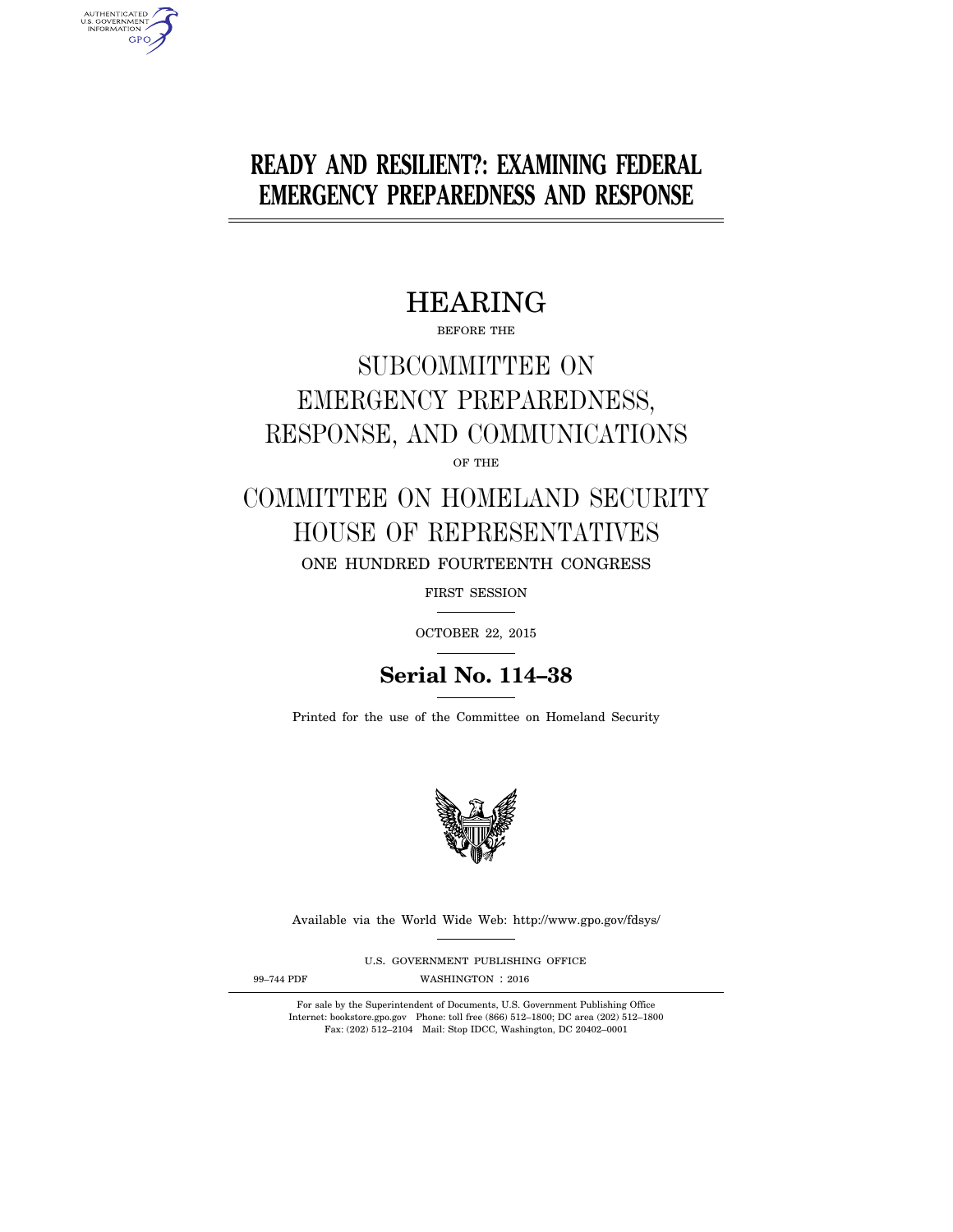## COMMITTEE ON HOMELAND SECURITY

MICHAEL T. MCCAUL, Texas, *Chairman* 

LAMAR SMITH, Texas PETER T. KING, New York MIKE ROGERS, Alabama CANDICE S. MILLER, Michigan, *Vice Chair*  JEFF DUNCAN, South Carolina TOM MARINO, Pennsylvania LOU BARLETTA, Pennsylvania SCOTT PERRY, Pennsylvania CURT CLAWSON, Florida JOHN KATKO, New York WILL HURD, Texas EARL L. ''BUDDY'' CARTER, Georgia MARK WALKER, North Carolina BARRY LOUDERMILK, Georgia MARTHA MCSALLY, Arizona JOHN RATCLIFFE, Texas DANIEL M. DONOVAN, JR., New York

BENNIE G. THOMPSON, Mississippi LORETTA SANCHEZ, California SHEILA JACKSON LEE, Texas JAMES R. LANGEVIN, Rhode Island BRIAN HIGGINS, New York CEDRIC L. RICHMOND, Louisiana WILLIAM R. KEATING, Massachusetts DONALD M. PAYNE, JR., New Jersey FILEMON VELA, Texas BONNIE WATSON COLEMAN, New Jersey KATHLEEN M. RICE, New York NORMA J. TORRES, California

BRENDAN P. SHIELDS, *Staff Director*  JOAN V. O'HARA, *General Counsel*  MICHAEL S. TWINCHEK, *Chief Clerk*  I. LANIER AVANT, *Minority Staff Director* 

## SUBCOMMITTEE ON EMERGENCY PREPAREDNESS, RESPONSE, AND COMMUNICATIONS

MARTHA MCSALLY, Arizona, *Chairman* 

TOM MARINO, Pennsylvania MARK WALKER, North Carolina BARRY LOUDERMILK, Georgia DANIEL M. DONOVAN, JR., New York MICHAEL T. MCCAUL, Texas *(ex officio)*  DONALD M. PAYNE, JR., New Jersey BONNIE WATSON COLEMAN, New Jersey KATHLEEN M. RICE, New York BENNIE G. THOMPSON, Mississippi *(ex officio)*  KERRY A. KINIRONS, *Subcommittee Staff Director* 

DEBORAH JORDAN, *Subcommittee Clerk*  MOIRA BERGIN, *Minority Subcommittee Staff Director*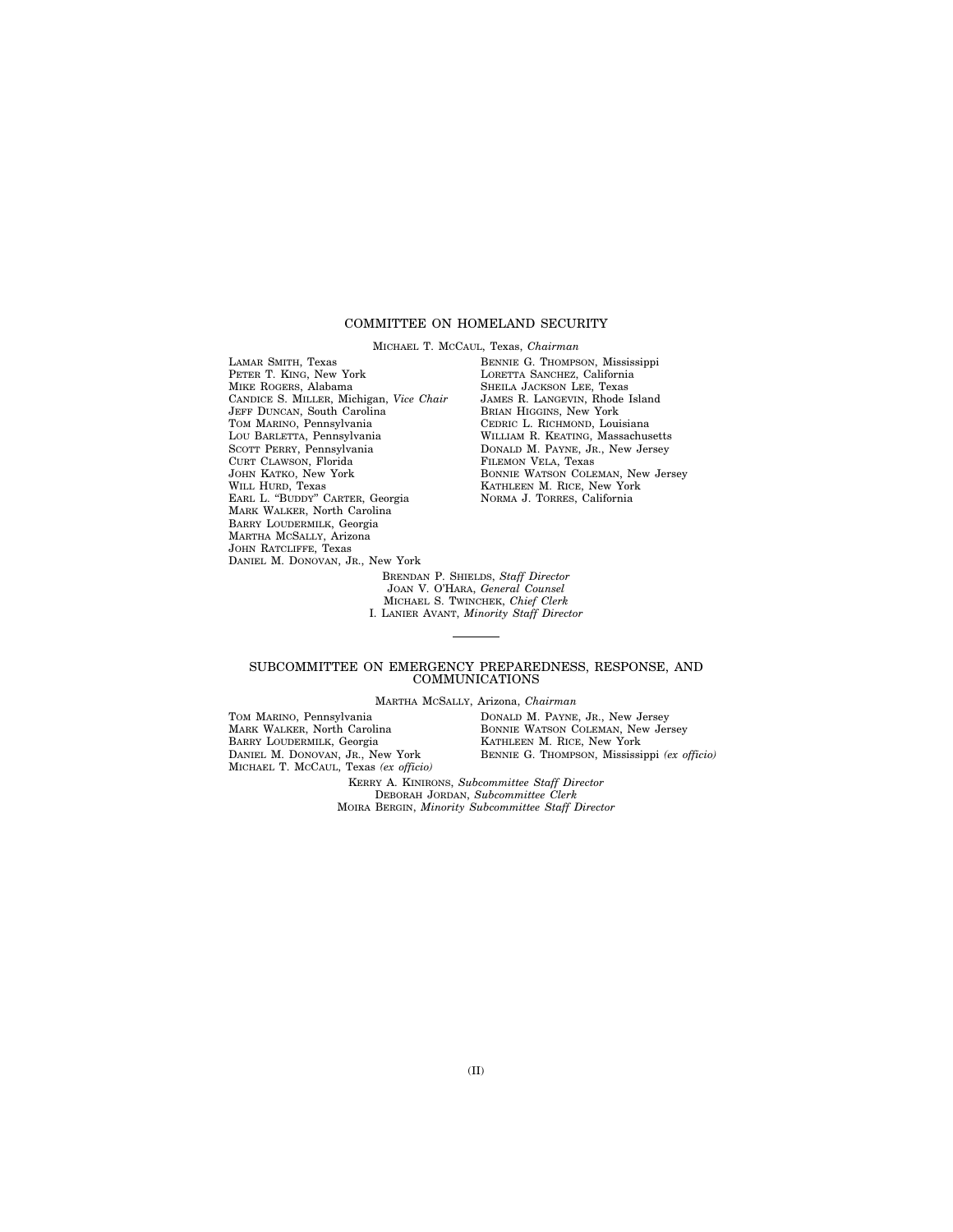## C O N T E N T S

## **STATEMENTS**

| The Honorable Martha McSally, a Representative in Congress From the<br>State of Arizona, and Chairman, Subcommittee on Emergency Prepared-<br>ness, Response, and Communications:                     | 1              |
|-------------------------------------------------------------------------------------------------------------------------------------------------------------------------------------------------------|----------------|
|                                                                                                                                                                                                       | $\mathfrak{D}$ |
| The Honorable Bennie G. Thompson, a Representative in Congress From<br>the State of Mississippi, and Ranking Member, Committee on Homeland<br>Security:                                               |                |
|                                                                                                                                                                                                       | 3              |
|                                                                                                                                                                                                       | 5              |
| WITNESSES                                                                                                                                                                                             |                |
| Mr. W. Craig Fugate, Administrator, Federal Emergency Management Agen-<br>cy, U.S. Department of Homeland Security:                                                                                   |                |
|                                                                                                                                                                                                       | 6              |
| Mr. Bryan Koon, Director, Florida Division of Emergency Management, Testi-<br>fying on Behalf of The National Emergency Management Association:                                                       | 8              |
|                                                                                                                                                                                                       | 14<br>16       |
| Mr. Chris P. Currie, Director, Emergency Management, National Prepared-<br>ness and Critical Infrastructure Protection, Homeland Security and Justice<br>Team, U.S. Government Accountability Office: |                |

## Prepared Statement ............................................................................................. 21 APPENDIX

Oral Statement ..................................................................................................... 19

|  |  | Questions From Ranking Member Bennie G. Thompson for W. Craig Fugate | 49 |
|--|--|----------------------------------------------------------------------|----|
|  |  | Questions From Honorable James E. Clyburn for W. Craig Fugate        | 61 |

Page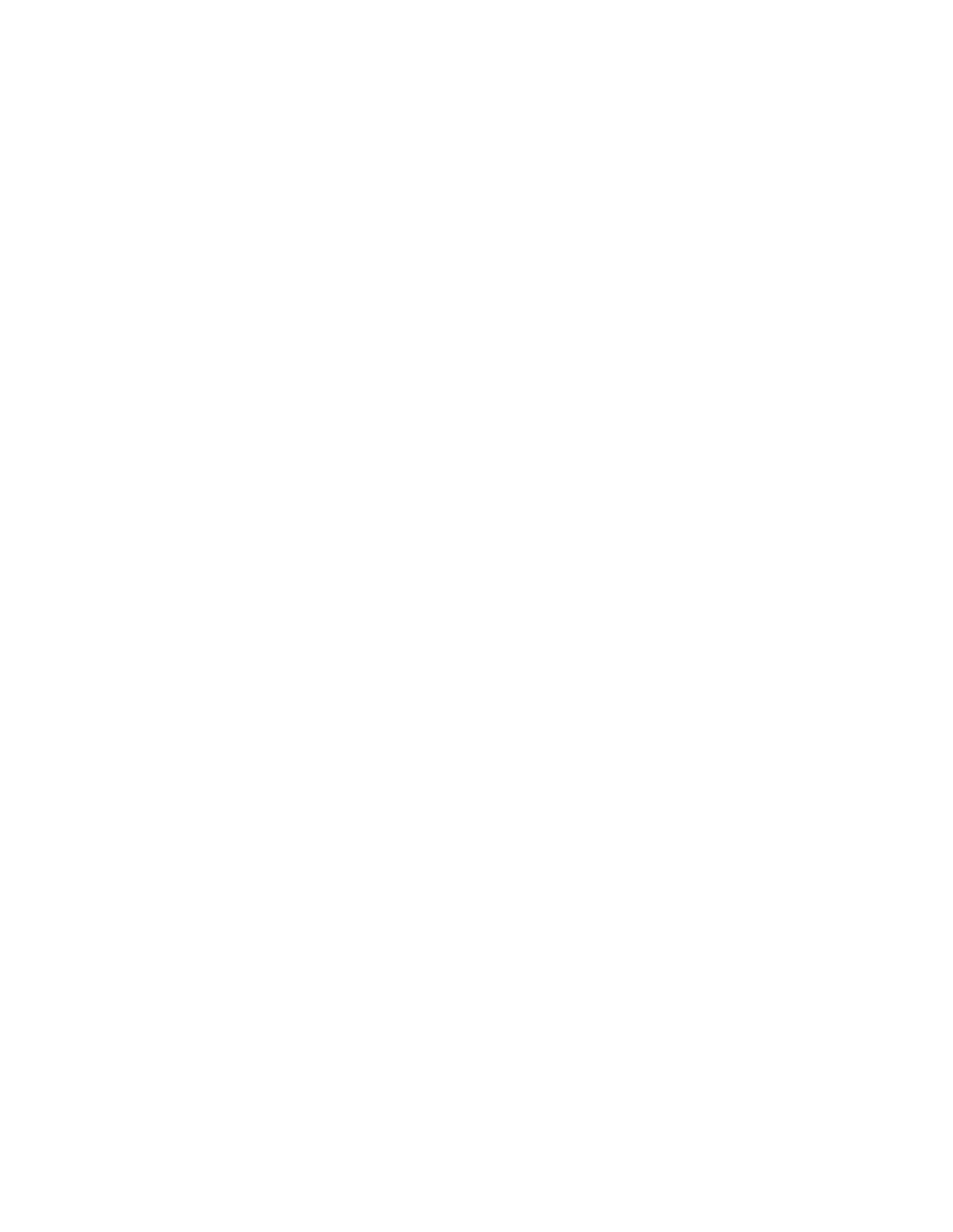## **READY AND RESILIENT?: EXAMINING FED-ERAL EMERGENCY PREPAREDNESS AND RESPONSE**

## **Thursday, October 22, 2015**

U.S. HOUSE OF REPRESENTATIVES, SUBCOMMITTEE ON EMERGENCY PREPAREDNESS, RESPONSE, AND COMMUNICATIONS, COMMITTEE ON HOMELAND SECURITY,

*Washington, DC.* 

The subcommittee met, pursuant to call, at 10:06 a.m., in Room 311, Cannon House Office Building, Hon. Martha McSally [Chairman of the subcommittee] presiding.

Present: Representatives McSally, Walker, Donovan, Thompson, and Watson Coleman.

Also present: Representative Clyburn.

Ms. MCSALLY. The Subcommittee on Emergency Preparedness, Response, and Communications will come to order. Welcome to the other hearing going on on Capitol Hill this morning. The subcommittee is meeting today to examine Federal response capabilities for major disasters. I will now recognize myself for an opening statement.

August 29 marked the 10th anniversary of Hurricane Katrina, the response to which was a failure at all levels of government. The storm took more than 1,800 lives, impacted millions of Gulf Coast residents, and cost an estimated \$108 billion—the most costly disaster in U.S. history.

Ten years later, the Gulf Coast still bears the scars of this disaster. Since Katrina, much has changed in how we manage and respond to disasters. There have been major legislative reforms and improvements made to the emergency preparedness and response enterprise.

The Post-Katrina Emergency Management Reform Act, or PKEMRA, gave FEMA more authority to lean forward and be more proactive as threats emerged.

We have also seen an improvement in the way we collectively look at preparedness, through the development of the National Preparedness System and its associated National Preparedness Goal and Planning Frameworks, including the National response framework, assessment of core capabilities, and planning and exercising to identify and address gaps.

Finally, the way information moves—especially through the use of social media—has changed how we communicate and interact with each other and how we get news and critical information.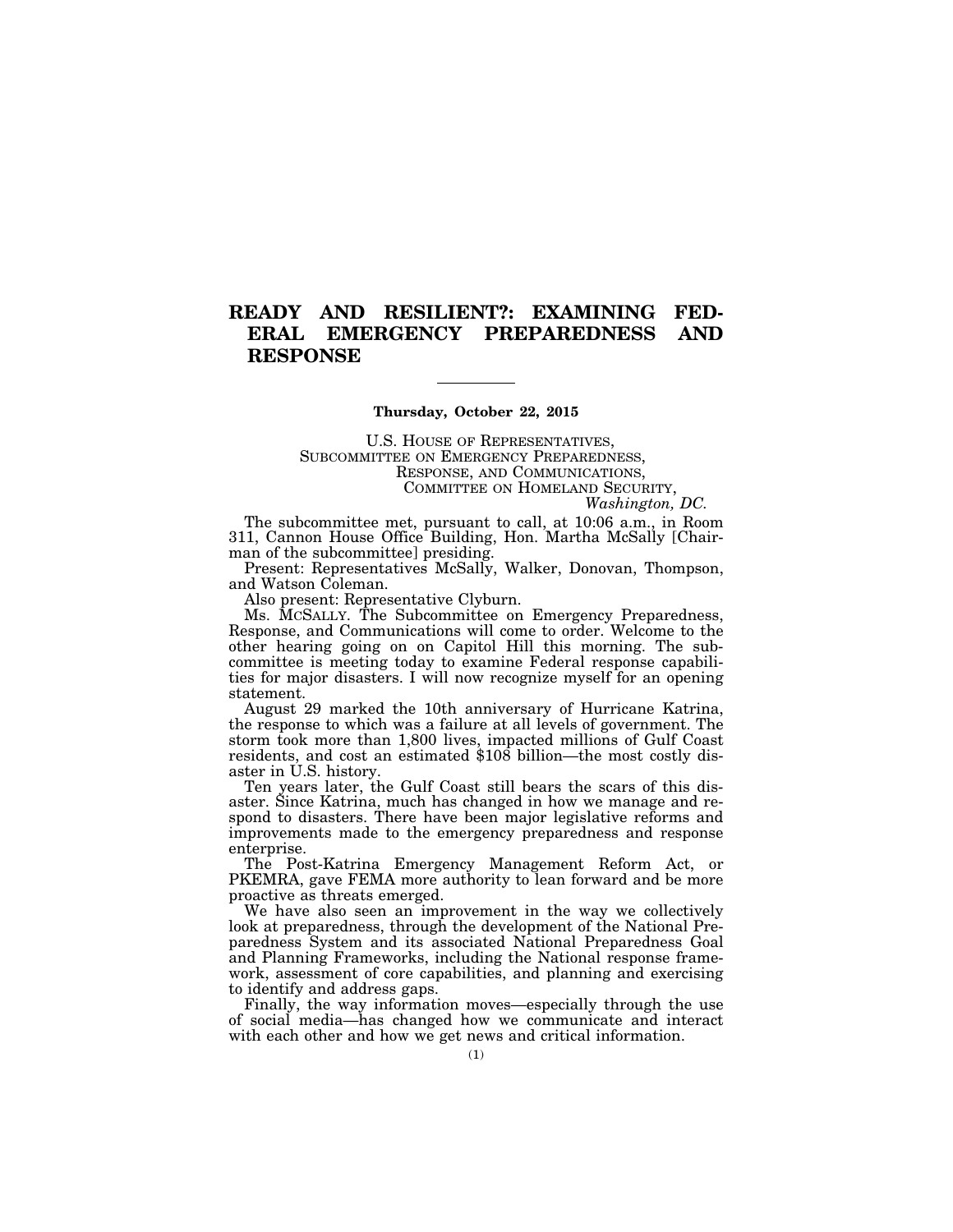In emergencies, we use social media to relay information to first responders, communicate with loved ones, and request assistance. Response organizations, including FEMA and emergency managers Mr. Koon represents, use social media to quickly share public safety information and maintain direct communication with disaster survivors during and after an incident.

As a whole, these changes have resulted in more coordinated and effective responses to more than 1,200 declared disasters in the 10 years since Katrina. Three years ago next week, Hurricane Sandy made landfall on the Eastern Seaboard, including areas represented by several of my colleagues on this subcommittee.

The response to Sandy is in contrast to the failures of Hurricane Katrina. FEMA pre-deployed more than 900 personnel and established incident support bases and Federal staging areas to preposition commodities, generators and communications vehicles. These actions contributed to a more effect response.

Despite these improvements, the response to Hurricane Sandy wasn't without its challenges. For example, issues related to fuel distribution and power restoration impacted responses and recovery efforts.

At the request of this committee, the Government Accountability Office has been evaluating FEMA's response capabilities, particularly in light of authorities provided in PKEMRA. Some of this work is ongoing, but the GAO has issued reports on FEMA's workforce, potentially improper disaster assistance, coordination of emergency support function responsibilities of Federal agencies, and logistics to name a few.

I look forward to hearing from Mr. Currie about GAO's reviews and his suggestions for ways to further improve our Federal response posture.

This Nation faces innumerable threats, including natural disasters, terrorist attacks, emerging infectious diseases, and a porous border. These complex threats pose unique challenges. Administrator Fugate, I look forward to hearing how you are working to continue to improve FEMA so it is a nimble organization, prepared to respond along with Federal, State, local, private, and non-profit partners to the evolving challenges we face.

I also want to commend you for FEMA's recent work responding to the devastating floods in the Carolinas. Our thoughts are with all those who have been impacted.

With that, I welcome our distinguished witnesses here today. I look forward to your testimony, and our discussions on ways we can work together to continue to improve our response capabilities.

The Chair now recognizes the gentleman from Mississippi, Mr. Thompson, for any opening statement he may have.

[The statement of Chairman McSally follows:]

## STATEMENT OF CHAIRMAN MARTHA MCSALLY

## OCTOBER 22, 2015

August 29 marked the 10th anniversary of Hurricane Katrina, the response to which was a failure at all levels of government. The storm took more than 1,800 lives, impacted millions of Gulf Coast residents, and cost an estimated \$108 billion—the most costly disaster in U.S. history. Ten years later, the Gulf Coast still bears the scars of this disaster.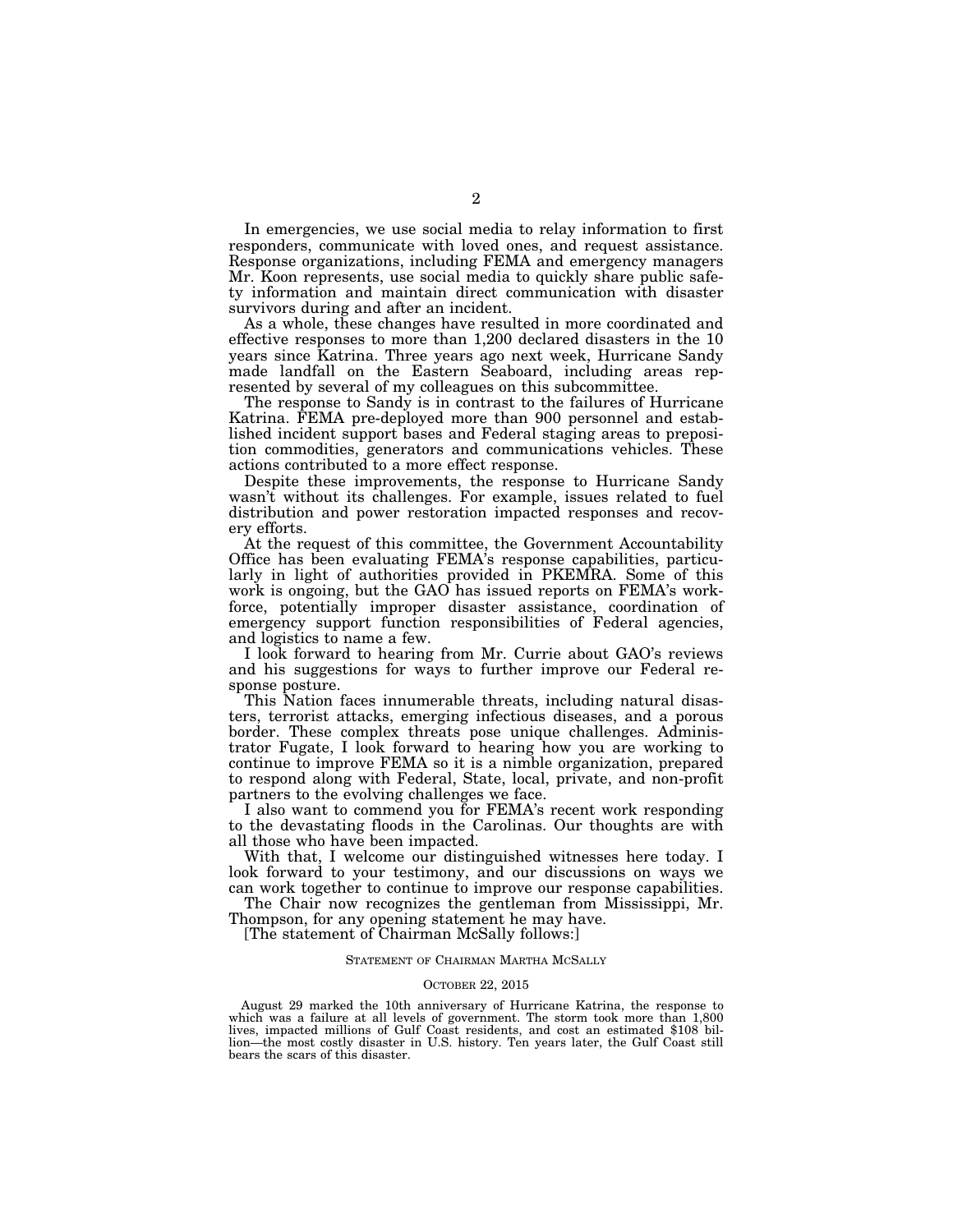Since Katrina, much has changed in how we manage and respond to disasters. There have been major legislative reforms and improvements made to the emergency preparedness and response enterprise. The Post-Katrina Emergency Management Reform Act (PKEMRA) gave FEMA more authority to "lean forward" and be more pro-active as threats emerge.

We have also seen improvement in the way we collectively look at preparedness through the development of the National Preparedness System and its associated National Preparedness Goal and Planning Frameworks, including the National Response Framework; assessment of core capabilities; and planning and exercising to identify and address gaps.

Finally, the way information moves, especially through use of social media, has changed how we communicate and interact with each other, and how we get news and critical information. In emergencies, we use social media to relay information to first responders, communicate with love ones, and request assistance. Response organizations, including FEMA and the emergency managers Mr. Coons represents, use social media to quickly share public safety information and maintain direct communication with disaster survivors during and after an incident.

As a whole, these changes have resulted in more coordinated and effective responses to the more than 1,200 declared disasters in the 10 years since Katrina.

Three years ago next week, Hurricane Sandy made landfall on the Eastern Seaboard, including areas represented by several of my colleagues on this subcommittee. The response to Sandy is in contrast to the failures of Hurricane Katrina. FEMA pre-deployed more than 900 personnel and established incident support bases and Federal staging areas to pre-position commodities, generators, and communications vehicles. These actions contributed to a more efficient response.

Despite these improvements, the response to Hurricane Sandy wasn't without its challenges. For example, issues related to fuel distribution and power restoration impacted response and recovery efforts.

At the request of this committee, the Government Accountability Office has been evaluating FEMA's response capabilities, particularly in light of authorities provided in PKEMRA. Some of this work is on-going, but GAO has issued reports on FEMA's workforce, potentially improper disaster assistance, coordination of Emergency Support Function responsibilities of Federal agencies, and logistics, to name a few. I look forward to hearing from Mr. Currie about GAO's reviews and his suggestions for ways to further improve our Federal response posture.

This Nation faces innumerable threats including natural disasters, terrorist attacks, emerging infectious diseases, and a porous border. These complex threats pose unique challenges. Administrator Fugate, I look forward to hearing how you are working to continue to improve FEMA so it is a nimble organization prepared to respond, along with Federal, State, local, private, and non-profit partners, to the evolving challenges we face.

I also want to commend you for FEMA's recent work responding to the devastating flooding in the Carolinas. Our thoughts are with all who have been impacted.

With that, I welcome our distinguished witnesses here today. I look forward to your testimony and our discussion of ways we can work together to continue to improve response capabilities.

Mr. THOMPSON. Thank you very much. Good morning, Madam Chairman. I would like to thank you for holding this hearing to assess Federal preparedness, response, mitigation, and recovery capabilities that have evolved since Hurricane Katrina.

I am pleased that all of the witnesses are able to join us today, particularly Administrator Fugate. Good seeing you again. Yesterday, Secretary Johnson, however, appeared before the full committee for the first time this Congress, and today marks Administrator Fugate's also first appearance.

Although I am troubled that the committee has not had the opportunity to engage agency principles until almost halfway through the Congress, I am pleased that we are beginning to do so and look forward to additional hearings next year.

I would also like to welcome the assistant Democratic leader, James Clyburn, from South Carolina, to the Committee on Home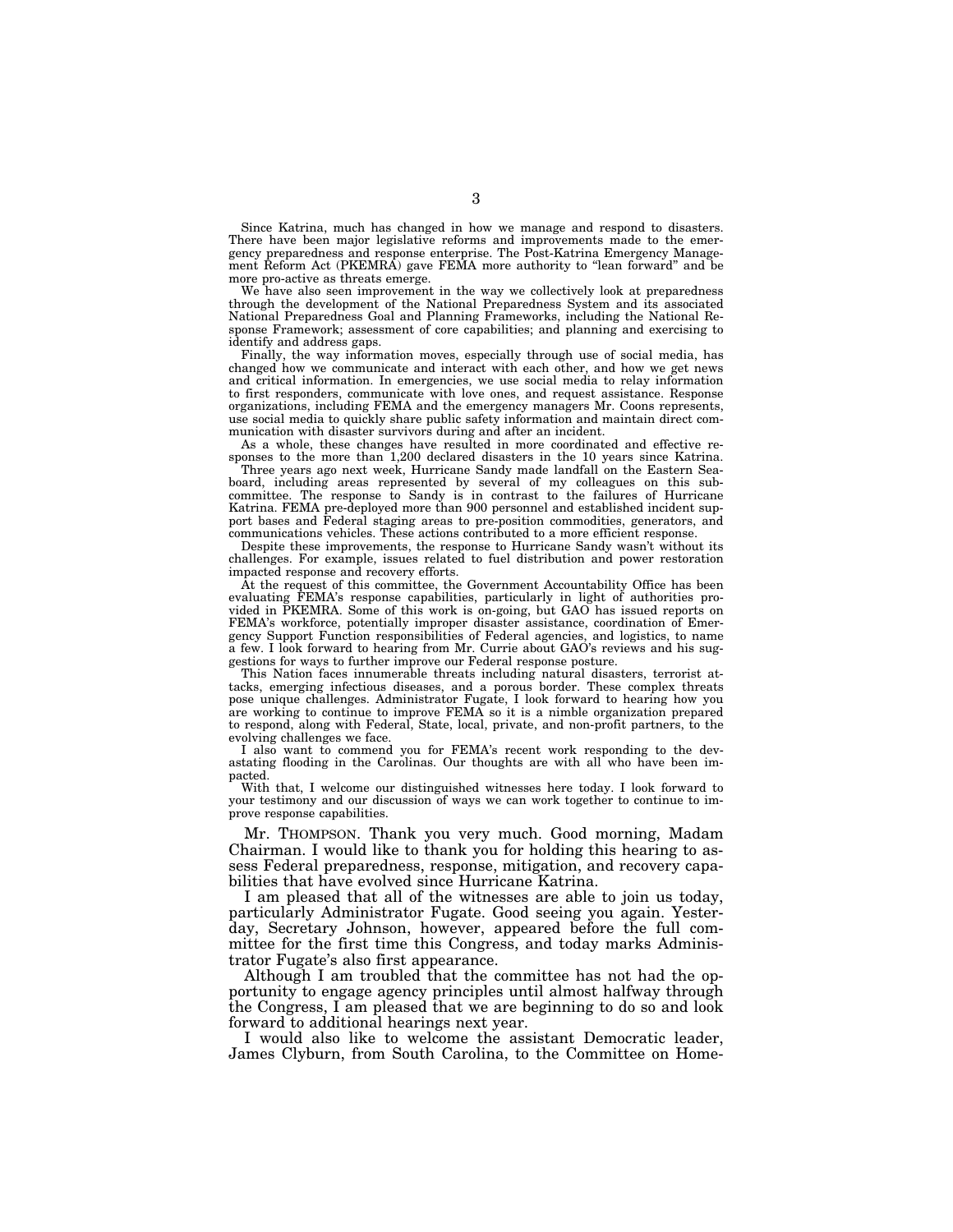land Security and ask unanimous consent that he be permitted to participate in today's hearing.

Ms. MCSALLY. Without objection.

Mr. THOMPSON. Thank you. Ten years ago, Hurricane Katrina destroyed communities along the Gulf Coast, including my home State of Mississippi. Confusion regarding roles and responsibilities at every level of government, gaps in emergency communication technologies, and lack of effective coordination between Federal and State responders undermined immediate response efforts.

Large contractors from outside the Gulf Coast were brought in to do the work that local businesses not only could do, but needed to do themselves, to rebuild and restore local economies. Recovery activities were slow and dragged out, and too often diverse populations and small local businesses were left out of programs to rebuild their own communities.

Almost immediately, a consensus emerged that the Federal response was woefully inadequate. Congress responded by passing the Post-Katrina Emergency Management Reform Act, which restructured FEMA and our larger emergency response infrastructure.

Three years ago, FEMA's efforts to right the wrongs of Katrina were tested when Hurricane Sandy slammed into the East Coast. The response reflected significant progress in the Federal Government's ability to support State and local disaster response activities and recovery efforts were ultimately bolstered by the Sandy Recovery Improvement Act, which provided for expedited recovery opportunities.

Nevertheless, Federal response and recovery capabilities continue to face serious challenges. For several years, I have raised concern about FEMA's disaster workforce and whether or not they are receiving adequate training.

I understand that FEMA has implemented policies to improve its training and management of the reservist program, but many people have left the reservist workforce in response.

Moreover, a recent GAO report revealed gaps in recruitment of DHS surge force capability and challenges with attrition and costs for FEMA CORE program. These workforce retention issues, coupled with FEMA's morale challenges, will jeopardize FEMA's future disaster response capabilities.

Additionally, I continue to have concerns about FEMA's efforts to ensure that small locally-owned businesses in areas affected by disaster have the opportunities to compete for contracts to rebuild their communities.

According to the GAO, FEMA still cannot determine which companies are indeed local to an area affected by disaster, and pre-Katrina requirements that pre-disaster contracts be positioned to local contracts is not consistently enforced.

FEMA has to work harder to ensure the local small businesses are part of the recovery process, and do more to enforce limitations on noncompetitive disaster contracts.

As I close, Madam Chair, let me say that Director Fugate's tenure there has added stability to the agency. Not without challenges, he is available. There are some differences. We will talk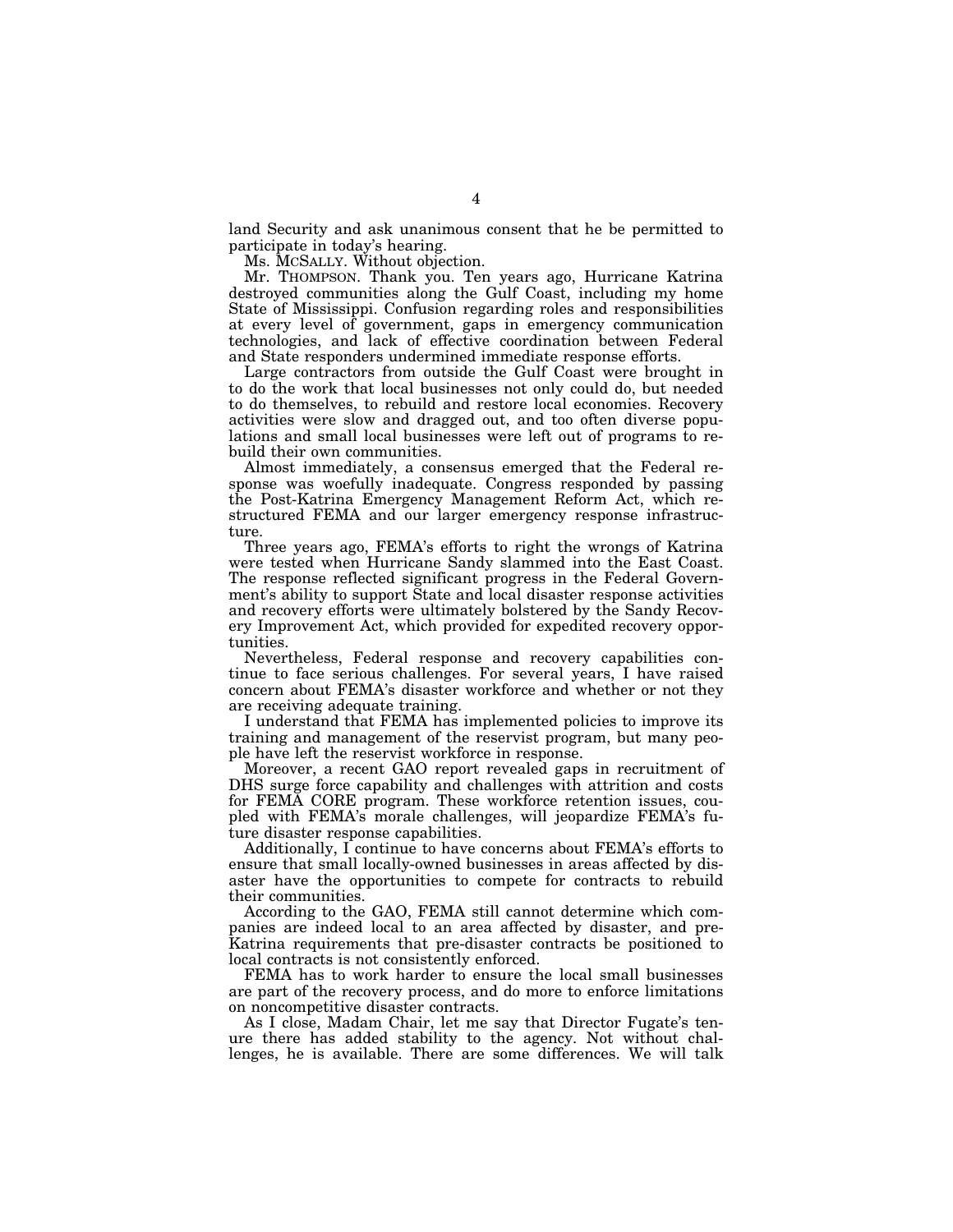about some of those differences today. But we have needed, for a long time, a steady hand. He has provided that part of it.

Some of the hiccups are kind of downstream, and we will talk a little bit about those today. But nonetheless, we are a better agency because of the Katrina and Sandy experience. Our goal is to continue to be that agency that Americans can count on in their time of need.

I yield back.

## [The statement of Ranking Member Thompson follows:]

## STATEMENT OF RANKING MEMBER BENNIE G. THOMPSON

### OCTOBER 22, 2015

Yesterday, Secretary Johnson appeared before the full committee for the first time this Congress and today marks Administrator Fugate's first appearance.

Although I am troubled that the committee has not had the opportunity to engage agency principals until almost half-way through the Congress,  $\hat{I}$  am pleased that we are beginning to do so and look forward to additional hearings next year.

Ten years ago, Hurricane Katrina destroyed communities along the Gulf Coast, including in my home State of Mississippi.

Confusion regarding roles and responsibilities at every level of government, gaps in emergency communications technologies, and lack of effective coordination between Federal and State responders undermined immediate response efforts.

Large contractors from outside the Gulf Coast were brought in to do the work that local businesses not only could do, but needed to do themselves to rebuild and restore local economies.

Recovery activities were slow and dragged out, and too often diverse populations and small, local businesses were left out of programs to rebuild their own communities.

Almost immediately, a consensus emerged that the Federal response was woefully inadequate.

Congress responded by passing the Post-Katrina Emergency Management Reform Act, which restructured FEMA and our larger emergency response infrastructure.

Three years ago, FEMA's efforts to right the wrongs of Katrina were tested when Hurricane Sandy slammed into the East Coast.

The response reflected significant progress in the Federal Government's ability to support State and local disaster response activities, and recovery efforts were ultimately bolstered by the Sandy Recovery Improvement Act, which provided for expedited recovery opportunities.

Nevertheless, Federal response and recovery capabilities continue to face serious challenges.

For several years, I have raised concerns about FEMA's disaster workforce and whether or not they receive adequate training.

I understand that FEMA has implemented policies to improve its training and management of the Reservist Program, but many people have left the Reservist Workforce in response.

Moreover, a recent GAO report revealed gaps in recruitment for DHS Surge Force Capacity and challenges with attrition and cost for the FEMA Corps program.

These workforce retention issues, coupled with FEMA's morale challenges, will jeopardize FEMA's future disaster response capabilities.

Additionally, I continue to have concerns about FEMA's efforts to ensure that small, locally-owned businesses in areas affected by disaster have the opportunity to compete for contracts to rebuild their communities.

According to the GAO, FEMA still cannot determine which companies are indeed "local" to an area affected by disaster and PKEMRA's requirements that pre-disaster contracts be transitioned to local contracts is not consistently enforced.

FEMA has to work harder to ensure the local small businesses are part of the recovery process and do more to enforce PKEMRA's limitations on noncompetitive disaster contracting.

Disaster recovery will be more inclusive and cost-effective as a result.

Finally, despite the on-going challenges the FEMA continues to tackle, I would like to take this opportunity to thank Administrator Fugate for his tenacious efforts to improve how FEMA carries out its mission.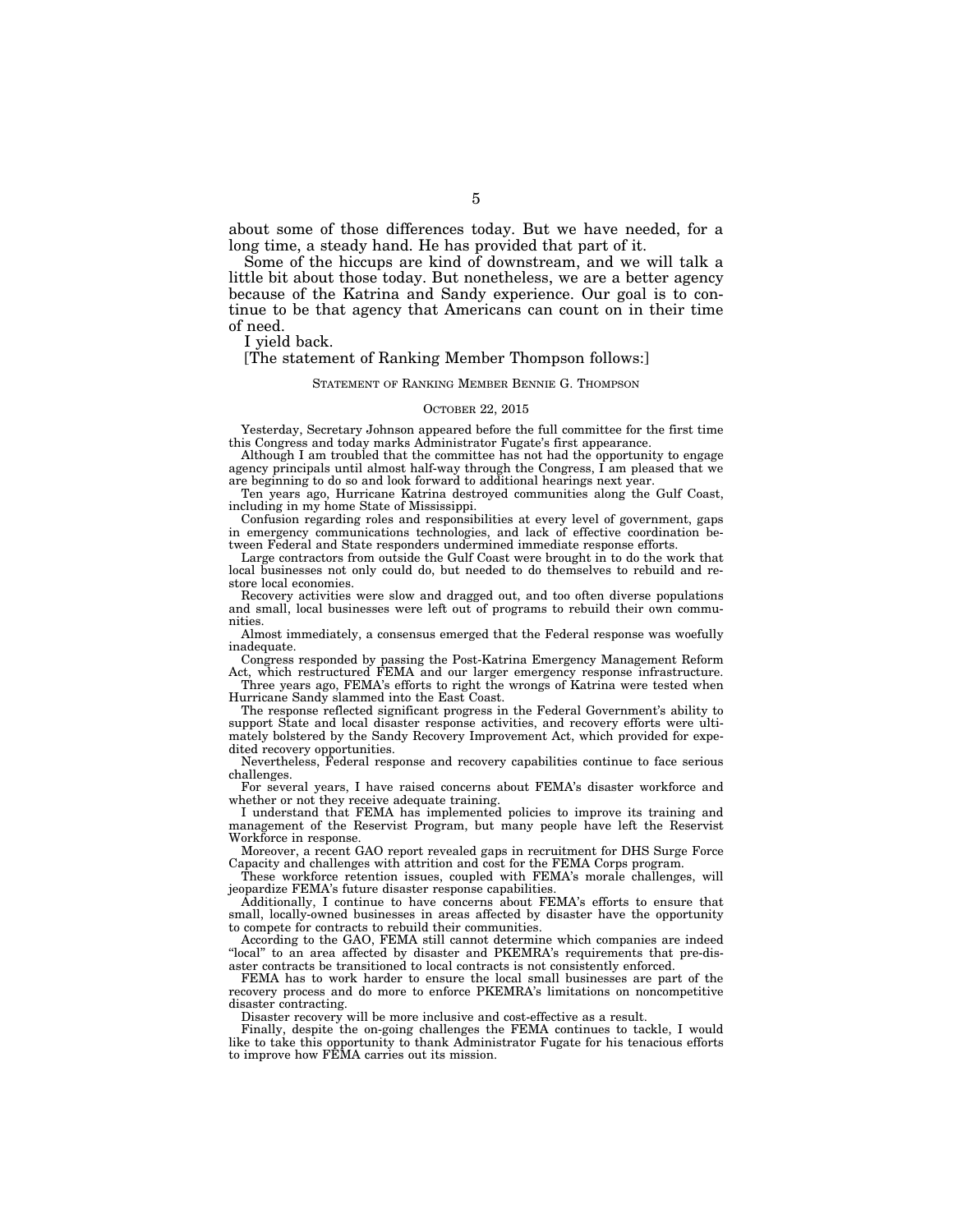Following the failed Federal response to Hurricane Katrina 10 years ago, much of the American public lost confidence in the ability of FEMA and the Federal Government to render aid when it was needed most.

The FEMA-coordinated Federal response to Hurricane Sandy 7 years later though not perfect—restored much of the confidence lost after Hurricane Katrina. Administrator Fugate, you deserve much of the credit for that.

To that end, I will be interested in learning what efforts you are undertaking now to ensure that FEMA continues down the right path during the next administration.

Ms. MCSALLY. Thank you, Mr. Thompson. Other Members of the subcommittee are reminded that opening statements may be submitted for the record. We are pleased to have a very distinguished panel before us today on this important topic.

Administrator Craig Fugate was confirmed by the U.S. Senate and began his service as administrator of FEMA in May 2009. Prior to coming to FEMA, Administrater Fugate served as director of the Florida Division of Emergency Management. Mr. Fugate began his emergency management career as a volunteer firefighter, paramedic, and a lieutenant with the Alachua—did I say that right?—County fire rescue.

Mr. Bryan Koon has served as the director of the Florida Division of Emergency Management since February 2011. Prior to joining the division, he worked with Wal-Mart Stores, Inc. for 5 years as operations manager and director of emergency management.

Mr. Koon worked at the White House Military Office for 7 years, where he was the watch officer in the President's emergency operations center while on active duty with the U.S. Navy. Go Air Force—no, all right, sorry. Put that in the *Congressional Record.*  He then spent 2 years as a training officer for Presidential contingency programs, conducting training and exercising for the White House Military Office, United States Secret Service, Federal Emergency Management Agency, and others.

Mr. Koon is currently serving as the president of the National Emergency Management Association and is testifying in that capacity today.

Mr. Christopher Currie is the director of the GAO's Homeland Security and Justice team, where he leads the agency's work on emergency management and National preparedness issues. In this role, Chris and his team of GAO auditors evaluate Federal efforts and programs to prevent, plan for, and respond to natural and man-made disasters.

Prior to this, he was acting director in GAO's Defense Capabilities and Management team, where he led reviews of DOD programs.

The Chair now recognizes Administrator Fugate for 5 minutes.

## **STATEMENT OF HON. W. CRAIG FUGATE, ADMINISTRATOR, FEDERAL EMERGENCY MANAGEMENT AGENCY, U.S. DE-PARTMENT OF HOMELAND SECURITY**

Mr. FUGATE. Well, thank you, Chairman and Members. Congressman Thompson, we go way back when I first started in FEMA.

As we look back at Katrina, there are lot of questions: Well, why did it go wrong, who was at fault? It is easy to point to an individual or to a system and say this failed. I think you have to get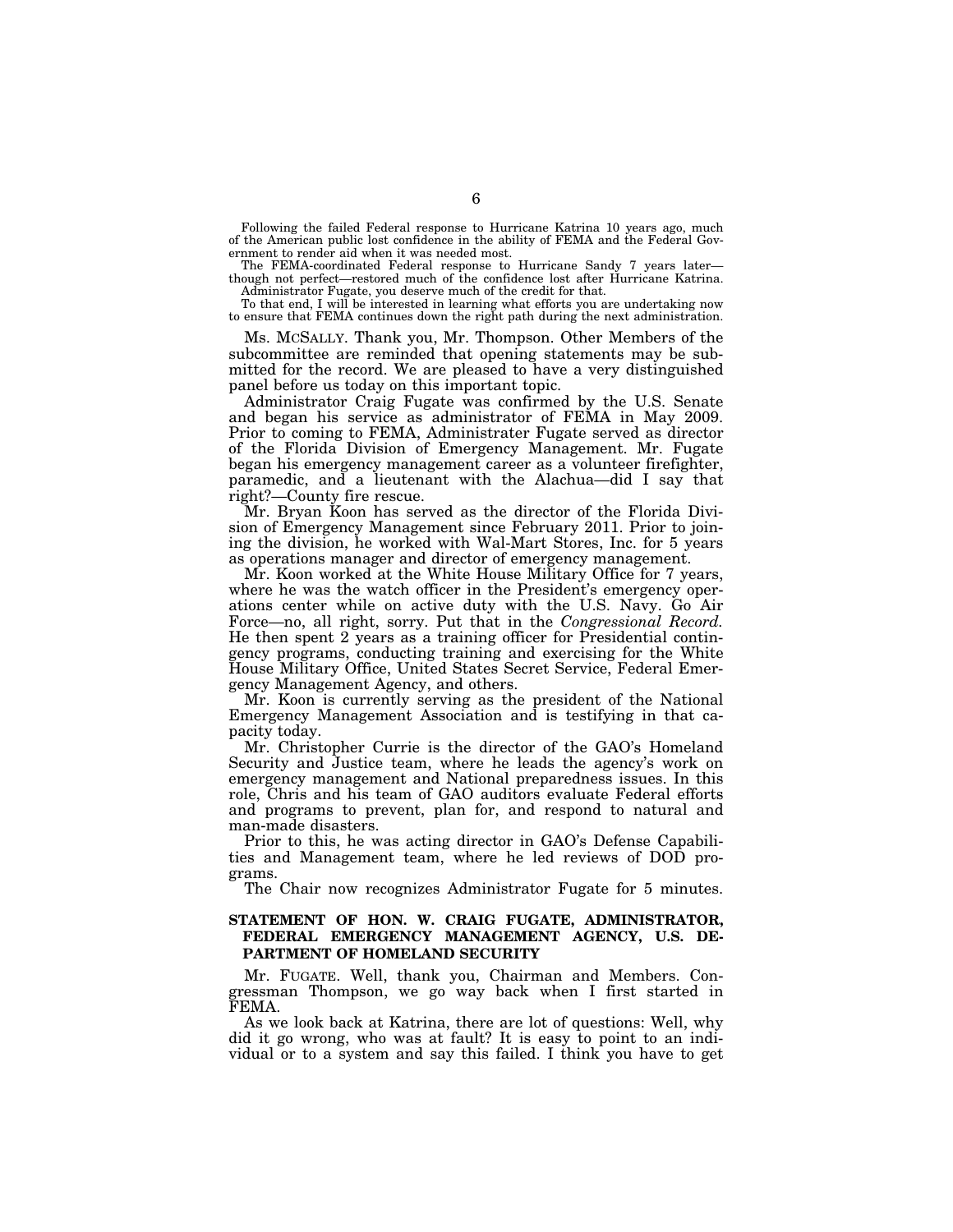to why we failed. It is an inherent danger we face in dealing with disaster preparedness.

I am seeing it play out even today. That is, we prepare for what we are capable of, and we hope it is never any worse. It is interesting that even after Sandy, where we were barely able to mobilize the resources fast enough to get to the disaster, we are continuing to look at how we reduce our footprint, how do we reduce our overhead, how do we reduce our budget.

I caution people in going, look, this is not a retail delivery system. Disasters don't occur with a schedule, where they are planned or where you know they are going to happen.

There is a certain inherent risk to wanting precision at the expense of being fast. Much of what you are going to find where you find errors at FEMA is not because we are not trying to be good stewards of the taxpayers' dollars. It is that we understand that speed is critical in stabilizing a disaster.

It will not be precise, it is rarely going to be cost-effective as it would be on a day-to-day basis, and it is going to have errors. Now, that is not an excuse, that is just a reality. So we always balance with precision is great, but at what expense to getting to the survivors.

We have driven down our error rate on individual assistance tremendously, but it is still high for the program; more than we want to accept.

But I also know that the more we get that lower, it will mean and we will see this in South Carolina, where people who don't have a driver's license, who may not know where their Social Security number is, and are applying for assistance and are eligible for that assistance—the system is going to not be able to be as responsive. We are going to have to basically then run that in a less efficient manner to try to help those people.

We run into issues where families don't have deeds because their property got passed down in the family and nobody went to the courthouse and then we can't prove ownership of the home. We use those tools to avoid fraud but, at the same time, we have to balance that against the world we are in. So our challenge is, is when we build for disaster we have to build for what can happen. If we make a decision we are going to build for what we can afford, then the expectation that it scales up doesn't work.

We know that our systems have to be robust on the large end and they have to be built around the people we serve, and the survivors. That environment has all kinds of inherent risk, where you try to put the controls in. But I also caution, the more accuracy, the more precision we try to get, the slower the response will become and the more likely that eligible people may not get the assistance they need in the time frames they need.

The other part of this is that we have learned is, we have to plan for the communities we live in, not what fits our plan. One of the great tragedies we saw that occurred during Katrina was, for many communities that were not basically well-represented, disadvantaged—low-income areas that probably many people didn't go to very often—weren't in the plan.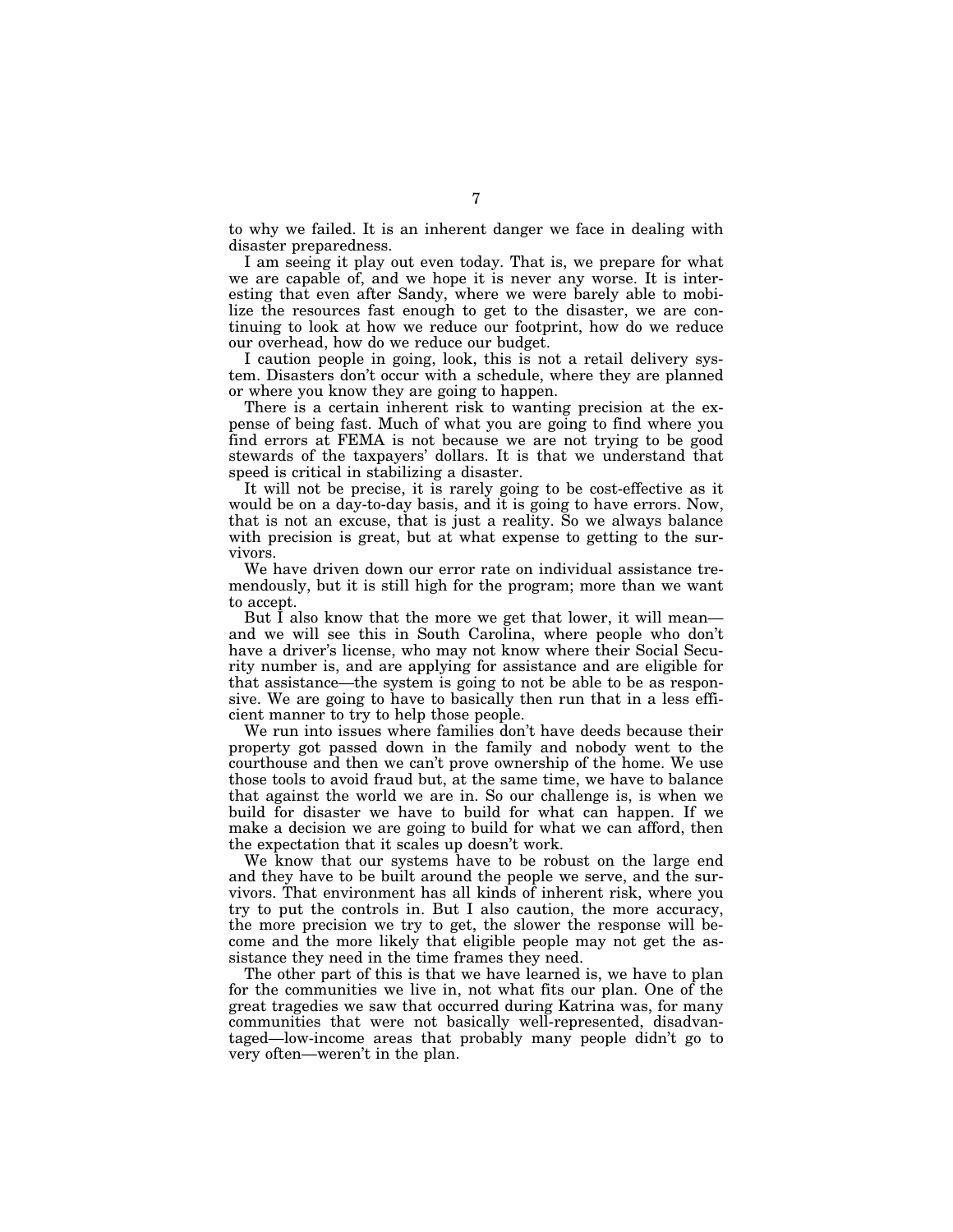The reason was, we kept putting them in the annexes. We would look at people with disabilities and go, "Well, you are hard to do so we are going to put an annex in our plan for you.''

''You have pets. Well, that is going to be a problem at the shelter, so we are going to write annex on pets.'' ''You got frail elderly. Well, they are not easy to take care of so we are going to write an annex for them.''

When I asked the question, when I got to FEMA—is, well, why are putting all these hard-to-do in annexes? Why did we write a plan for easy instead of the communities we live in? The answer was, we had provided as guidance how to plan for, essentially, middle-class people with insurance, with a high school education or better, who were English-proficient, who had a car and generally had resources to take care of themselves.

We didn't address the most vulnerable part of our community. So the other part of our work is to plan for what can happen, not what we are capable of doing. But the other piece of that is, you plan for the communities you live in, you don't make the community fit your plan.

If you find yourself putting groups into an annex you fundamentally didn't get the whole picture of what your job is to do. That means you have to focus not on the easy-to-do, but on what the community requires.

So with that, Madam Chair, I look forward to questions.

We are an imperfect organization dealing with the inherent uncertainties of disaster response, but I can tell you on behalf of the FEMA staff nobody in this organization is shirking from their duties to do the best they can when the bell rings and the country needs us.

[The prepared statement of Mr. Fugate follows:]

## PREPARED STATEMENT OF W. CRAIG FUGATE

## OCTOBER 22, 2015

## INTRODUCTION

Chairman McSally, Ranking Member Payne, and Members of this distinguished subcommittee, my name is Craig Fugate, and I am the administrator of the Department of Homeland Security's (DHS) Federal Emergency Management Agency (FEMA). Thank you for the opportunity to appear before you today to discuss FEMA's preparedness and response efforts post-Hurricane Katrina.

As you are aware, this year marked the tenth anniversary of Hurricane Katrina. The wide-spread devastation of Katrina affected millions of people along the central Gulf Coast of the United States, and exposed the Nation's vulnerabilities in how we prepare for, protect against, respond to, recover from, and mitigate disasters. However, over the last decade, with the support of Congress and the additional authorities provided, including the Post-Katrina Emergency Management Reform Act of 2006 (PKEMRA) and the Sandy Recovery Improvement Act of 2013 (SRIA), FEMA continues to significantly improve the way we respond to disasters so that communities are able to recover as quickly as possible and build back safer and more resilient in the long-term.

There is a shared recognition that FEMA cannot only plan for events we are capable of responding to; rather, we must plan for catastrophic events that will overwhelm capabilities at all levels of the government and private sector and challenge even the most scalable structures and systems. Further, we must constantly enhance preparedness, test systems, and exercise capabilities so we can support the whole community following a catastrophic event. Our systems and capabilities must be designed so that we are able to execute the mission whenever and wherever needed, including in austere conditions.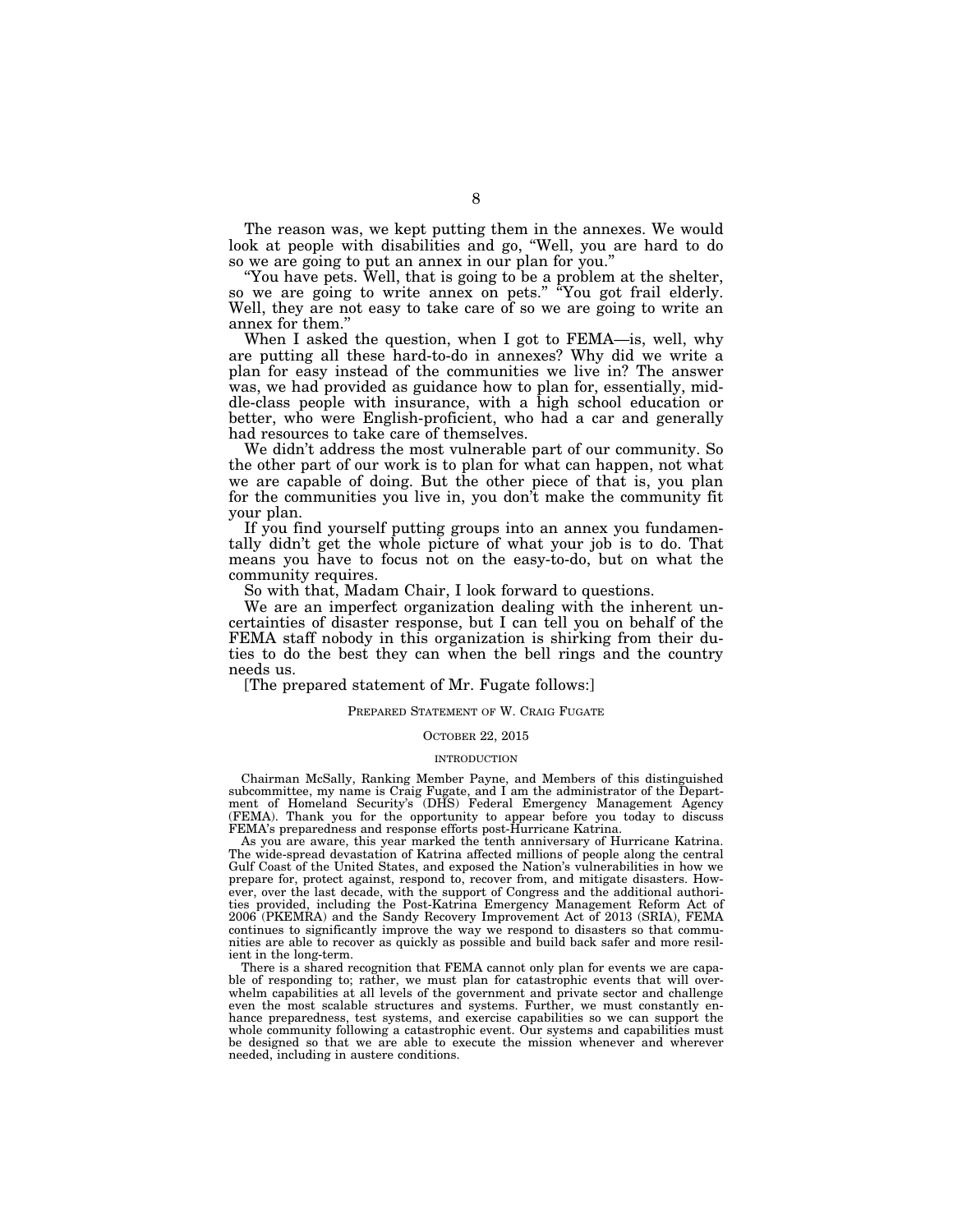We continue to work collaboratively with our stakeholders, across the whole community, to ensure our Nation is better prepared for current and future risks. By helping to build the capacity and capabilities of our State, local, Tribal, and territorial partners, we are empowering communities and citizens across the Nation which, I believe, will have a far greater impact than the Federal Government alone ever will.

In my testimony today, I hope to highlight some of the ways in which our agency is transforming into a better-prepared, more survivor-centric agency that is capable of effectively responding to catastrophic disasters.

#### LEANING FORWARD

### *Post-Katrina Emergency Management Reform Act (PKEMRA)*

The importance of PKEMRA cannot be overstated, and we are grateful to Congress for the additional authorities this legislation provided FEMA to become an even more effective agency in carrying out its mission. PKEMRA was enacted, at least in part, due to challenges identified during FEMA's response to Hurricane Katrina. As clearly demonstrated before, during, and after Hurricane Katrina, FEMA needed additional, more robust authorities to lean forward as a Federal agency.

PKEMRA provided FEMA clearer guidance on its responsibilities and priorities, and the authorities and tools we needed to become a better partner to our State, local, Tribal, and territorial governments. PKEMRA required several major changes and established FEMA's place within DHS. First, PKEMRA consolidated many of the responsibilities of DHS's Preparedness Directorate under FEMA, returning programs that had been removed, as well as adding significant new authorities and new training, exercise, and grant programs. This has enabled greater Unity of Effort for National preparedness across the entire Department.

Additionally, existing activities were reorganized to form FEMA's Response, Recovery, and Logistics Management Directorates to better focus response and recovery efforts. PKEMRA also provided us the authority to establish a Private Sector Office to better foster cooperation with businesses and non-profit organizations. And notably, PKEMRA allowed FEMA to add a disability coordinator position to expand capacity to address the needs of individuals with access and functional needs.

In addition, in 2008, FEMA led the development of the National Response Framework (NRF), which replaced the National Response Plan of 2004 and the Federal Response Plan of 1992. And as this subcommittee is aware, the NRF was revised in 2013, incorporating, among other things, a focus on the whole community and core capabilities.

PKEMRA also called for the establishment of "a Surge Capacity Force for deployment of individuals to respond to natural disasters, acts of terrorism, and other man-made disasters, including catastrophic incidents.'' The Surge Capacity Force (SCF) provides the ability to rapidly expand and supplement FEMA's incident workforce with employees from other Federal agencies in a catastrophic event.

The SCF activated for the first time in November 2012, deploying 1,210 Department of Homeland Security (DHS) personnel, including 78 FEMA support staff, to provide assistance to Hurricane Sandy survivors in New York.

The most important measure of the success of the SCF during Sandy response and recovery efforts is the quantity and quality of assistance provided to survivors in the aftermath of Sandy. SCF volunteers were crucial to the success of Federal response and recovery activities. At the height of the deployment, SCF personnel accounted for approximately 35 percent of the community relations teams in New York. These SCF volunteers were often the first source of help and information to reach survivors.

### *Sandy Recovery Improvement Act of 2013 (SRIA)*

In January 2013, Congress passed, and President Obama signed, the Sandy Recovery Improvement Act, or ''SRIA'', into law, authorizing several significant changes to the way FEMA delivers disaster assistance. SRIA is one of the most significant pieces of legislation impacting disaster response and recovery since PKEMRA and builds upon the Robert T. Stafford Emergency Relief and Disaster Assistance Act.

SRIA, and the additional authorities it provides, is aiding recovery efforts associated with recent disasters such as Hurricane Sandy and the floods that impacted the States of Colorado and South Carolina. SRIA's various provisions are intended to improve the efficacy and availability of FEMA disaster assistance, making the most cost-effective use of taxpayer dollars. Most notably, SRIA directs FEMA to provide more objective criteria for evaluating the need for assistance to individuals, to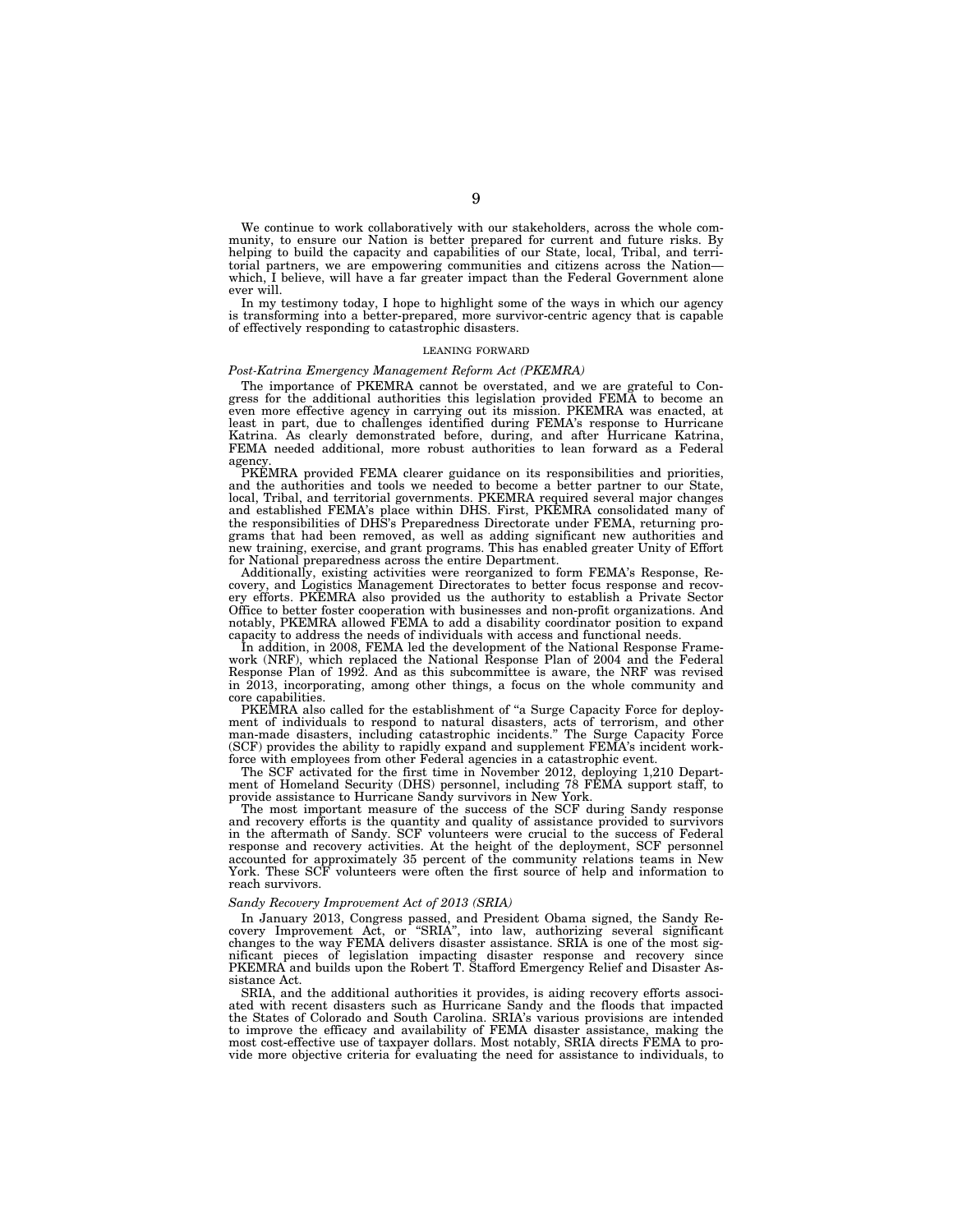clarify the threshold for eligibility, and to speed a declaration of a major disaster or emergency under the Stafford Act.

One clear example of SRIA's effective use of taxpayer dollars is the *Public Assistance Permanent Work Alternative Procedure* provision that provides substantially greater flexibility in use of Federal funds for Public Assistance applicants and far less administrative burden and costs for all parties—if applicants accept grants based on fixed, capped estimates. To date, FEMA is funding billions in *Public Assistance Permanent Work Alternative Procedure* projects in States such as New York and Louisiana.

#### PREPARING OUR NATION FOR FUTURE RISKS

The administration remains steadfastly committed to strengthening the security and resilience of the United States by systematically preparing for the threats and hazards that pose the greatest risk to the security of our Nation. In the future,<br>when we respond to events like Hurricane Katrina, Superstorm Sandy, and the<br>floods we've seen this month in South Carolina, it will not just ground supporting survivors. Our partners from across Government, the private sector and non-governmental organizations are right there with us; every day citizens are right there with us helping their neighbors.

After the changes ushered in following PKEMRA, FEMA—in coordination with its partners across the whole community—developed the National Preparedness System. As we continue to develop and strengthen the National Preparedness System, we recognize this collective effort—that everyone from the individual to the first re-sponder to me—has a role to play in preparing the Nation. With so many people involved and so much at stake, it is important to establish a common goal. This all-of-Nation approach to preparedness, ushered in by PKEMRA, is re-en-

forced in Presidential Policy Directive (PPD)–8: National Preparedness. In PPD–8, the President called for greater integration and a shared understanding for addressing threats and hazards across all mission areas—prevention, protection, mitigation, response, and recovery—in order to make the most effective use of the Nation's limited resources and to achieve Unity of Effort. PPD–8 has several parts, some FEMA already completed with its partners and others which are on-going. PPD–8 has five key parts: The National Preparedness Goal, the National Preparedness System, the National Planning Frameworks and Federal Interagency Operational Plans, the National Preparedness Report, and a Campaign to Build and Sustain Preparedness. All five parts are interrelated. The National Preparedness Goal defines the end we wish to achieve in preparedness; the National Preparedness System describes the tools and programs to achieve the Goal; the five National Planning Frameworks and Federal Interagency Operational Plans describe how we deliver and use the capabilities developed through the System; the National Preparedness Report provides the annual progress of how we are doing in achieving the Goal; and lastly the Campaign to Build and Sustain Preparedness focuses on public outreach, community-based and private-sector programs to enhance National resilience, as well as organize Na-tional research and development efforts on preparedness.

### *National Preparedness Goal*

The National Preparedness Goal (the Goal), is the cornerstone of the National Preparedness System. FEMA released the first edition of the Goal in October 2011; and, just this month, FEMA and its partners released the second edition of the Goal. The Goal describes a vision for preparedness Nation-wide and identifies the

core capabilities necessary to achieve that vision across the five mission areas. Our goal itself is succinct and remains unchanged: ''A secure and resilient nation with the capabilities required across the whole community to prevent, protect against, mitigate, respond to, and recover from the threats and hazards that pose the greatest risk.

The second edition of the Goal represents a refresh from the 2011 version and incorporates critical edits identified through real-world events, lessons learned, and continuing implementation of the National Preparedness System. Some noteworthy examples of these edits include the expanded inclusion of cybersecurity considerations, the addition of a new core capability for response (Fire Management and Suppression), and the emphasis to include innovations from science and technology advances. The updated Goal identifies 32 distinct activities, called core capabilities, which are needed to address our greatest risks. The core capabilities serve as preparedness tools and provide a common language for preparedness activities. The National Preparedness Goal defines where we want to be as a Nation. To achieve the goal of a secure and resilient Nation, FEMA and its partners are building the guidance, programs, processes, and systems that support each component of the National Preparedness System.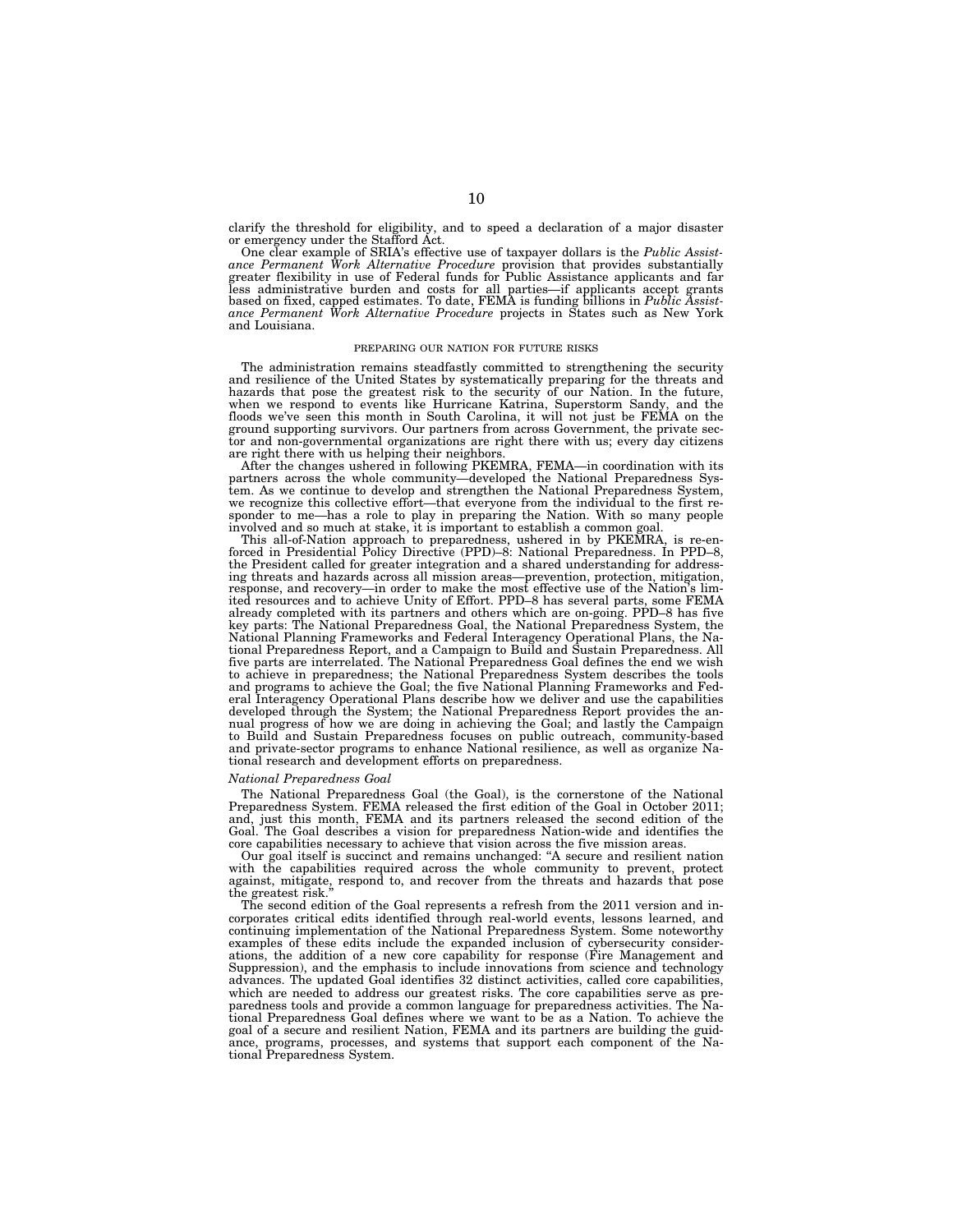The National Preparedness System begins with identifying and assessing risk and estimating capability requirements. One of the key programs developed under the<br>System is the Threat and Hazard Identification and Risk Assessment (THIRA). The<br>THIRA process helps communities identify threats and hazards a bility targets and resource requirements necessary to address anticipated and unanticipated risks. Our State partners then assess their currently capability levels against their THIRA targets in the State Preparedness Report (SPR). Once each jurisdiction has determined capability targets through the THIRA process, the jurisdiction estimates its current capability levels against those targets in its SPR. The SPR is an annual self-assessment of State preparedness based on the targets set in the THIRAs. PKEMRA requires an SPR from any State or territory receiving Federal preparedness assistance administered by DHS.

Taken together, the THIRA and SPR support the National Preparedness System by helping to identify State and territorial preparedness capability levels and gaps. States, territories, and the Federal Government use this information to help make programmatic decisions to build and sustain capabilities, plan to deliver capabilities, and validate capabilities. States and territories submit their THIRA and SPR annually to FEMA. The summary results are published in the annual National Prepared-ness Report. Additionally, FEMA shares THIRA and SPR data across the Federal Government and uses the results to guide strategic direction for programs that help States close preparedness capability gaps.

The next component of the National Preparedness System is to build and sustain critical capabilities at all levels. FEMA's preparedness grant programs have contributed significantly to the overall security and preparedness of the Nation. We are more secure and better prepared to prevent, protect against, mitigate, respond to, and recover from the full range of threats and hazards the Nation faces than we have been at any time in our history. As a Nation, we plan better, organize better, equip better, train better, and exercise better, resulting in improved National pre-

paredness and resilience.<br>
Much of this progress has come from leadership at the State and local levels,<br>
fueled by FEMA's grant programs. Over the past 12 years, Congress, through the<br>
fleepartment of Homeland Security (D communities to build and enhance capabilities by acquiring needed equipment, funding, training opportunities, developing preparedness and response plans, exer-

cising and building relationships across city, county, and State lines. Although Federal funds represent just a fraction of what has been spent on homeland security across the Nation overall, these funds have helped to shift towards a culture of preparedness in the United States. Response and recovery efforts from Hurricane Sandy and countless other recent events bear witness to the improved capabilities that preparedness grants have supported.

Because grantees must link grant investments to capability gaps or requirements they have identified for the core capabilities as part of the THIRA and SPR, we can measure grantees' implementation of the System and annual progress in meeting the goals they have established for each of the core capabilities in the Goal.

To build leadership and capacity in States and communities, FEMA has continued America's PrepareAthon!, the successful grassroots campaign for action to increase community preparedness and resilience with the second annual National day of action aligned with the culmination of National Preparedness Month in September. Thanks to the National Preparedness Month Congressional co-chairs, including Chairman McSally, Ranking Member Payne, and other Members of this distinguished subcommittee for the continued commitment and leadership of this important educational campaign.

This year, more than 23 million participants throughout the United States and Territories have been registered to take action to prepare for disasters through America's PrepareAthon! and its partners. As part of America's PrepareAthon!, States, Tribes, cities, and counties across the country planned community-wide events bringing together schools, the business community, city government, faith leaders, hospitals, individuals and families, and others to participate in communitywide preparedness drills and activities for hazards that are relevant to their area. America's PrepareAthon! works to build a more resilient Nation by increasing the number of individuals who understand which disasters could happen in their community, know what to do to be safe and mitigate damage, take action to increase their preparedness, and participate in community resilience planning.

In addition, FEMA continues to improve adoption, performance, and accessibility of the Integrated Public Alert and Warning System (IPAWS). IPAWS is a collection of standards and technologies for emergency alert systems. In 2014, FEMA worked with Federal, State, local, territorial, and Tribal alerting authorities to extend the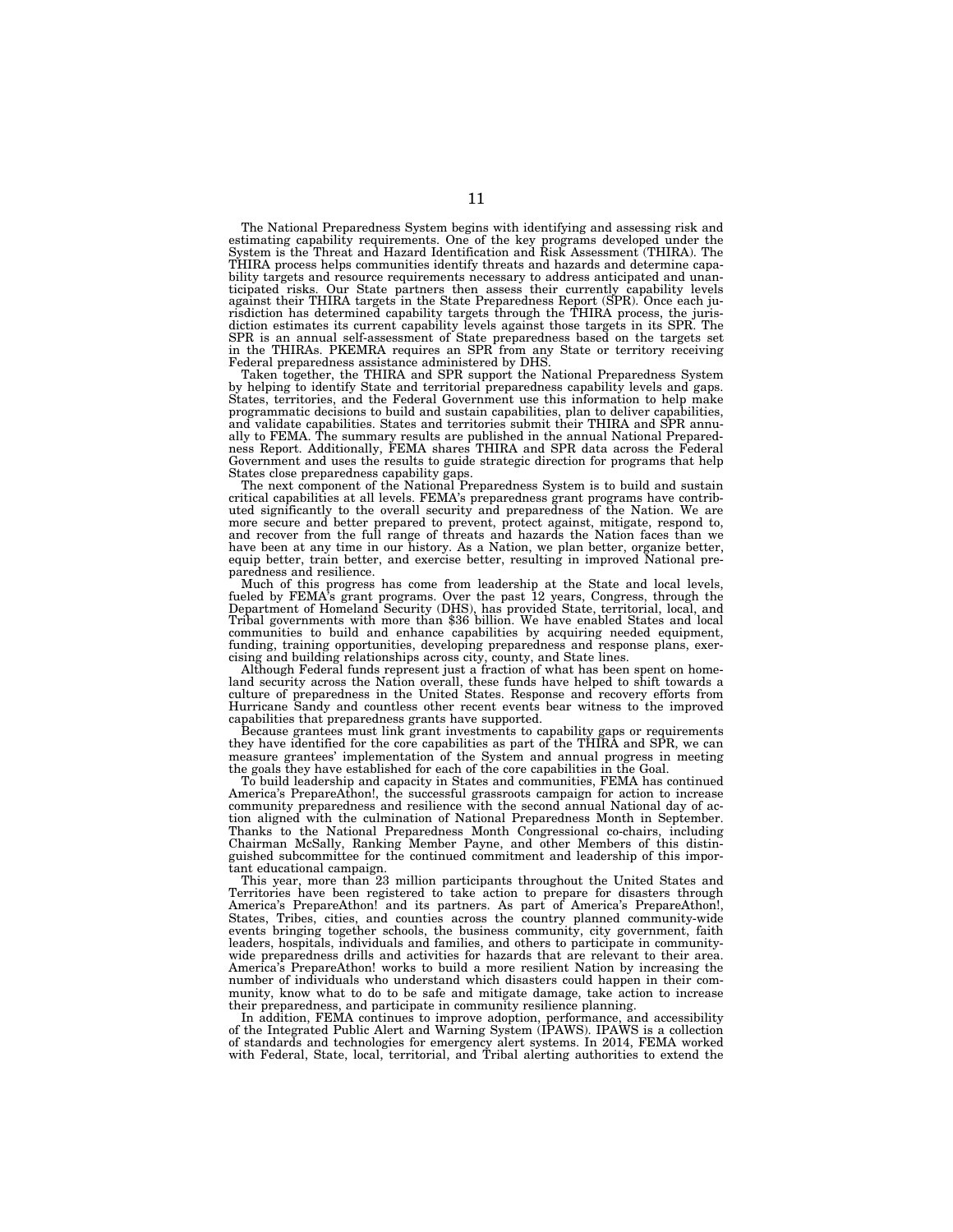Integrated Public Alert and Warning System to 49 States, Puerto Rico, and the District of Columbia. Over 400 distinct emergency response entities have become alerting authorities. Since June 2012, the National Weather Service has used the system to distribute more than 11,000 imminent weather threat warnings, notifying citizens of tornados, flash floods, dust storms, and other extreme weather events.

In addition to building and sustaining capabilities, we are working hard to plan for delivering capabilities. FEMA continues to coordinate with partners across the Nation through a unified approach and common terminology to plan for all-threats and hazards and across all mission areas of Prevention, Protection, Mitigation, Response, and Recovery.

### *National Planning Frameworks*

In 2013, FEMA published the National Planning Frameworks, setting the strategy and doctrine for building, sustaining, and delivering the core capabilities identified in the Goal. By describing the coordinating structures and alignment of key roles and responsibilities for the whole community across all mission areas, the Frameworks foster a shared understanding of our roles and responsibilities from the fire house to the White House. They help us understand how we, as a Nation, coordinate, share information and work together—which ultimately results in a more secure and resilient Nation.

Building on the National Planning Frameworks, FEMA coordinated with its Department and Agency partners, the development of the Federal Interagency Operational Plans (FIOPs) for Prevention, Mitigation, Response, and Recovery mission areas. The FIOPs define how the Federal Government delivers core capabilities for the each mission area. Specifically, each FIOP describes the concept of operations for integrating and synchronizing existing Federal capabilities to support State, local, Tribal, territorial, insular area, and Federal plans, and is supported by Federal Department-level operational plans, where appropriate.

Currently, FEMA is coordinating efforts to refresh the National Planning Frameworks and the FIOPs. The updates account for changes in policy and legislation since they were last published, consistent formatting across all mission areas, critical edits from real-world events, and lessons learned. FEMA is also working with DHS's National Protection and Programs Directorate to finalize the FIOP for the Protection mission area.

#### *National Preparedness Report (NPR)*

The 2015 NPR is the fourth iteration of this annual report. This year's report places particular emphasis on highlighting preparedness progress in implementing the *National Planning* across the five mission areas and 6 overarching findings focused on National-level trends.

The 2015 NPR found that the Nation continues to make progress building preparedness in key core capabilities including: Environmental Response/Health and Safety, Intelligence and Information Sharing, and Operational Coordination. Along with the five core capabilities identified from last year including Interdiction and Disruption, On-scene Security and Protection, Operational Communications, Public and Private Services and Resources, and Public Health and Medical Services, these eight core capabilities represent areas in which the Nation has developed acceptable levels of performance for critical tasks, but which face potential performance declines if not maintained and updated to address new challenges.

Yet challenges remain. The 2015 NPR also identified six core capabilities as areas for improvement. Cybersecurity, Housing, Infrastructure Systems, and Long-term Vulnerability Reduction have remained National areas for improvement for 4 consecutive years, and Economic Recovery reemerged as an area for improvement from the 2012 and 2013 National Preparedness Reports. Access Control and Identity Verification is a newly-identified National area for improvement.

Additionally, the NPR confirmed that recent events, including the epidemic of the Ebola virus, highlighted challenges that remain in addressing non-Stafford Act events—despite the NRF always being in effect. These complex events have taken place over extended periods of time and often across large geographic areas, with uncertainty surrounding the role of existing coordination structures and authorities for multi-agency activity for non-Stafford Act events

The strengths and areas for improvement in the NPR will be used to inform planning efforts, focus priorities for Federal grants, and enable informed collaboration among stakeholders working together to improve the Nation's preparedness. Continually reviewing and updating the implementation of the National Preparedness System ensures that we continue to improve our capabilities and together become a more resilient Nation.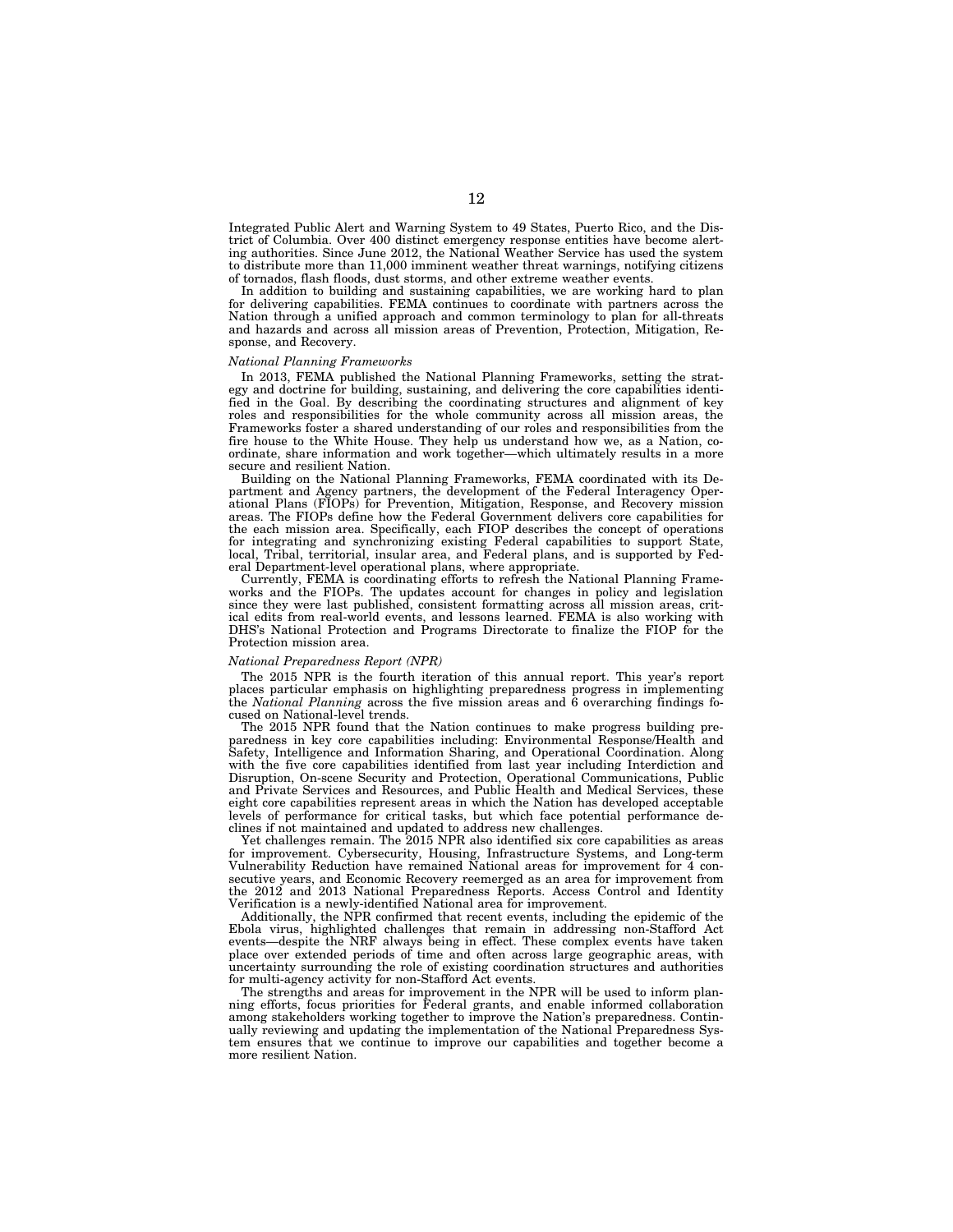## TRANSFORMING OUR RESPONSE EFFORTS POST-KATRINA

## *Improvements Within FEMA's Incident Management Assistance Teams*

After Hurricane Katrina, Congress required the establishment of ''Emergency Support and Response Teams'' that would address deficiencies revealed by the Katrina response. In accordance with these requirements and lessons learned from other major incidents, FEMA formally established the Incident Management Assistance Team (IMAT) program in 2009. By 2011, FEMA designated three National and 13 Regional IMATs. Following lessons learned from Hurricane Sandy, FEMA undertook a pilot project to restructure the IMATs. Here, FEMA's primary goal was to increase team capability by integrating more FEMA programs and interagency partners, and establishing a robust training and performance system. Today, FEMA's IMATs better reflect the core capabilities required by the National Response and Recovery Frameworks, and include personnel who are accountable for coordinating the Federal response regardless of type of incident.

#### *Developed Hurricane-Specific Plans in FEMA Regions IV and VI With Our Partners*

In 2014, in coordination with our regional stakeholders, FEMA Region IV—Atlanta, Georgia—completed a hurricane annex to its all-hazards base plan. This plan includes a number of best practices, such as: The publication of a resource phasing plan; identification of staging areas; an introduction of modeling for each State; and linkages to preparedness activities like exercises. In 2013, FEMA Region VI—Denton, Texas—published an all-hazards base plan that focused on a hurricane scenario. Since then, the Region conducts an annual update prior to hurricane season and then exercises the plan in a multi-State tabletop exercise. Region VI also has a dedicated planner for each of its hurricane-prone States to better respond to, and rapidly conduct, crisis action planning for hurricanes or any other threats.

#### *State, Local, Tribal, and Interagency Integration*

Through the deliberate planning efforts described above, State, local, and Tribal partners have been core team members responsible for providing input and authorship of the catastrophic plans. This can be seen in how each State has an annex in the Region IV and VII (Kansas City, Missouri) plans. These State annexes are developed jointly between FEMA and the State and establish joint priorities between the State and Federal Government and identify all State and Federal assets available to provide response core capabilities as well as many other resources for local and other whole community partners.

At both the National and regional levels, FEMA is working with Tribes to develop more robust plans and annexes that recognize the Tribal role in the whole community continuum of response and recovery. The annex will apply to all Federal departments and agencies working under the NRF in response to incidents requiring Federal coordination, including incidents involving Federally-recognized Tribes whether the Tribe requested and received a Presidential declaration on its own, or chose to be included under a State declaration.

There is now a greater level of understanding of local threat characteristics and how the integrated emergency management response would occur. With a common methodology, response plans identify courses of action that drill down to the county/ parish level.

### *Creation of FEMA Corps*

Created in 2012, FEMA Corps is a partnership between The Corporation for National and Community Service and FEMA that establishes a new track of up to 1,600 Service Corps Members within AmeriCorps National Civilian Community Corps (NCCC) dedicated to disaster preparedness, response, and recovery. This partnership builds on the historic collaboration between the two agencies and will enhance the Federal Government's disaster capabilities, increase the reliability and diversity of the disaster workforce, promote an ethic of service, expand education and economic opportunity for young people, and achieve significant cost savings for the American taxpayer. When the program is at full operational capability, and in an average disaster year, we expect to see a savings of approximately \$60 million in a year.

In the wake of Hurricane Sandy, FEMA Corps played an important role in assisting the agency with Preliminary Damage Assessments (PDAs), canvassing door-todoor, delivering supplies, and registering individuals and businesses for Individual Assistance and Public Assistance grants. Their involvement in response and recovery efforts across the country serve not only as a National resource today, but ensure that we are cultivating the next generation of emergency managers capable of supporting our Nation in the future.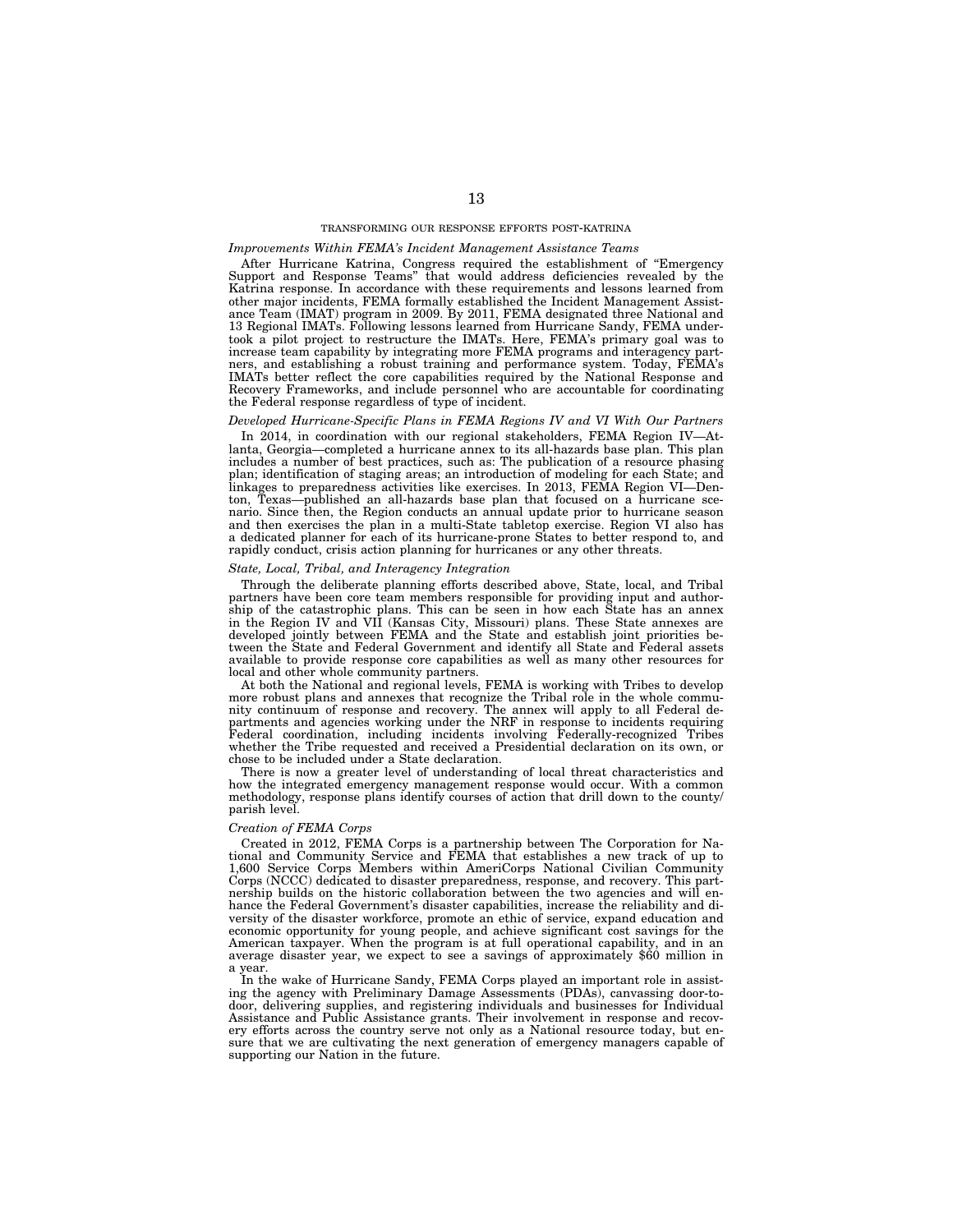## **CONCLUSION**

The destruction caused by Hurricane Katrina reminds us all that we cannot become complacent. In fact, we can't afford to as there are many communities throughout the Gulf Coast States still recovering from the impacts of Katrina.

There are many lessons learned from Hurricane Katrina, and those lessons continue to help reshape, reform, and restructure our agency. With the support of Congress and our whole community partners, FEMA is leaning forward both in policy and in practice.

I am proud of how our agency has evolved, but I also recognize that we have much more work to do. Thank you again for the opportunity to appear before you today. I am happy to answer any questions that the subcommittee may have.

Ms. MCSALLY. Thank you, Administrator Fugate.

The Chair now recognizes Mr. Koon for 5 minutes.

## **STATEMENT OF BRYAN KOON, DIRECTOR, FLORIDA DIVISION OF EMERGENCY MANAGEMENT, TESTIFYING ON BEHALF OF THE NATIONAL EMERGENCY MANAGEMENT ASSOCIATION**

Mr. KOON. Thank you, Chairman McSally, Ranking Member Thompson, and Members of the subcommittee for holding this important hearing today. As director of the Florida Division of Emergency Management and president of the National Emergency Management Association I am pleased to be here to discuss preparedness and response capabilities on a National level.

As you have heard Administrator Fugate say, emergency management is a whole community endeavor involving all levels of government, the private sector, voluntary organizations, and individual citizens. While emergency preparedness and response capabilities are critical on the Federal level, it is important to emphasize that they are only part of the capabilities Nation-wide.

Today, I will focus on leveraging the preparedness and response capabilities that we have in our States and localities, as well as addressing opportunities for continued improvement.

One of the greatest tools this Nation has is the Emergency Management Assistance Compact. Ratified by Congress in 1996, EMAC allows States to share resources amongst themselves during disasters. It has been an overwhelming success and its use continues to grow.

Most recently, 8 States sent 849 personnel to South Carolina to assist with their flood-fighting efforts. These deployments reduce the need for Federal resources and also benefits the home States.

To quote Billy Estep, the Nassau County Emergency Managing Director who deployed to South Carolina as part of the Northeast Florida Incident Management team, ''No matter how hard we try or how sophisticated our process we cannot recreate this type of learning in an exercise environment. I feel these opportunities are vital to our preparedness efforts both locally and state-wide.''

The capability that the States and locals build to respond to disasters both at home and through EMAC is often funded by the Emergency Management Performance Grant. EMPG is the only source of Federal funding directed to State and local governments for planning, training, exercises, and key professional expertise for all-hazards emergency preparedness.

EMPG is also used for public awareness and outreach campaigns. Each year, Emergency Management agencies conduct thousands of these engagements, reaching over 135 million residents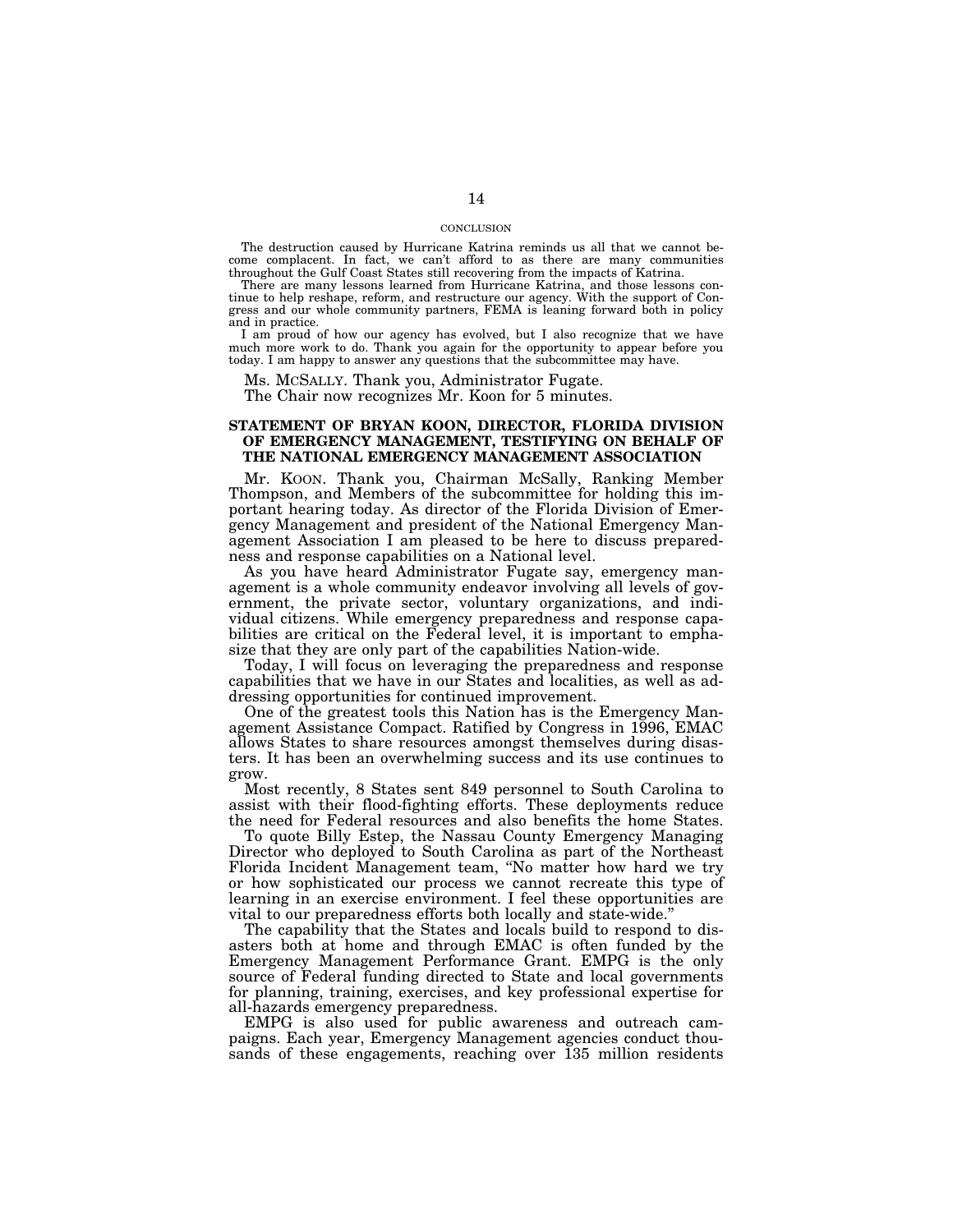last year alone. Recipients of this grant continue demonstrating a strong commitment for every dollar of Federal funds invested; at least that much is matched by the recipient.

In the absence of these funds, State and local governments would struggle to maintain the personnel or capabilities necessary to build and sustain an effective emergency management system.

Opportunities for improvement continue to exist. One such area is the National Flood Insurance program. Much attention has been paid to the NFIP over the last several years, and rightly so. Although reforms have been implemented, Americans remain underinsured against the threat posed by flooding, our most prevalent hazard, and the trend line for the number of flood policies Nationwide continues to decline.

Too often, we watch our communities flood, only to hear from residents that they did not have the appropriate coverage. In the absence of insurance, they are reliant upon charitable organizations and Governmental aid that its not designed to make them whole. This delays the recovery of the community and threatens it very existence.

We must redouble our efforts to design a system that helps people evaluate and plan for their individual risk, while simultaneously reducing our collective risk.

Concurrent with improving our insurance coverage is the need for improved mitigation. To truly ensure that we are prepared, we must incentivize and facilitate more resilient communities. This point was made in the GAO's recent report that reviewed Federal efforts during Hurricane Sandy recovery. State and local officials reported that they were able to effectively leverage Federal programs to enhance disaster resilience, but also experienced challenges that could result in missed opportunities.

Challenges in linking recovery and mitigation projects, navigating multiple funding streams, and differing regulations among the programs impact the desire and ability of local communities and homeowners to take advantage of the opportunities afforded by these programs.

The report indicated that the current program works, but is constrained by its structure and implementation. Just as FEMA has designed its response program to be survivor-centric, it should also work to develop mitigation programs that are community-centric and administered in a way to make mitigation a clear and viable solution for the future.

We have made tremendous strides in the Nation's ability to deal with disasters, and are on track for continued improvement.

By investing in and leveraging the capabilities that exist with the individual at the State and local level, the private sector, and through our partnerships with organizations like the American Red Cross and the Salvation Army, we can most effectively determine the gaps that remain and should be filled by FEMA and its Federal partners.

We appreciate the continued support of this subcommittee to the emergency management community, as we work together in forming new policies and procedures aimed at making these disasters less impactful on our communities and constituents.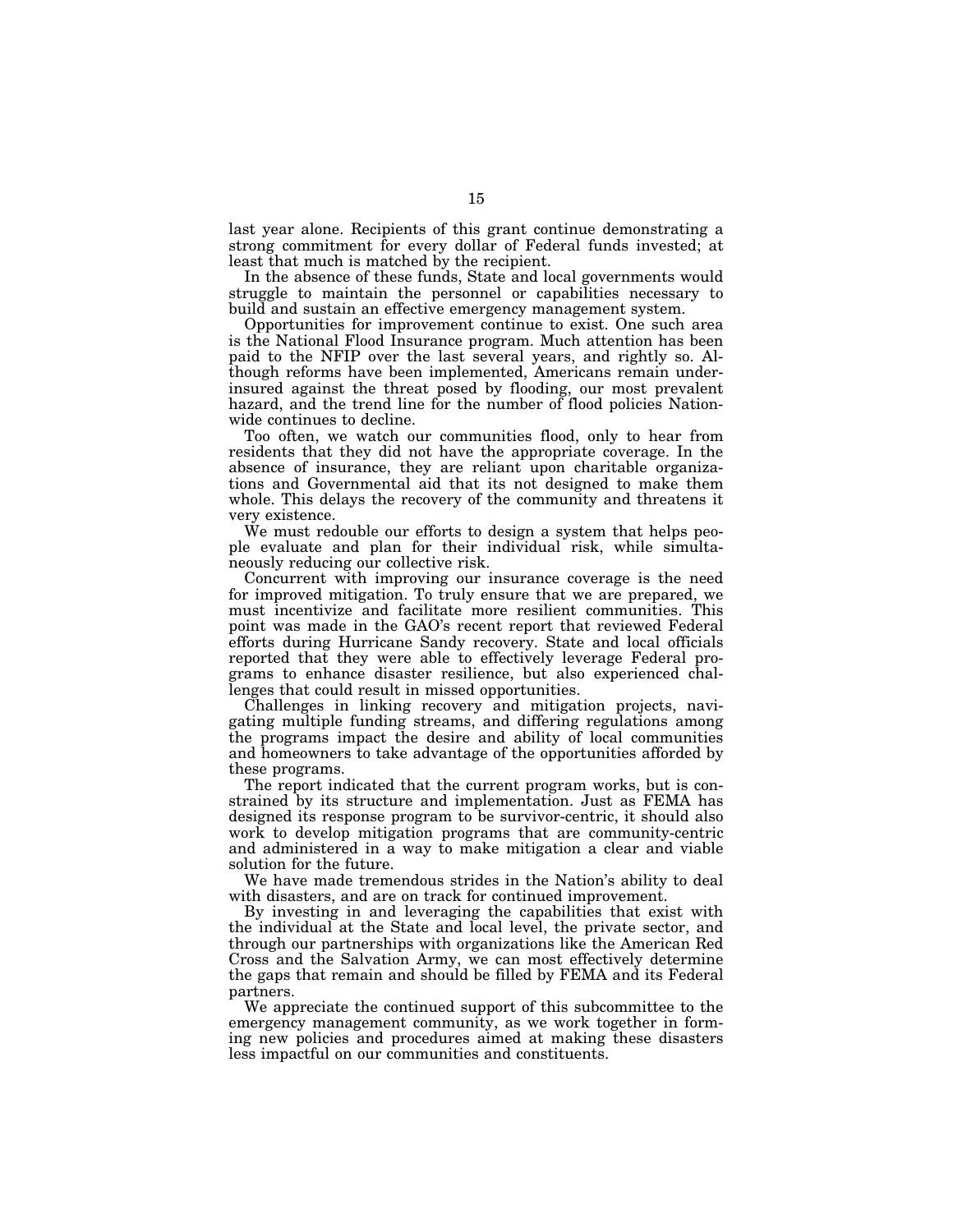I thank you for the opportunity to testify today, and welcome any questions you may have.

## [The prepared statement of Mr. Koon follows:]

## PREPARED STATEMENT OF BRYAN KOON

## OCTOBER 22, 2015

## INTRODUCTION

Thank you Chairman McSally, Ranking Member Payne, and Members of the subcommittee for holding this important hearing today. As director of the Florida Division of Emergency Management and president of NEMA, which represents the State emergency management directors of the 50 States, territories, and District of Columbia, I am pleased to be here to discuss preparedness and response capabilities on a National level.

As we look back on the tenth anniversary of Hurricane Katrina and anticipate the upcoming third anniversary of Hurricane Sandy, this timely hearing gives us an opportunity to discuss the lessons we have learned and the changes we are working toward for the future.

As you have heard Administrator Fugate say throughout his tenure, emergency management is a ''whole community'' endeavor. It involves the public sector, the private sector, voluntary organizations, and individual citizens—all of whom are crucial to preparing for disasters and responding to and recovering from them. While emergency preparedness and response capabilities are critical on the Federal level, it is important to emphasize that they are only a part of the capabilities Nationwide. In my testimony this morning, I will focus on leveraging the preparedness and response capabilities that we have in our States and localities. Specifically, I will discuss the importance of the Emergency Management Assistance Compact and the value that the Emergency Management Performance Grant plays in assisting the whole community.

### NATIONAL EMERGENCY PREPAREDNESS AND RESPONSE CAPABILITIES

As Hurricane Joaquin moved towards the East Coast, South Carolina closely monitored the storm and its projected tracks. While the Hurricane did not make landfall in South Carolina, moisture from it did. The State received very heavy rainfall for several days. In fact, the official State-wide 24-hour rainfall record was exceeded in several locations. This storm led to historic flooding which caused the tragic deaths of 19 people and State-wide property damage.

President Barack Obama signed a State-wide emergency declaration on October 5, 2015, authorizing Federal aid in anticipation of more rain. However, resources from other States were already at work utilizing the Emergency Management Assistance Compact (EMAC).

EMAC has played an important role in facilitating collaboration among States and enabling them to share resources and capabilities. When States and the U.S. territories joined together and Congress ratified EMAC (Pub. L. 104–321) in 1996, it created a legal and procedural mechanism whereby emergency response resources such as Urban Search and Rescue Teams could quickly move throughout the country to meet disaster needs. All 50 States, the District of Columbia, the U.S. Virgin Islands, Puerto Rico, and Guam are members of EMAC and have committed their emergency resources in helping one another during times of disaster or emergency.

Since its ratification by Congress, EMAC has grown significantly in size, volume, and the types of resources States are able to deploy. For example, over 67,000 personnel from a variety of disciplines deployed through EMAC to the Gulf Coast in response to Hurricanes Katrina and Rita, and 12,279 personnel deployed to Texas and Louisiana during Hurricanes Gustav and Ike. More recent uses of EMAC have included the response for the manhunt in Pennsylvania, severe weather in Mississippi, wildfires in Washington, tropical storms in Hawaii, and the historic snowstorms in Massachusetts.

For the historic flooding in South Carolina, 849 people have been deployed through EMAC to assist with response and recovery efforts. Resources and personnel have been received from 8 States including Alabama, Florida, Georgia, Louisiana, Mississippi, North Carolina, North Dakota, and Tennessee. In fact, additional States made offers of assistance.

Through EMAC, capabilities and resources such as Incident Management Teams, Damage Assessment Teams, a National Flood Insurance Program Administrator, a Volunteer Agency Liaison, Hazard Mitigation Officers, a Recovery Chief, Public As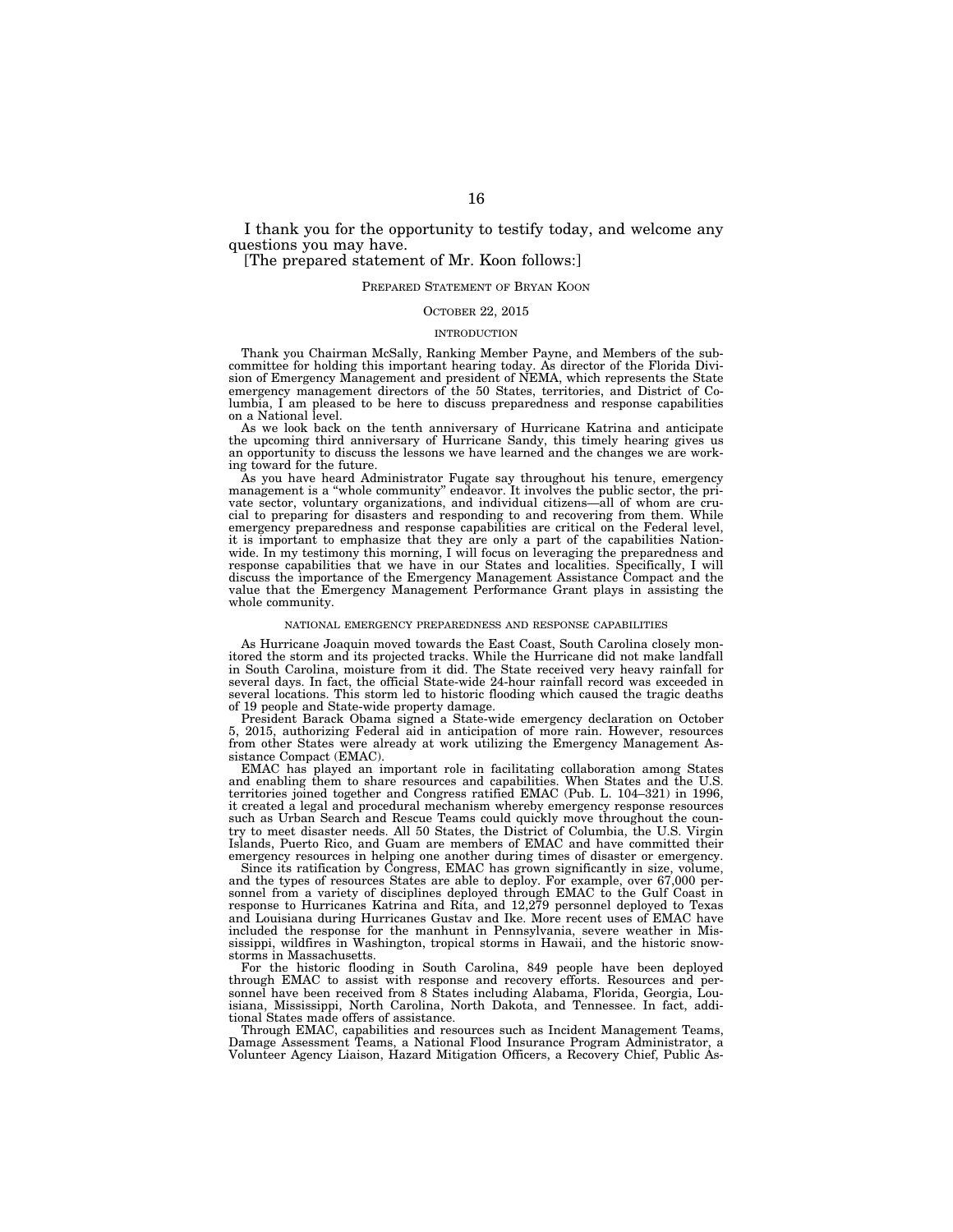sistance Officers, and Individual Assistance Officers were deployed to South Carolina. EMAC has made it easier for States to assist each other effectively—with the added benefit of lessening the need for Federal resources in the process.

Utilizing EMAC not only benefits the receiving State but also those who are deployed. The County Emergency Management Director, Billy Estep, from Nassau County, Florida said the following upon returning from a mission in South Carolina, "I want to stress the most important lesson learned from this deployment: No matter how hard we try or how sophisticated our process, we cannot recreate this type of learning in an exercise environment. I implore Florida Division of Emergency Management (FDEM) leadership to continue and expand their obvious support for these opportunities, and keep utilization of these teams acutely focused on the allhazards concepts which made us nimble enough to adapt to our wide-breadth of assigned missions. I feel these opportunities are vital to our preparedness efforts both locally and State-wide.''

#### *Building Capacity with EMPG*

In addition to leveraging EMAC for resources during disaster response, States and locals also build capacity and enhance their capability to respond to disasters when they utilized the Emergency Management Performance Grants (EMPG). EMPG is the only source of Federal funding directed to State and local governments for planning, training, exercises, and key professional expertise for all-hazards emergency preparedness. The money is often used to conduct risk and hazard assessments and support emergency operations centers which are the coordination hubs for all disaster response. The program also provides public education and outreach, enhanced interoperable communications capabilities, and the ability to manage State-wide alerts and warnings.

For example, in fiscal year 2014, EMPG significantly contributed to public awareness and outreach campaign efforts. Local, Tribal, and State emergency management officials conducted 5,886 local and Tribal and 1,295 State-w community preparedness outreach campaigns. According to State responses, these outreach programs benefited 135,568,054 residents while locally-specific programs impacted 24,608,092 citizens.

Recipients of this grant continue demonstrating a strong commitment; for every dollar of Federal funds invested, at least that much is matched by both grantees and sub-grantees. In the absence of these funds, State and local governments would struggle to maintain the personnel or capabilities necessary to build and sustain an effective emergency management system. EMPG stands as the beacon of Congres-sional commitment to ensuring communities and States are more ready to prepare, mitigate, respond, and recover from any number of emergencies and disasters. EMPG does far more, however, than provide funds for planning, training, exercises, and communications. EMPG must continue to be strengthened and maintained through shared investments.

### CONTINUING TO IMPROVE OUR POLICIES AND PROGRAMS

After Hurricane Katrina, Congress passed the Post-Katrina Emergency Manage-ment Reform Act of 2006. This legislation expanded the FEMA mission, creating stronger regions and adding the responsibility of homeland security preparedness.

After Hurricane Sandy, in response to the needs of the State and local governments, Congress once again immediately took action to make serious improvements to the Stafford Act through the Sandy Recovery Improvement Act. This legislation not only helped facilitate a smooth recovery in the Sandy-impacted area, but also forever changes FEMA programs and policies. Some of the provisions of SRIA, such as the debris removal pilot program, have been supported by NEMA for many years.

Just as we reviewed policies and programs after Hurricanes Katrina and Sandy we must continue to review the programs and policies that we use today. The measure of success related to disaster response and recovery lies in the overarching programs which help guide our policies. In order to gauge our success we must cont to review and reform programs such as the National Flood Insurance Program.

Much attention has been paid to the NFIP over the last several years, and rightly so. Reforms have been implemented that are designed to stabilize the program, but the desired outcome is still many years away. In the mean time, however, we as a Nation are still grossly underinsured against the threat posed by flooding, our most prevalent hazard. Time after time we watch as our communities flood, only to hear from residents that they did not have the appropriate coverage. In the absence of insurance, they are reliant upon their on fiscal ability, the generosity of the charitable organizations, and Federal and State aid that is not designed to make them whole. Such situations delay the recovery of a community and threaten its very existence. We as a Nation must redouble our efforts to design a system that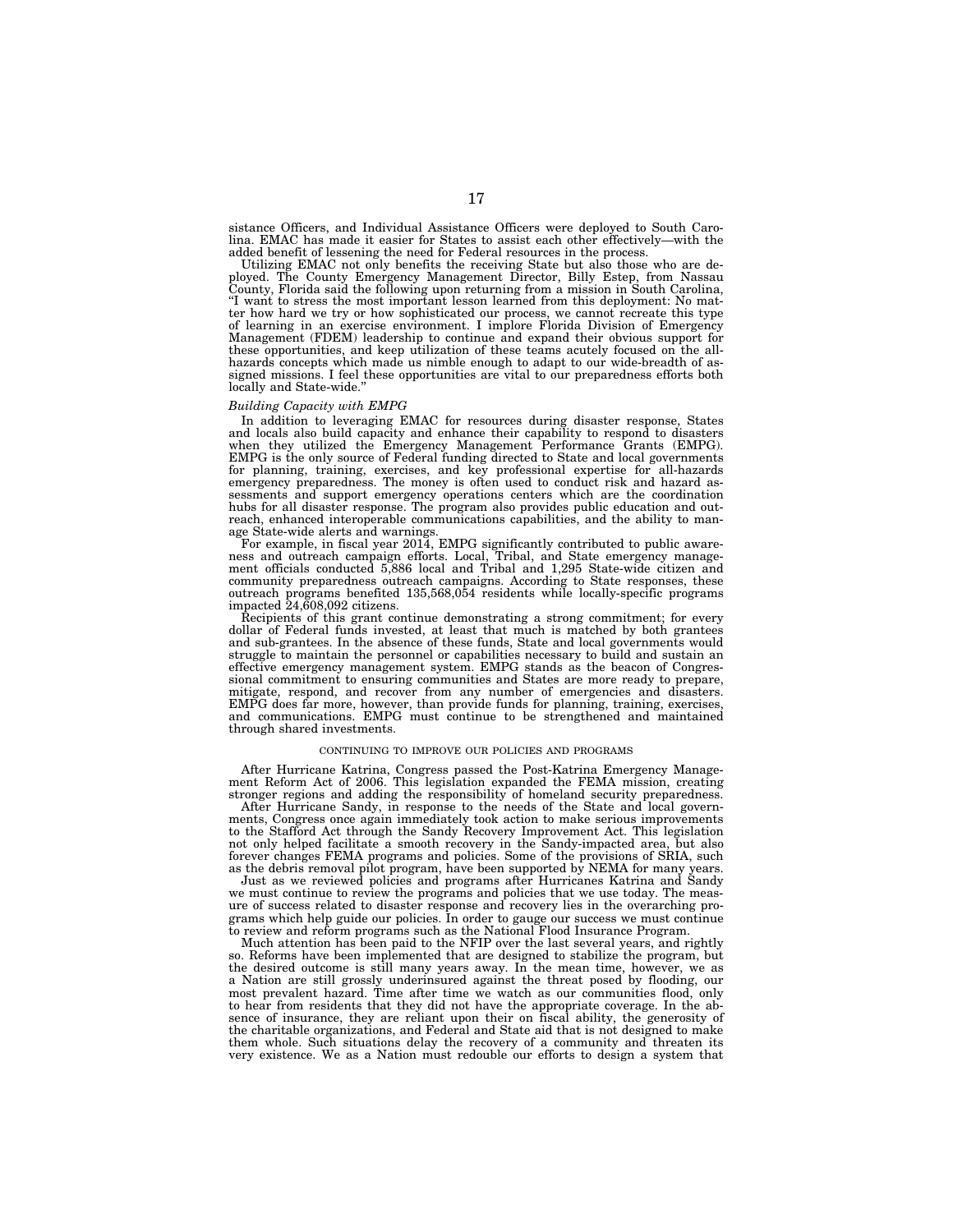helps people evaluate their individual risk and plan accordingly while simultaneously reducing our collective risk.

The lack of appropriate coverage is not limited to flood; too few Americans truly understand their vulnerability to earthquakes and landslides. The Cascadia Subduction Zone (CSZ) ''megathrust'' fault is a long dipping fault that stretches from Northern Vancouver Island to Cape Mendocino California. This area creates the largest earthquakes in the world, and has produced magnitude 9.0 or greater earthquakes in the past, and undoubtedly will in the future. New research using land deposits found at the bottom of the ocean points to a 1 in 3 chance of a major earthquake in the Pacific Northwest in the next 50 years. Recovering from a largescale earthquake in this area would be complicated tremendously by the lack of appropriate insurance coverage, and would result in tremendous costs to government at all levels.

#### DISASTERS: GROWING IN INTENSITY

The historic flooding in South Carolina is just one example of the growing intensity in disasters. The year 2015 has been among the most devastating on record for wildfires in the United States, with more than 9 million acres burned so far this year, according to the National Interagency Fire Center. Over the course of the year, fires have stretched across the western half of the country, and are currently raging in California, Idaho, Montana, North Dakota, Oregon, Wyoming, and Texas.

The number of acres destroyed by fires have been rising significantly, which experts attribute to hotter, drier conditions that make the blazes harder to contain. With such a high volume of fires, floods, and other disasters the need for mitigation efforts is growing increasingly more important. Mitigation activities can take many forms and the use of mitigation programs often differ by region. What does not differ, however, is the return on investment of these programs. FEMA's mitigation programs have been effective in reducing the property damage, personal and commercial hardship, as well as long-lasting monetary burdens after a disaster.

Mitigation is the first and the last step in a jurisdiction's overall readiness. And while many communities have the desire to harden their infrastructure, they lack the resources and technical ability necessary to do so. If we are to truly ensure that we are prepared as a Nation, we must increase our efforts to prepare our built environment for future disasters by incentivizing and facilitating mitigation. This point was made in the recent Government Accountability Office (GAO) report, *Hurricane Sandy: An Investment Strategy Could Help the Federal Government Enhance National Resilience for Future Disasters* that reviewed Federal efforts to strengthen disaster resilience during Hurricane Sandy recovery. The report addressed how Federal recovery funds were used to enhance resilience, the extent to which States and localities were able to maximize Federal funding to enhance resilience; and actions that could enhance resilience for future disasters.

State and local officials from the States affected by Hurricane Sandy GAO contacted, reported that they were able to effectively leverage Federal programs to enhance disaster resilience, but also experienced challenges that could result in missed opportunities. The challenges fell into three categories:

- Implementation challenges with PA and HMGP—for example, officials reported that FEMA officials did not always help them pursue opportunities to incorporate mitigation into permanent construction recovery projects;
- Limitations on comprehensive risk reduction approaches in a post-disaster environment—for example, officials reported difficulties with navigating multiple funding streams and various regulations of the different Federal programs funded after Hurricane Sandy; and
- Local ability and willingness to participate—for example, officials reported that some home and business owners were unwilling or unable to bear the required personal cost share for a home-elevation or other mitigation project.

This report indicates that the current program works, but is constrained by its structure and implementation. Just as FEMA has designed its response program to be ''survivor-centric'', it should also work to develop mitigation programs that are ''community-centric'' and administered in a way to make mitigation a clear and viable solution for the future.

### UNDERSTANDING WHAT WORKS

While we still have work to do in reviewing and implementing policies and programs, FEMA has undertaken efforts to improve many processes and programs. The agency has made many advances in refining their back-office operations such as improving their hiring, management, information technology, and procurement sys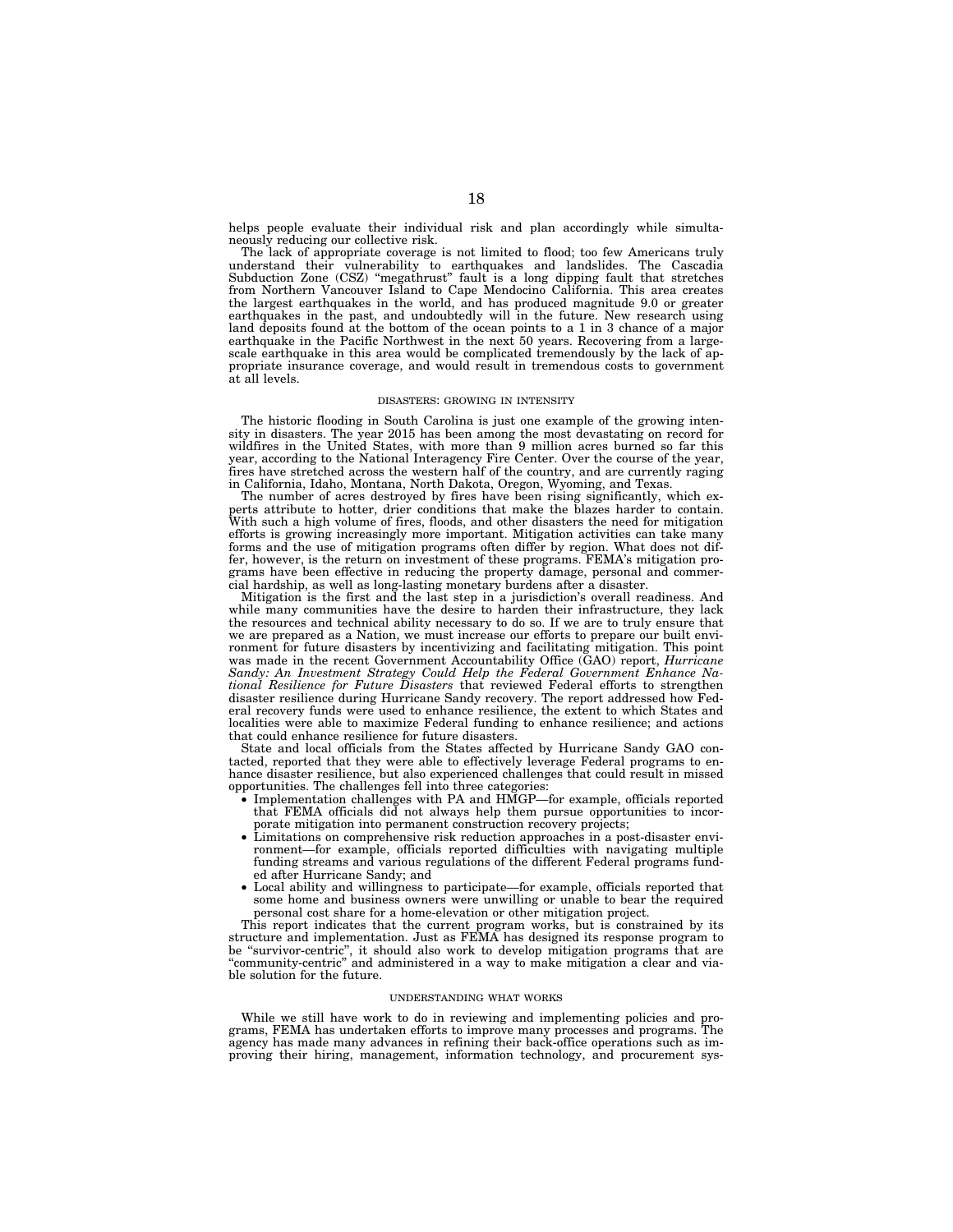tems. FEMA has also encouraged the use of current codes and standards in existence for mitigation rather than using cost-benefit analysis formulas.

The Public Assistance Reengineering is an excellent example of FEMA working to improve and maximize existing programs. While it is still too early to determine the effectiveness of the change, we are pleased with the effort and urge that similar reforms be considered by other programs that impact our ability to mitigate, prepare, and recover.

Throughout their strategic plan, FEMA has made it a priority to build capability for catastrophic disasters. They have moved the focus away from being singularly on Stafford Act programs and instead looked at the Nation's resources to recover. Preparing for catastrophic disasters has led FEMA to ensure that all employees are now deployable emergency managers. The agency has started to train each employee, regardless of the department or position, so that they can be deployed as needed.

FEMA has also made it a priority to become an expeditionary organization. The agency has increased and improved engagement across the preparedness, response, recovery, and mitigation missions while also working towards reducing disaster risk Nationally. The agency has focused on providing mitigation programs with a focus on future conditions and not historical averages. The agency has worked to ensure that the whole community uses the best available data and analytic tools to make better risk-informed decisions before, during, and after disasters.

#### **CONCLUSION**

If we hope to see effective preparedness and response to disasters, we must utilize the capabilities that we have as a Nation and allocate resources to most effectively meet the need. The ability to share resources will only strengthen the Nation's capability as a whole. One of the most valuable partnerships in the whole community is between State emergency management agencies. It's important to acknowledge that increasing the Nation's preparedness and response capabilities doesn't mean increasing FEMA's capabilities. Through programs such as EMAC, which has been invaluable in deploying assets throughout the country and enabling States to support each other more effectively, we are able to reduce the need for Federal resources. When States work with each other and build on the capabilities in their own States it results in strong charitable partners like the American Red Cross, the Salvation Army, or any of the scores of other organizations that are there when Americans need them.

Going forward, we must encourage greater investments as States work with one another to reduce the need for Federal assistance, reduces Federal administrative costs, reduces property damages, and most importantly save lives. We should also continue to support FEMA's grant programs, such as the Emergency Management Performance Grant, funded at a mere \$350 million to be allocated between all States, the District of Columbia, U.S. territories and thousands of local jurisdictions, facilitates strong State and local emergency management agencies that respond to the vast majority of incidents every day in our country. We appreciate the continued support of this subcommittee to the emergency management community as we work together in forming new policies and procedures aimed at making these disasters less impactful on our communities and constituents.

I thank you for the opportunity to testify today and welcome any questions you may have.

Ms. MCSALLY. Thank you, Mr. Koon.

The Chair now recognizes Mr. Currie for 5 minutes.

## **STATEMENT OF CHRIS P. CURRIE, DIRECTOR, EMERGENCY MANAGEMENT, NATIONAL PREPAREDNESS AND CRITICAL INFRASTRUCTURE PROTECTION, HOMELAND SECURITY AND JUSTICE TEAM, U.S. GOVERNMENT ACCOUNTABILITY OFFICE**

Mr. CURRIE. Thank you, Chairman McSally, Ranking Member Thompson, other Members of the committee. We really appreciate the opportunity to be able to be here and testify.

Before I get into some of our specific work that we have done at GAO in this area, I would like to make a couple broader points.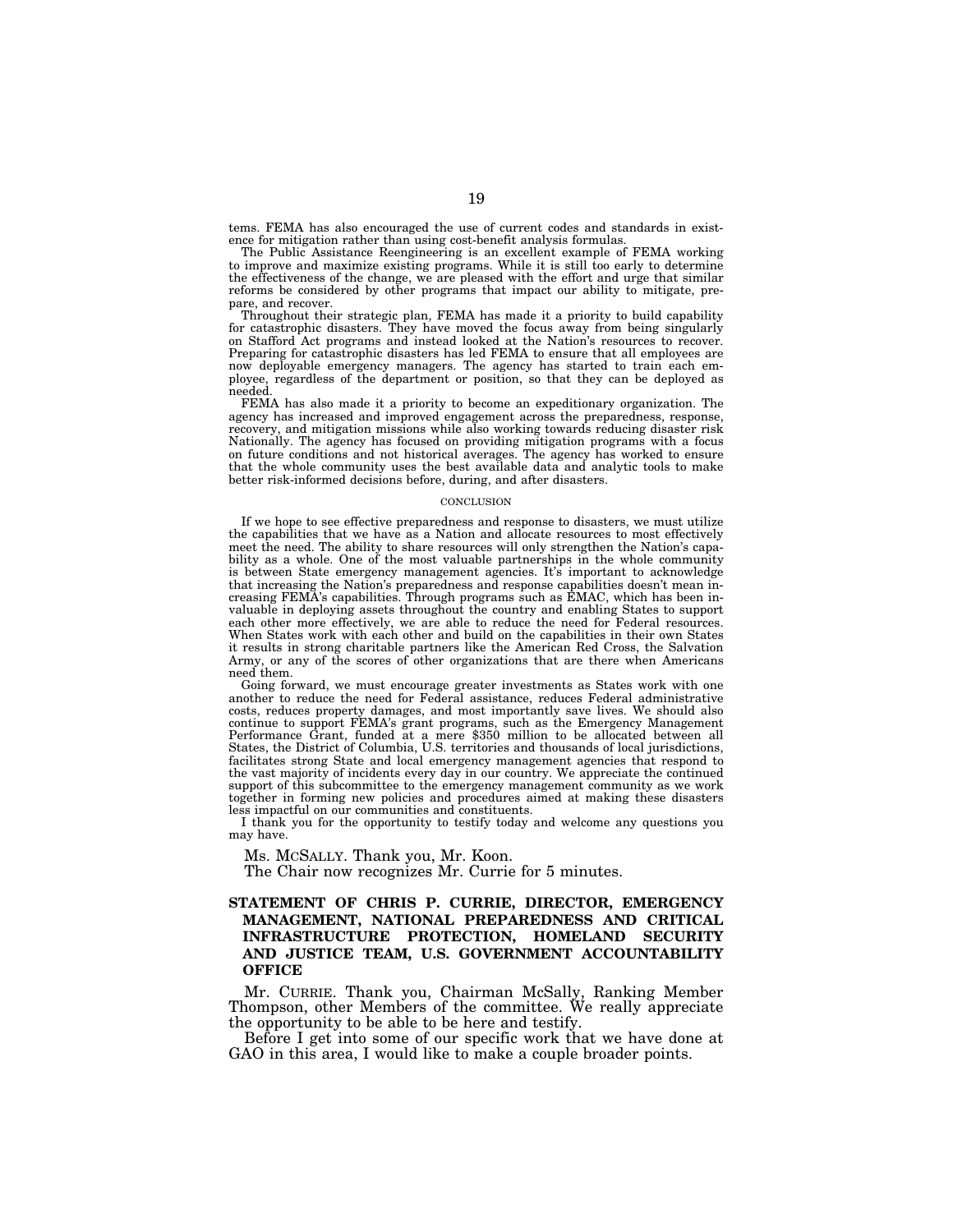FEMA is a much different organization than it was in 2005, and has made a lot of progress. I think the proactive preplanning and response to Sandy were evidence of that, and that the Federal Government at large was much better prepared for another catastrophic storm.

However, FEMA and other agencies operate in a different disaster and fiscal environment today. Extreme weather events are now the norm, and Federal disaster spending has exploded. It is not just traditional disaster relief funds from FEMA. Now, many other Federal agencies are contributing more to disaster relief either directly or indirectly.

Over the last decade, we at GAO have reported on progress and challenges, as you mentioned, in numerous areas, including efforts to implement over 300 provisions in the Post-Katrina Act.

Today, I would like to focus on some of our work in three of those areas. The first is National preparedness, the second is response and recovery, and the third is what I would categorize as FEMA management issues.

So let me talk a little bit about preparedness or, just more simply, how capable we are to respond to a disaster. Some of the biggest changes to FEMA in the Post-Katrina Act were in this area. For example, there has been much progress in establishing the coordinating structures, or the emergency support functions, across the Federal Government.

Also, FEMA and other agencies have conducted numerous exercises to test their readiness and identify capability gaps. Challenges still exist in this area, though. Specifically, FEMA doesn't necessarily control other Federal departments' preparedness efforts and resources.

For example, FEMA manages National-level exercises, but we found that other agencies don't always report back on actions they took to close the gaps that are identified during those exercises. So this impacts FEMA's ability to assess overall preparedness.

The second area I would like to talk about is response and recovery. Again, there has been much progress since the problems we remember after Katrina. But more work is still needed.

For example, we have recently evaluated FEMA disaster payments to individuals, which was discussed in the opening statements, after Sandy and compared them to Katrina. Due to better controls that FEMA implemented after Katrina, we found about 2.7 percent of payments at risk of being improper or potentially fraudulent—it doesn't mean that those were all fraudulent—compared to upwards of 22 percent after Katrina.

So this is unbelievably great progress, given the challenge that Mr. Fugate mentioned of getting money out quickly but making sure it is to the right people.

However, there are still improvements and some challenges that exist, such as ability to validate Social Security numbers with the Social Security Administration, and we made some recommendations to address these issues.

I would also like to emphasize our work on mitigation and resilience-building during recoveries. Given the increase in Federal costs and extreme weather, mitigation is one of the few solutions to buy down risk and decrease future cost. Mr. Koon talked about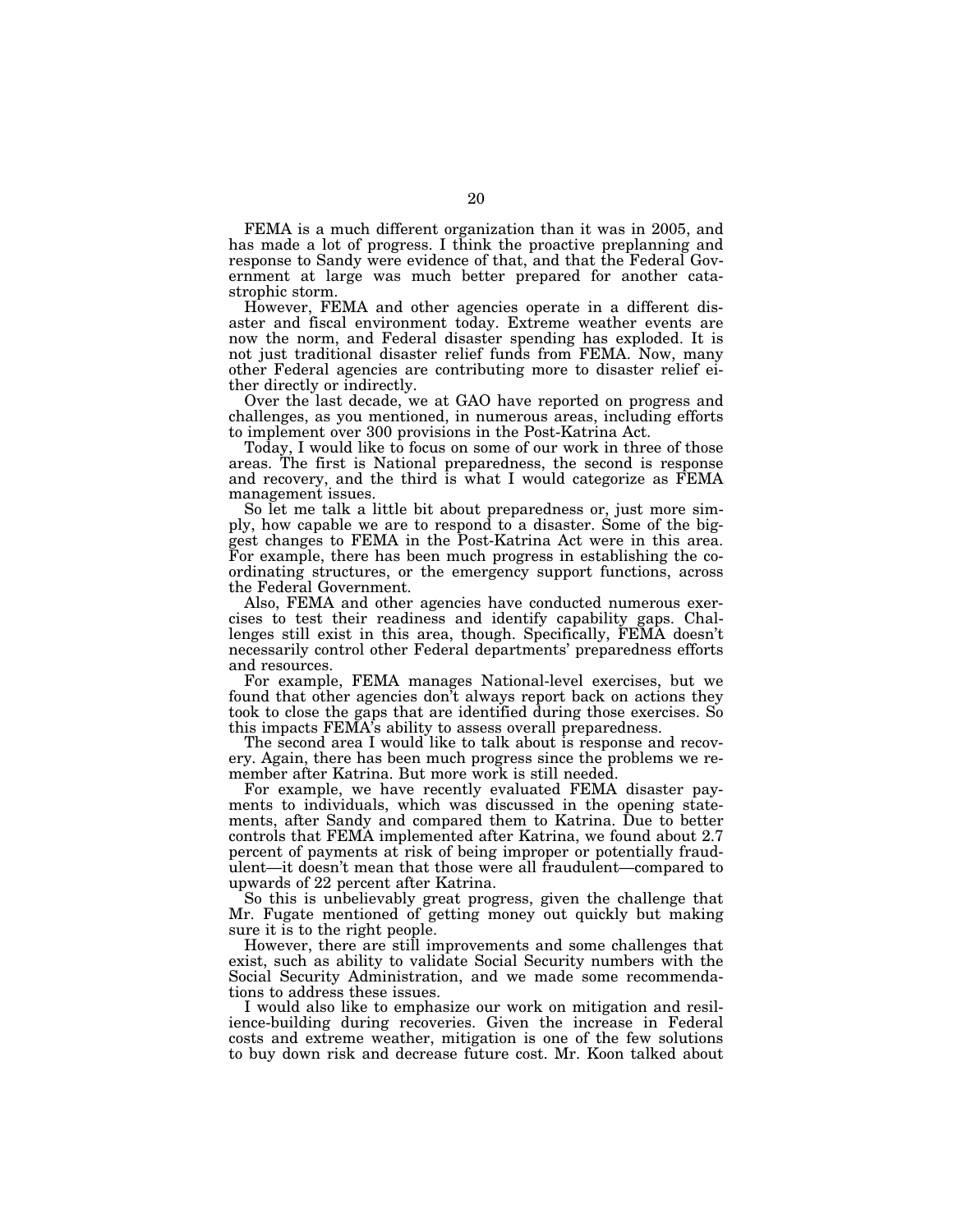this in his opening. We have reported recently that resilience-building efforts were a much higher priority in Sandy recovery, and States were able to use a number of the Federal programs to mitigate against future disasters. However, more work is needed to break down the barriers that still exist in mitigation.

For example, States and locals had difficulty navigating multiple fragmented Federal programs, all with rules, regulations, and time frames. These weren't all FEMA programs; these are programs across the menu of Federal agencies.

We also found that the Nation lacks a comprehensive strategic approach to prioritizing our investments in resilience. We made recommendations to begin addressing these issues, but determining how to better invest our resilience dollars won't be easy.

The last area I wanted to discuss is FEMA management. For example, FEMA has taken a number of steps to better manage and control the rising administrative costs. Now, these are the costs of actually providing and managing disaster assistance.

Specifically, in response to our recommendation they developed specific goals, and a plan to better manage and try to reduce these costs.

Also, over the last decade we and others have found continued challenges in FEMA's ability to complete and integrate important strategic workforce planning efforts. We just reported, back in July, that the agency had not completed its plan to identify workforce gaps and lacked data on the cost and performance of certain workforce components. That has been a pretty consistent message across some of our reports over the last 5 to 7 years.

So this completes my prepared remarks. I look forward to the discussion, and any questions.

[The prepared statement of Mr. Currie follows:]

## PREPARED STATEMENT OF CHRIS P. CURRIE

## OCTOBER 22, 2015

### EMERGENCY MANAGEMENT.—FEMA HAS MADE PROGRESS SINCE HURRICANES KATRINA AND SANDY, BUT CHALLENGES REMAIN

#### GAO–16–90T

Chairman McSally, Ranking Member Payne, and Members of the subcommittee: I appreciate the opportunity to testify today about efforts by the Federal Emergency Management Agency (FEMA), a component of the Department of Homeland Security (DHS), to more efficiently lead the Nation's efforts to prepare for, respond to, and recover from disasters and manage aspects of its operations to support these efforts. We have reported on a broad range of issues and currently have on-going work for this committee related to FEMA's disaster programs and operations. The anniversaries of Hurricanes Katrina and Sandy provide a valuable opportunity to assess FEMA's progress and challenges in National disaster preparedness and response and recovery efforts, as well as its management.

Hurricane Katrina in 2005 was the largest, most destructive natural disaster in our Nation's history. FEMA estimated that Hurricane Katrina caused an estimated \$108 billion in damages. Following the Federal response to Hurricane Katrina in 2005, Congress passed the Post-Katrina Emergency Management Reform Act of 2006 (Post-Katrina Act).1 The act enhanced FEMA's responsibilities and its autonomy within DHS and contained over 300 provisions that call for DHS or FEMA action to implement requirements or exercise authorities—or to be prepared to do so

<sup>1</sup> 6 U.S.C. §§ 721, 723; 42 U.S.C. § 5144. The Post-Katrina Act was enacted as Title VI of the Department of Homeland Security Appropriations Act, 2007, Pub. L. No. 109–295, 120 Stat. 1355 (2006).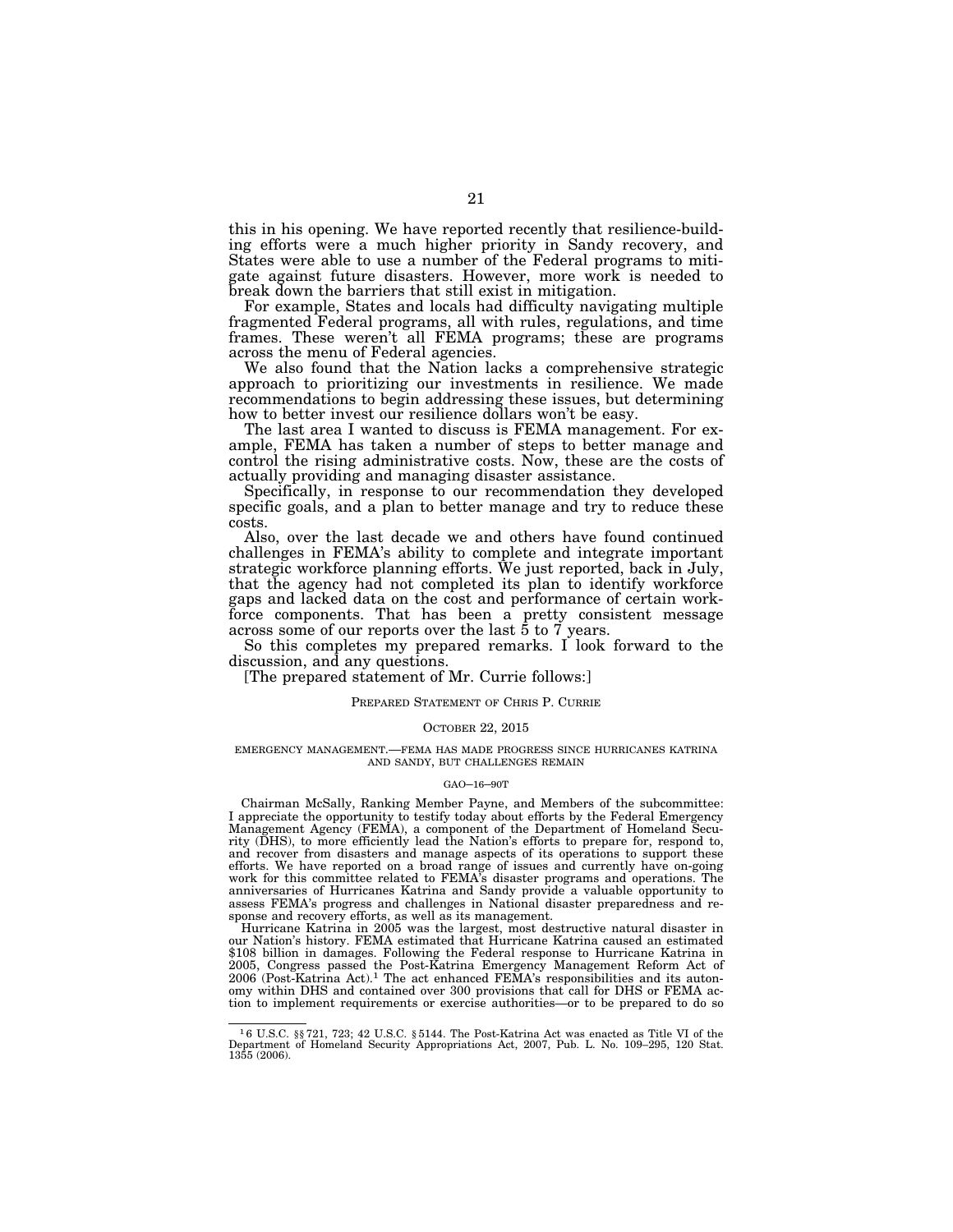under the appropriate condition. After the Post-Katrina Act was enacted, we conducted reviews and issued multiple reports that discussed a wide variety of these emergency management issues reflecting the Federal Government and FEMA's efforts to implement provisions of the Post-Katrina and improve National disaster preparedness, and response and recovery.2 A selection of our related reports is attached to my statement. Hurricane Sandy struck the United States in October 2012, causing an estimated \$65 billion in damages, once again testing FEMA and the Federal Government's ability to respond to catastrophic disasters.

The initial response to a disaster is the job of local government's emergency services with help from nearby municipalities, the State and volunteer agencies. In a catastrophic disaster, if the Governor requests, Federal resources can be mobilized through FEMA for search and rescue, electrical power, food, water, shelter, and other basic human needs. The long-term recovery phase of disaster places the most severe financial strain on local or State government and damage to public facilities and infrastructure, often not insured, can overwhelm even a large city. We have recognized the rise in the number—and the increase in severity—of disasters as a key source of Federal fiscal exposure.3 Similarly, managing fiscal exposure due to climate change has been on our high-risk list since 2013, in part, because of concerns about the increasing costs of disaster response and recovery efforts.<sup>4</sup>

My testimony today discusses progress FEMA has made and challenges that FEMA faces in three areas: (1) National preparedness, (2) disaster response and recovery, and (3) selected FEMA management areas.

This statement is based on our prior work and focuses on reports issued from September 2012 through September 2015. To conduct our prior work, we reviewed relevant Presidential directives, laws, regulations, policies, and strategic plans; surveyed States; and interviewed Federal, State, and industry officials, among others. More information on our scope and methodology can be found in each of the reports cited throughout this statement.

The work upon which this testimony is based was conducted in accordance with generally accepted Government auditing standards. Those standards require that we plan and perform the audit to obtain sufficient, appropriate evidence to provide a reasonable basis for our findings and conclusions based on our audit objectives. We believe that the evidence obtained provides a reasonable basis for our findings and conclusions based on our audit objectives.

#### NATIONAL PREPAREDNESS

### *Interagency Emergency Support Capability Assessments*

In December 2014, we reported on the progress the departments that coordinate Federal emergency support functions  $(ESF)^5$  have made in conducting a range of coordination, planning, and capability assessment activities.<sup>6</sup> For example, all 10 ESF coordinators identified at least one nonemergency activity through which they co-ordinate with their ESFs' primary and support agencies.7 Further, all 10 ESF coor-

 $^{2}$ Two reports focused explicitly on the Post-Katrina Act; see GAO, Actions Taken to Implement the Post-Katrina Emergency Management Reform Act of 2006, GAO-09-59R, (Washington, DC: Nov. 21, 2008); and GAO, National Pre *Provisions of the Post-Katrina Emergency Management Reform Act of 2006,* GAO–14–99R:

<sup>&</sup>lt;sup>3</sup>The term fiscal exposure refers to the responsibilities, programs, and activities that may either legally commit the Federal Government to future spending or create the expectation for<br>future spending. See GAO *Fiscal Exposures: Improving Cost Recognition in the Federal Budget,*<br>GAO–14–28 (Washington, DC: Oct. 29,

*http://www.gao.gov/fiscal*l*outlook/federal*l*fiscal*l*outlook/overview#t=3*. 4GAO, *High-Risk Series: An Update,* GAO–15–290 (Washington, DC: Feb. 11, 2015); also

 $http://www.gao.gov/highrisk/limiting_federal_government_fiscal_gvposure/why_did-  
 5Emergency Support Functions (ESFs) are Federal interagency coordinating structures that  
 5Emergency Support Functions (ESFs) are Federal interagency coordinating structures that  
 group capabilities into functional areas most frequently needed in a National response. The  
ESFs are described in annexes to the National Response Framework (NRF), a guide to how the  
National responses to disasters and convergence is of all types and describes the principles, roles and  
 responsibilityes, and coordinate structures for delivering the core capabilities required to save$ lives, protect property and the environment, stabilize communities, and meet basic human needs<br>following an incident. The NRF includes various annexes, including those on ESFs.<br>"DHS issued the National Preparedness Goal in

to be prepared for all types of disasters and emergencies. The goal envisions a secure and resil-ient Nation with the capabilities required to prevent, protect against, mitigate, respond to, and

recover from the threats and hazards that pose the greatest risk.<br>7The following 10 ESFs included in our review: Public Works and Engineering; Energy; Public<br>Health and Medical Services; Communications; Information and Pla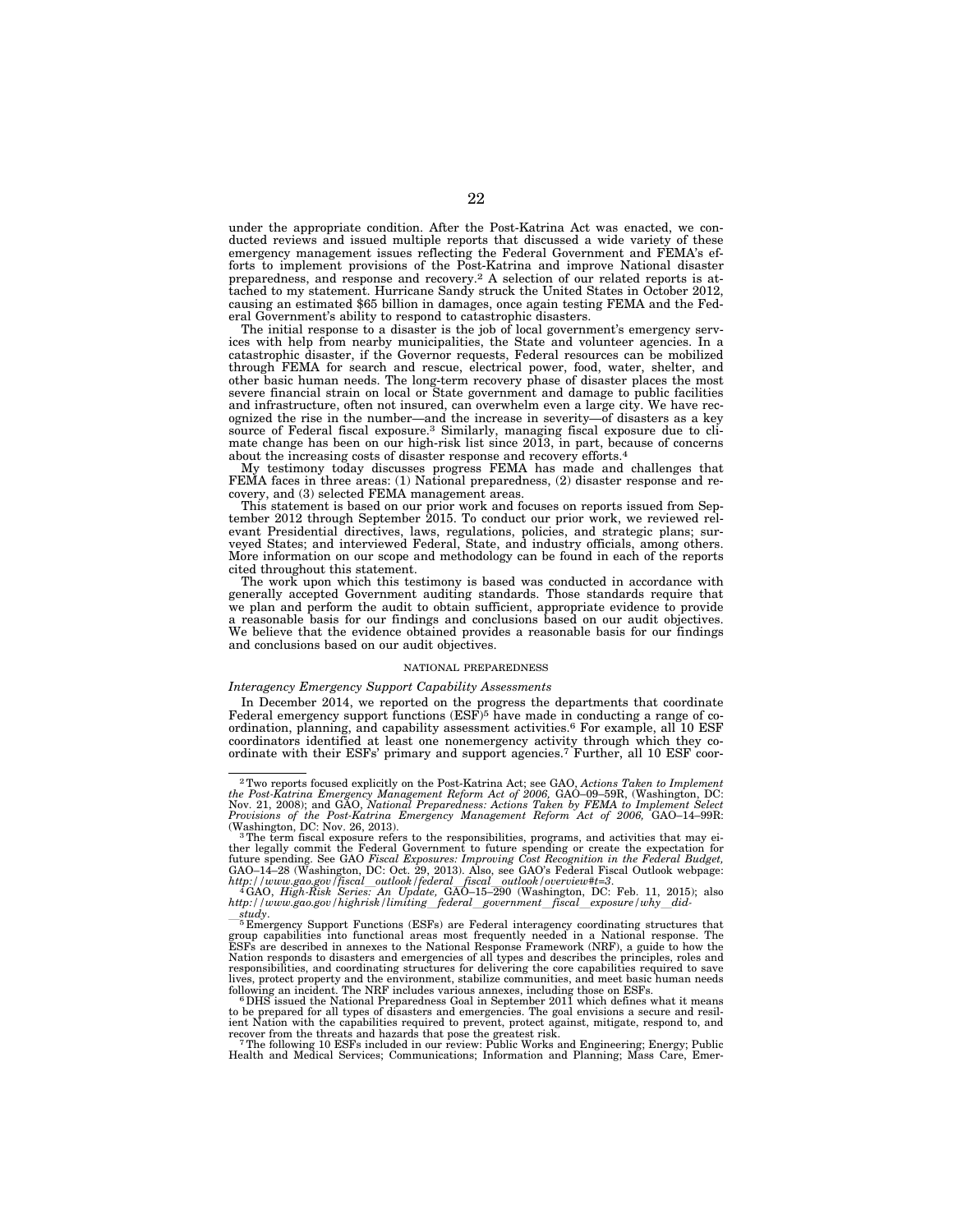dinators identified at least one planning document—in addition to the information contained in the NRF's ESF annexes—that they had developed for their ESFs to further define the roles, responsibilities, policies, and procedures for their ESFs' coordination and execution.

We found, however, that the ESF Leadership Group and FEMA,<sup>8</sup> as the group's chair, had not worked with other Federal departments to issue supplemental guidance detailing expectations for the minimum standards for activities and product deliverables necessary to demonstrate ESF preparedness.9 In the absence of such guidance, we found that ESF coordinators are inconsistently carrying out their emergency response preparedness activities. We also found that, while Federal departments have identified emergency response capability gaps through Nationallevel exercises, real-world incidents, such as Hurricane Sandy and other assessments, the status of Federal interagency implementation of these actions is not comprehensively collected by or reported to DHS or FEMA and, as a result, DHS's and FEMA's ability to assess and report on the Nation's overall preparedness is hampered. Further, we found that FEMA's plan to lead interagency actions to identify and address capability gaps in the Nation's preparedness to respond to improvised nuclear device (IND) attacks did not contain detailed program management infor-mation—such as specific time frames, milestones, and estimated resources required to close any given capability gap—which is needed to better enable on-going management oversight of gap closure efforts.

In our December 2014 report, we recommended that FEMA—in collaboration with other Federal agencies—(1) issue supplemental guidance to ESF coordinators detailing minimum standards for activities and product deliverables necessary to dem-onstrate ESF preparedness, develop and (2) issue detailed program management information to better enable management oversight of the DHS IND Strategy's recommended actions, and (3) regularly report on the status of corrective actions identified through prior National-level exercises and real-world disasters. DHS con-curred with our recommendations and FEMA has taken actions in response. For example, in June 2015, FEMA issued guidance for ESF coordinators that details minimum standards for activities and product deliverables necessary to demonstrate ESF preparedness. The ESF Leadership Group established a set of preparedness<br>performance metrics to guide ESF coordination, planning, and capabilities assess-<br>ment efforts. The ESF Leadership Group-generated metrics set st formance targets and preparedness actions across the ESFs. Collectively, the metrics and reporting of these metrics should provide an opportunity to better measure preparedness efforts by assessing if ESF coordination and planning is sufficient, and whether required ESF capabilities are available for disaster response. In addition, FEMA developed a detailed program plan to provide a quantitative analysis of current work and addressing existing capability gaps linked to a project management tracking system to identify specific dates for past, present, and upcoming milestones for its IND Program. We believe that FEMA's actions in these areas have fully met the intent of these two recommendations. FEMA officials also collected information on the status of National Level Exercise Corrective Actions from 2007– 2014, an important step to respond to our other recommendation and we are continuing to monitor FEMA's efforts in this area, however it has not provided a time frame for its completion.

#### *Disaster Logistics*

We recently reported in September 2015 on FEMA's progress in working with its Federal partners to implement the National Response Framework (NRF) Emergency Support Function No. 7 (ESF 7) Logistics Annex.<sup>10</sup> We found that FEMA's efforts reflect leading practices for interagency collaboration and enhance ESF 7 preparedness. For example, FEMA's Logistics Management Directorate (LMD) has facilitated meetings and established interagency agreements with ESF 7 partners such as the Department of Defense and the General Services Administration, and identified needed quantities of disaster response commodities, such as food, water, and blan-

gency Assistance, Temporary Housing, and Human Services; Logistics; Search and Rescue; Ex-<br>ternal Affairs; and Public Safety and Security.<br> FEMA chairs the ESF Leadership Group, which is composed of the Federal depart

agencies that are designated as ESF coordinators. The ESF Leadership Group exists to coordi-nate responsibilities, resolve interagency operational and preparedness issues, and provide planning guidance and oversight for developing interagency response plans and activities. 9GAO, *Emergency Preparedness: Opportunities Exist to Strengthen Interagency Assessments* 

and Accountability for Closing Capability Gaps, GAO–15–20 (Washington, DC: Dec. 4, 2014).<br><sup>10</sup>GAO, *Emergency Management: FEMA Collaborates Effectively with Logistics Partners but Could Strengthen Implementation of Its Cap*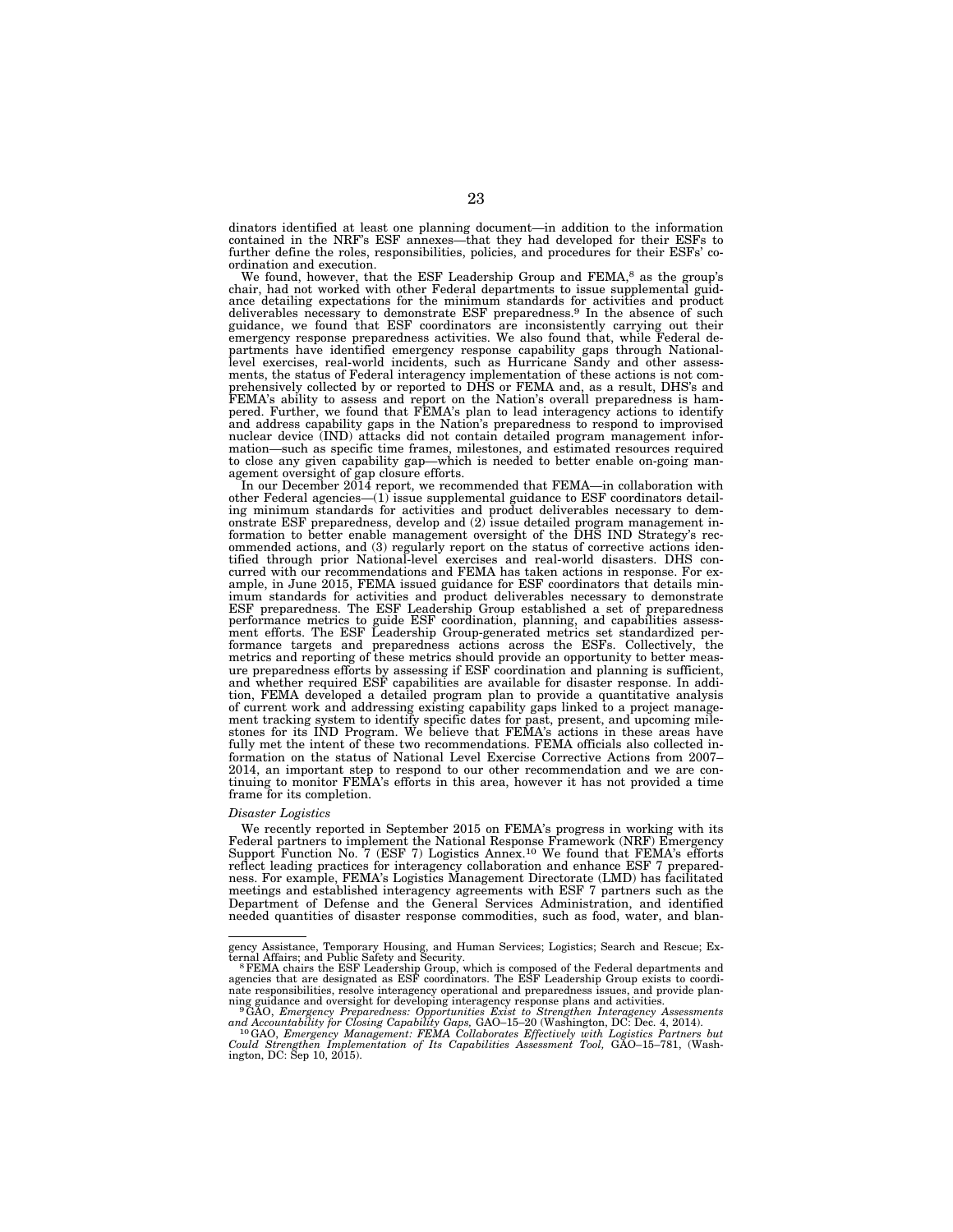kets. Additionally, FEMA tracks the percentage of disaster response commodities delivered by agreed-upon dates, and available through FEMA and its ESF 7 partners. Regarding FEMA's support of its State and local stakeholders, we found that FEMA could strengthen the implementation of its Logistics Capability Assessment Tool (LCAT). For example, FEMA—through LMD and its regional offices—has made progress in offering training and exercises for State and local stakeholders, developing the LCAT, and establishing an implementation program to help State and local stakeholders use the tool to determine their readiness to respond to, disasters. However, we found that, while feedback from States that have used the LCAT has generally been positive, implementation of the program by FEMA's regional offices has been inconsistent; 3 of 10 regional offices no longer promote or support LCAT assessments. Further, LMD did not identify staff resources needed to implement the program, and did not develop program goals, milestones, or measures to assess the effectiveness of implementation efforts.

In our September 2015 report, we recommended that FEMA identify the LMD and regional resources needed to implement the LCAT, and establish and use goals, milestones, and performance measures to report on the LCAT program implementation. DHS concurred with the recommendations and is taking actions to address them. For example, FEMA officials said they intend to work closely with regional

staff to identify resources and develop a plan to monitor LCAT performance. We also reported on the status of FEMA's development of the Logistics Supply Chain Management System (LSCMS) as part of a broader look at 22 acquisition programs at DHS, in April 2015.<sup>11</sup> We reported that, according to FEMA officials, LSCMS can identify when a shipment leaves a warehouse and the l of our review, LSCMS could not track partner organizations' shipments en route to a FEMA staging area, and lacked automated interfaces with its partners' information systems. We also reported that DHS leadership had not yet approved a baseline establishing the program's cost, schedule, and performance parameters. According to FEMA officials, FEMA's partners and vendors can now receive orders directly from LSCMS and manually input their shipment data directly into a vendor portal, providing FEMA with the ability to track orders and shipments from time and date of shipment to the estimated time of arrival, but not the in-transit real-time location of shipments. They also said that the program baseline was still under consideration by DHS leadership at the time of our review. In addition, DHS's Office of the Inspector General (OIG) issued a report on LSCMS in September 2014.12 The DHS OIG made 11 recommendations designed to address operational deficiencies that FEMA concurred with, such as identifying resources to ensure effective program management and developing a training program for staff. As of July 2015, FEMA officials report that 5 of the OIG's recommendations have been implemented, and the agency is taking steps to address the remaining 6 recommendations.<sup>13</sup>

Because of our own update on the status of LSCMS development, as well as DHS OIG's review of LSCMS, we did not include a review of LSCMS operations in the scope of our logistics report.

In addition to these completed reviews of preparedness efforts, we currently have work underway for this committee assessing how FEMA's regional coordination efforts support National preparedness. Specifically, we plan to assess and report on FEMA's management of preparedness grants, implementation of the National Incident Management System, and interactions with regional advisory councils later this year.

#### DISASTER RESPONSE AND RECOVERY

### *Disaster Declarations*

In September 2012, we reported on FEMA's processes for determining whether to recommend major disaster declarations.14 We found that FEMA primarily relied on a single criterion, the per capita damage indicator, to determine whether to rec-

<sup>11</sup>GAO, *Homeland Security Acquisitions: Major Program Assessments Reveal Actions Needed to Improve Accountability,* GAO–15–171SP (Washington, DC: Apr. 22, 2015). Since this report was focused generally on DHS's major acquisition programs, we made no recommendations spe-<br>cific to LSCMS.<br><sup>12</sup>DHS OIG, *FEMA's Logistics Supply Chain Management System May Not Be Effective Dur-*

ing a Catastrophic Disaster, OIG-14-151, Washington, DC: Sept. 22, 2014).<br><sup>13</sup> GAO, *Emergency Management: FEMA Collaborates Effectively with Logistics Partners but Could Strengthen Implementation of Its Capabilities Asse* 

<sup>&</sup>lt;sup>14</sup>GAO, Federal Disaster Assistance: Improved Criteria Needed to Assess a Jurisdiction's Capability to Respond and Recover on Its Own, GAO–12–838, (Washington, DC: Sept. 12, 2012).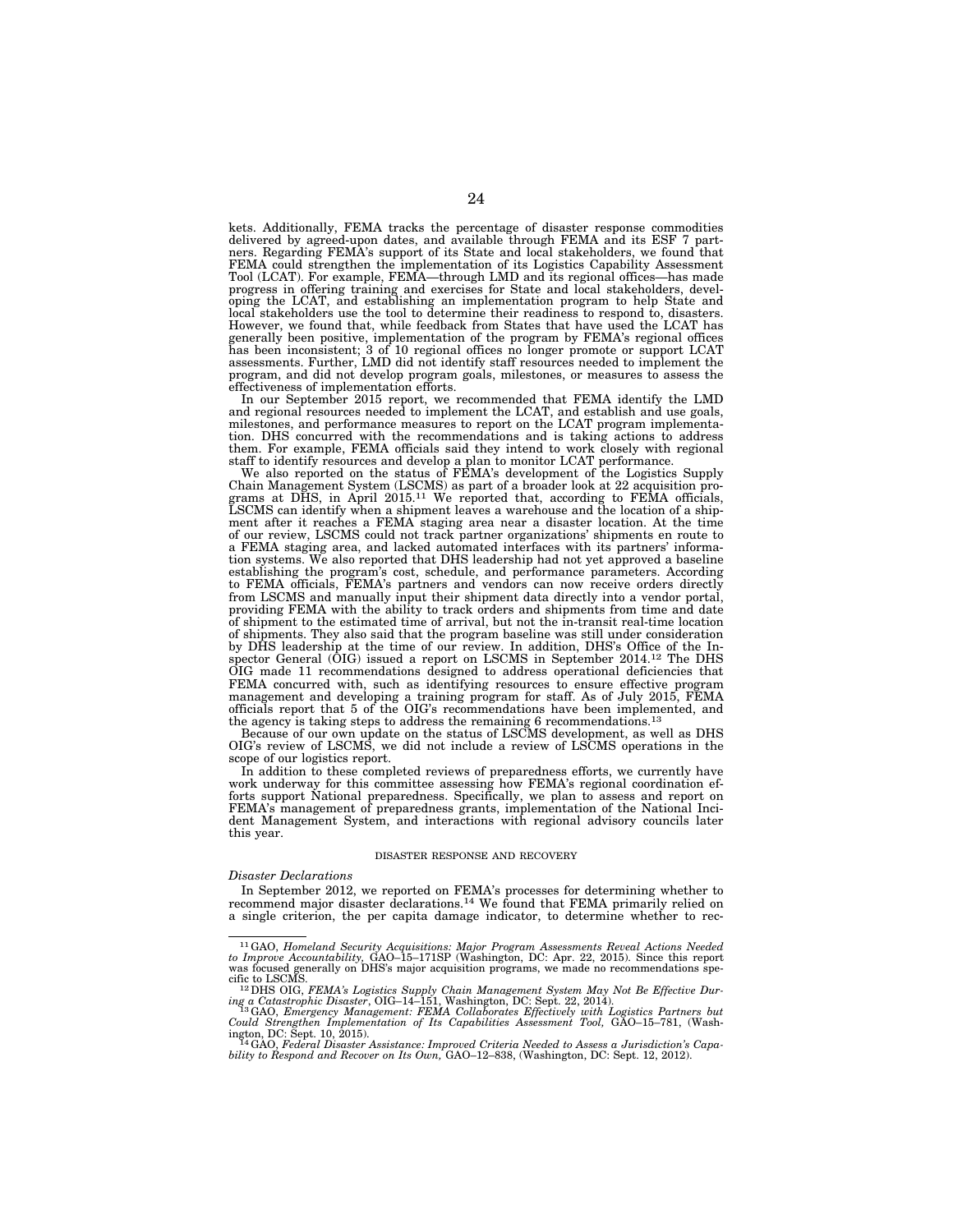ommend to the President that a jurisdiction receive Public Assistance (PA) funding.15 However, because FEMA's current per capita indicator at the time of our report, set at \$1 in 1986, did not reflect the rise in: (1) Per capita personal income since it was created in 1986 or (2) inflation from 1986 to 1999, the indicator was artificially low.16 Further, the per capita indicator did not accurately reflect a jurisdiction's capability to respond to or recover from a disaster without Federal assistance. We identified other measures of fiscal capacity, such as total taxable resources, that could be more useful in determining a jurisdiction's ability to pay for damages to public structures. We also reported that FEMA can recommend increasing the usual proportion (75 percent) of costs the Federal Government pays (Federal share) for PA (to 90 percent) when costs get to a certain level. However, FEMA had no specific criteria for assessing requests to raise the Federal share for emergency work to 100 percent, but relied on its professional judgment.

In our September 2012 report, we recommended, among other things, that FEMA develop a methodology to more accurately assess a jurisdiction's capability to respond to and recover from a disaster without Federal assistance, develop criteria for 100 percent cost adjustments, and implement goals for and monitor administrative costs. FEMA concurred with the first two recommendations, but partially concurred with the third, saying it would conduct a review before taking additional action. Since that time, FEMA has submitted a report to Congress outlining various options that the agency could take to assess a jurisdiction's capability to respond to and recover from a disaster. We met with FEMA in April 2015 to discuss its report to Congress. FEMA officials told us that the agency would need to undertake the rulemaking process to implement a new methodology that provides a more comprehensive assessment of a jurisdiction's capability to respond and recover from a disaster without Federal assistance. They said that they identified three potential options, which taken individually or in some combination would implement our recommendation by: (1) Adjusting the PA per capita indicator to better reflect current National and State-specific economic conditions; (2) developing an improved methodology for considering factors in addition to the PA per capita indicator; or (3) implementing a State-specific deductible for States to qualify for PA.<sup>17</sup> Although FEMA initially concurred with our recommendation to develop criteria for 100 percent cost adjustments, it has concluded that it will not establish specific criteria or factors to use when evaluating requests for cost share adjustments. FEMA conducted a historical review of the circumstances that previously led to these cost share adjustments, and determined that each circumstance was unique in nature and could not be used to develop criteria or factors for future decision making. Based on FEMA's review and its clarification of the intent to use cost share adjustments during only rare catastrophic events, we agreed that their decision could lead to better stewardship of Federal dollars.

## *Disaster Assistance Payments To Individuals*

In December 2014, we reported on FEMA's progress in improving its ability to detect improper and potentially fraudulent payments. Specifically, while safeguards were generally not effective after Hurricanes Katrina and Rita, the controls FEMA implemented since then, designed to improve its capacity to verify applicants' eligibility for assistance, have improved the agency's ability to prevent improper or potentially fraudulent Individuals and Households Program (IHP) payments. We reported that as of August 2014, FEMA stated that it had provided over \$1.4 billion in Hurricane Sandy assistance through its IHP—which provides financial awards for home repairs, rental assistance, and other needs—to almost 183,000 survivors. We identified \$39 million or 2.7 percent of that total that was at risk of being improper or fraudulent compared to 10 to 22 percent of similar assistance provided for Hurricanes Katrina and Rita.

However in December 2014, we identified continued challenges in the agency's response to Hurricane Sandy, including weaknesses in the agency's validation of So-

<sup>&</sup>lt;sup>15</sup>The Public Assistance program provides for debris removal; emergency protective measures; and the repair, replacement, or restoration of disaster-damaged, publicly-owned facilities and the facilities of certain private nonprofit organizations that provide services otherwise performed

by a Government agency.<br><sup>16</sup>The indicator would have been \$3.57 in 2011 had it been adjusted for increases in per capita<br><sup>income</sup> and \$2.07 in 2012 had it been adjusted for inflation from 1986 to 1999, rather than

<sup>\$1.35. 17</sup>Department of Homeland Security, Federal Emergency Management Agency, *FEMA's Re-sponse to GAO–12–838 Fiscal Year 2015 Report to GAO,* (Washington, DC: Mar. 31, 2015.)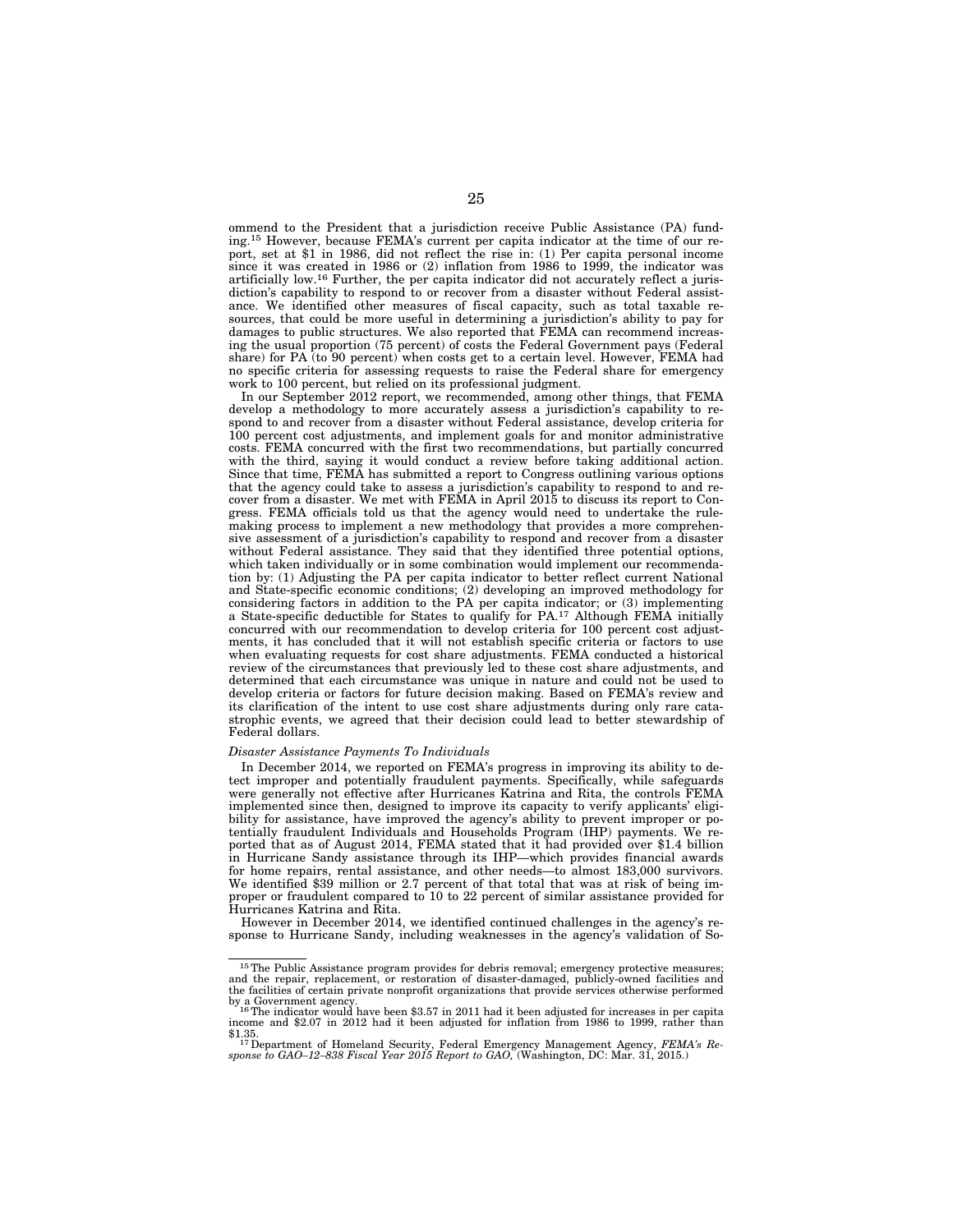cial Security numbers, among other things.18 Although FEMA hired contractors to inspect damaged homes to verify the identity and residency of applicants and that reported damage was a result of Hurricane Sandy, we found 2,610 recipients with potentially invalid identifying information who received \$21 million of the \$39 million we calculated as potentially improper or fraudulent. Our analysis included data from the Social Security Administration (SSA) that FEMA does not use, such as SSA's most-complete death records. We also found that FEMA and State governments faced challenges in obtaining the data necessary to help prevent duplicative payments from overlapping sources. In addition, FEMA relied on self-reported data from applicants regarding private home insurance—a factor the agency uses in determining benefits, as Federal law prohibits FEMA from providing assistance for damage covered by private insurance; however that data can be unreliable.

In our December 2014 report, we recommended, among other things, that FEMA collaborate with SSA to obtain additional data, collect data to detect duplicative assistance, and implement an approach to verify whether recipients have private insurance. FEMA concurred with the report's five recommendations and has taken actions to address them. For example, in response to our recommendations, FEMA started working with SSA to determine the feasibility and cost effectiveness of incorporating SSA's identify verification tools and full death file data into its registration process, and expects to make its determination by the end of 2015. FEMA indicated that, depending on the determination, one option would be to enter into a Computer Matching Agreement with SSA.

FEMA has also approved plans to improve the standardization, quality, and accessibility of data across its own disaster assistance programs, which includes efforts to enhance data sharing with State and local partners, that should allow it to more readily identify potentially duplicative assistance. Also, after reviewing various options, FEMA has decided to add an additional question to its application to help confirm self-reported information on whether applicants have private insurance. We are reviewing these actions to determine if they reflect sufficient steps to consider our recommendations fully implemented.

#### *Disaster Recovery and Resilience*

In July 2015 we reported that during the Hurricane Sandy Recovery, 5 Federal programs—the FEMA's Public Assistance (PA) and Hazard Mitigation Grant Program (HMGP), the Federal Transit Administration's Public Transportation Emergency Relief Program, the Department of Housing and Urban Development's Community Development Block Grant-Disaster Recovery, and the U.S. Army Corps of Engineers' Hurricane Sandy program—helped enhance disaster resilience—the ability to prepare and plan for, absorb, recover from, and more successfully adapt to disasters.<sup>19</sup> We found that these programs funded a number of disaster-resilience measures, for example, acquiring and demolishing at-risk properties, elevating floodprone structures, and erecting physical flood barriers. State and local officials from all 12 States, the District of Columbia, and New York City in the Sandy affectedregion reported that they were able to effectively leverage Federal programs to enhance disaster resilience, but also experienced challenges. The challenges included implementation challenges within PA and HMGP, limitations on comprehensive risk reduction approaches in a post-disaster environment, and local ability and willingness to participate in mitigation activities. We found there was no comprehensive, strategic approach to identifying, prioritizing, and implementing investments for disaster resilience, which increased the risk that the Federal Government and non-Federal partners will experience lower returns on investments or lost opportunities to strengthen key critical infrastructure and lifelines. Most Federal funding for hazard mitigation is available after a disaster and there are benefits to investing in resilience post-disaster. Individuals and communities affected by a disaster may be more likely to invest their own resources while recovering. However, we concluded that the emphasis on the post-disaster environment can create a reactionary and fragmented approach where disasters determine when and for what purpose the Federal Government invests in disaster resilience.

In our July 2015 report, we recommended that: (1) FEMA assess the challenges State and local officials report and implement corrective actions as needed and (2) the Mitigation Framework Leadership Group (MitFLG) establish an investment strategy to identify, prioritize, and implement Federal investments in disaster resil-

<sup>&</sup>lt;sup>18</sup>GAO, *Hurricane Sandy: FEMA Has Improved Disaster Aid Verification but Could Act to Further Limit Improper Assistance, GAO-15-15, (Washington, DC: Dec. 12, 2014).* 

Further Limit Improper Assistance, GAO–15–15, (Washington, DC: Dec. 12, 2014).<br><sup>19</sup>GAO, *Hurricane Sandy: An Investment Strategy Could Help the Federal Government En-<br>hance National Resilience for Future Disasters, GAO–15–*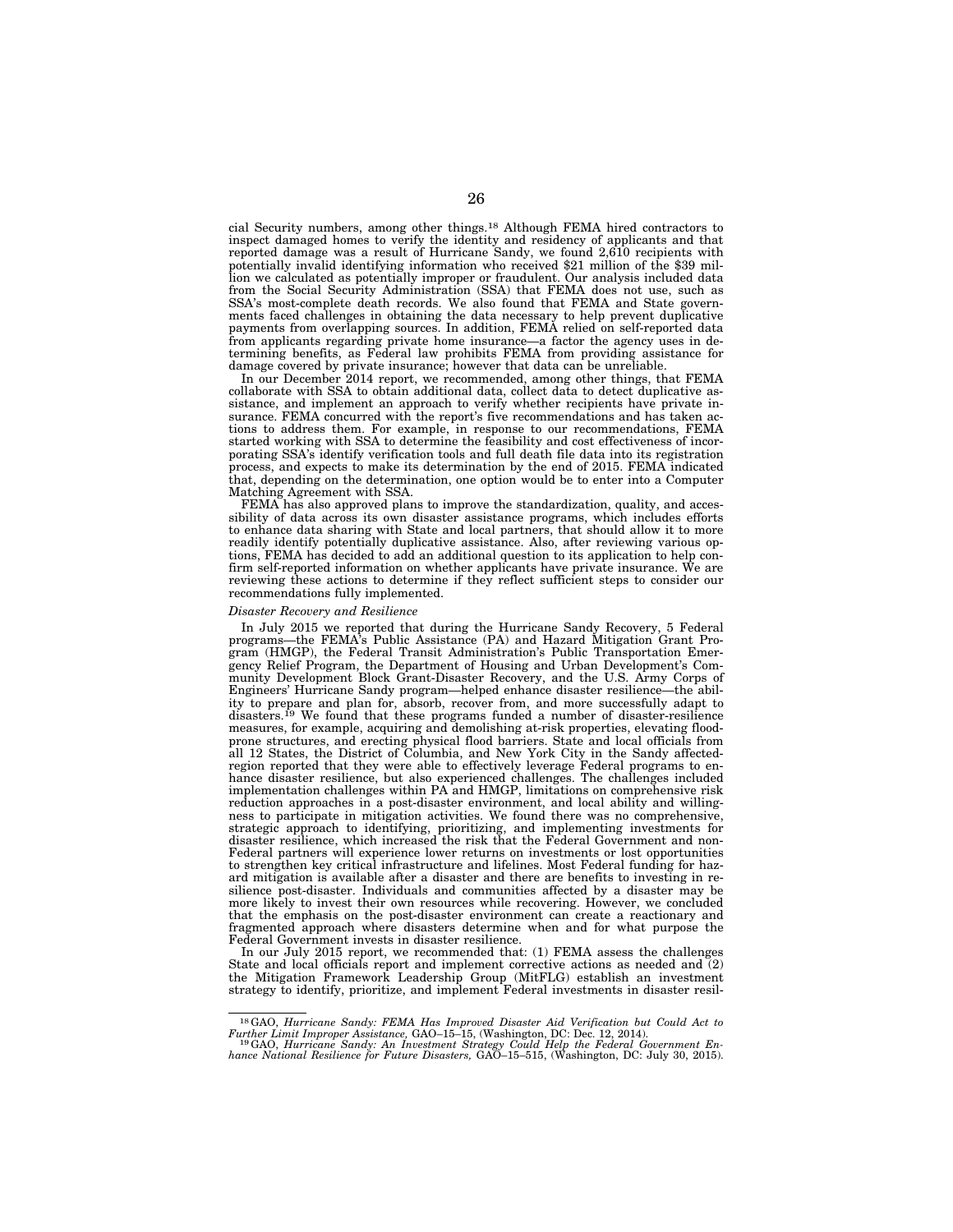ience.20 DHS agreed with both recommendations. With respect to the challenges reported by State and local officials, FEMA officials said it would seek input from Federal, Tribal, State, and local stakeholders as part of its efforts to reengineer the PA program, which it believes will address many of the issues raised in the report. In addition, DHS said that FEMA, though its leadership role in the MitFLG would take action to complete an investment strategy by August 2017.

We currently have work underway for this committee assessing several of FEMA's disaster response and recovery programs. For example, we are reviewing FEMA's urban search and rescue program, incident management assistance teams, and<br>evacuation planning, as well as National disaster assistance programs for children<br>and special needs populations. In addition, we are reviewing DHS gency communications programs and efforts to implement the National Disaster Recovery Framework.

#### FEMA'S MANAGEMENT EFFORTS

### *Administrative Costs for Managing Disaster Assistance*

In December 2014, we reported on FEMA's progress in taking steps to reduce and better control administrative costs—the costs of providing and managing disaster assistance.<sup>21</sup> For example, FEMA issued guidelines intended to better control its administrative costs in November 2010.<sup>22</sup> In addition, FEMA recognized that administrative costs have increased and it has taken steps such as setting a goal in its recent strategic plan to lower these costs, and creating administrative cost targets. Specifically, FEMA established a goal in its Strategic Plan for 2014–2018 to reduce its average annual percentage of administrative costs, as compared with total pro-gram costs, by 5 percentage points by the end of 2018. To achieve this goal, FEMA officials developed administrative costs goals for small, medium, and large disasters,<br>and are monitoring performance against the goals. However, FEMA does not require<br>these targets be met, and we found that had FEMA met i FEMA continued to face challenges in tracking and reducing these costs. FEMA's average administrative cost percentages for major disasters during the 10 fiscal years 2004 to 2013 was double the average during the 10 fiscal years 1989 to 1998.23 Further, we found that FEMA did not track administrative costs by major disaster program, such as Individual or Public Assistance, and had not assessed the costs versus the benefits of tracking such information.

Total Disaster Relief Fund (DRF) Obligations for 650 Major Disasters Declared during Fiscal Years 2004-2013 by Federal Emergency Management Agency (FEMA) **Cost Category** 



Source: GAO analysis of FEMA data. | GAO-16-90T

In our December 2014 report, we recommended that FEMA: (1) Develop an integrated plan to better control and reduce its administrative costs for major disasters,

developed and deployed across the Nation.<br><sup>21</sup>GAO, *Federal Emergency Management Agency: Opportunities Exist to Strengthen Oversight* of Administrative Costs for Major Disasters, GAO–15–65 (Washington, DC: Dec. 17, 2014).<br><sup>22</sup> FEMA, Achieving Efficient JFO Operations: A Guide for Managing Staffing Levels and Ad-

ministrative Costs (Washington, DC: November 2010).<br><sup>23</sup> FEMA obligated \$12.7 billion from the Disaster Relief Fund (DRF) for its administrative costs from fiscal years 2004 through 2013 that represents 13 percent of the

<sup>20</sup>The Mitigation Framework Leadership Group (MitFLG) is an intergovernmental coordi-nating body that was created to integrate Federal efforts and promote a National cultural shift that incorporates risk management and hazard mitigation in all planning, decision making, and development to the extent practicable. It was established to coordinate mitigation efforts across the Federal Government and to assess the effectiveness of mitigation capabilities as they are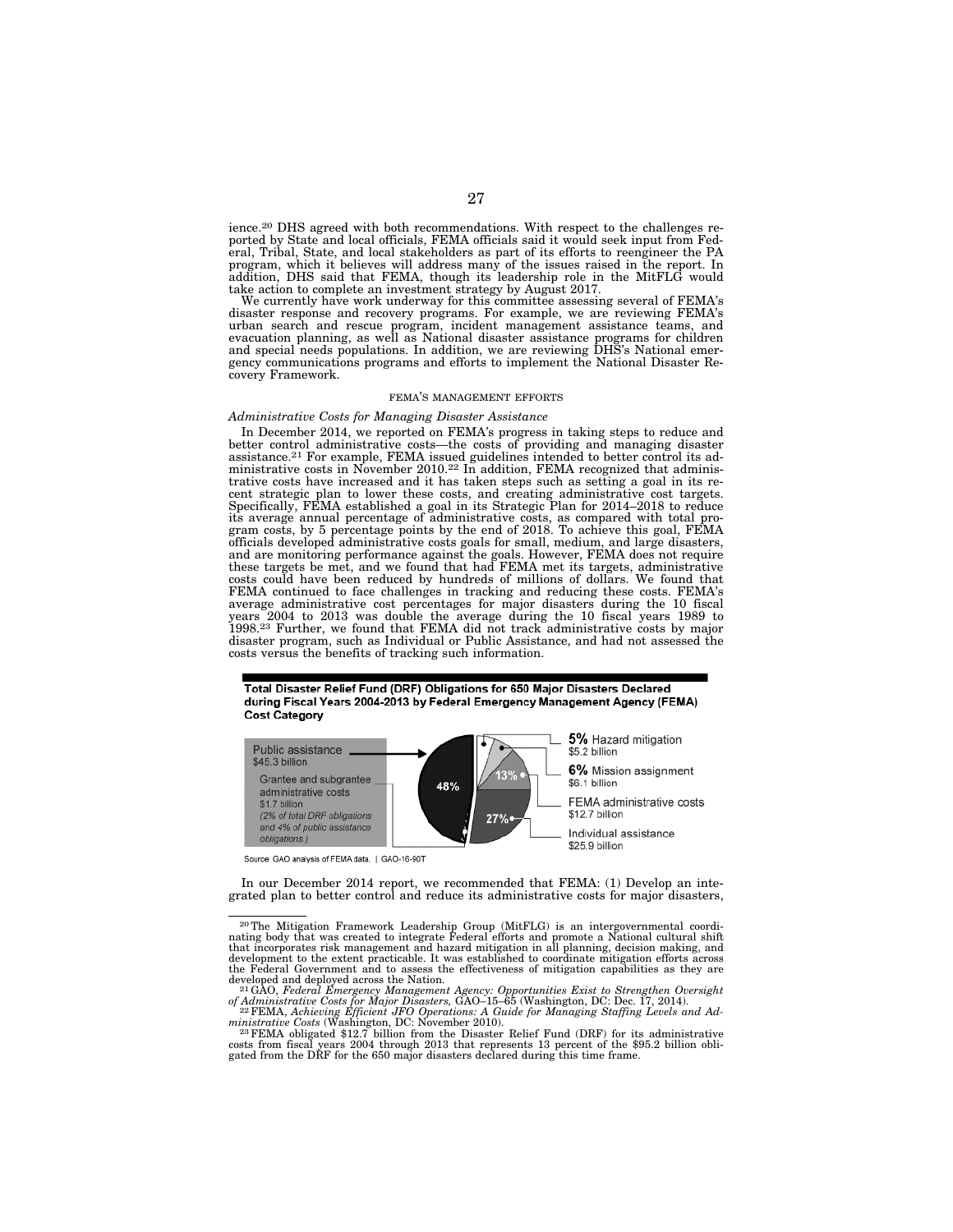(2) assess the costs versus the benefits of tracking FEMA administrative costs by the Disaster Relief Fund program, and (3) clarify the agency's guidance and minimum documentation requirements for direct administrative costs. FEMA agreed with the report and its recommendations. As of August 2015, FEMA told us it is developing an integrated plan to control and reduce administrative costs for major disaster declarations. According to FEMA officials, their Disaster Administrative Cost Integrated Project Team has been working over the past several months to analyze FEMA's historic administrative costs, identify cost drivers, document and evaluate the delivery of disaster assistance, and set an improved framework to standardize the way FEMA does business.

FEMA officials previously told us that the plan will describe the steps the agency plans take to reduce administrative costs, milestones for accomplishing the reduction, and clear roles and responsibilities, including the assignment of senior officials/ offices responsible for monitoring and measuring performance. FEMA also continues to assess the costs versus the benefits of tracking administrative costs by program. According to FEMA officials, this project requires connecting multiple disparate data sources. FEMA has identified some, but not all of the data which needs to be integrated in order to be able to track administrative costs by program area. FEMA is also evaluating its direct administrative costs pilot program, which applies a standard fixed percentage towards administrative costs. According to FEMA, if successful, results from this program could inform the development of additional guidance or regulatory modification and similar approaches could be applied in future disasters. For current and other past disasters, FEMA told us it plans to provide clarifying guidance. According to FEMA, this information will be incorporated into the Public Assistance unified guidance document that is scheduled to be issued in January 2016.

## *Workforce Management Efforts*

In July 2015, we reported on FEMA's progress in taking steps to address various long-standing workforce management challenges in completing and integrating its strategic workforce planning efforts we have identified since 2007.24 We found that FEMA had not yet resolved these challenges and fully addressed our prior workforce-related recommendations. However, according to agency officials, they plan to do so through efforts to develop: (1) A new incident workforce planning model— pending final approval—that will determine the optimal mix of workforce components to include in FEMA's disaster workforce, (2) a new Human Capital Strategic Plan that was to have been finalized in September 2015—that will help ensure it has the optimal workforce to carry out its mission, and (3) an executive-level steering committee to help ensure that these workforce planning efforts are completed and integrated. In addition, we discussed FEMA's continuing, long-standing challenges in implementing an employee credentialing system and addressing employee morale issues.

We also reported that FEMA faces challenges in implementing and managing its two new workforce components, the Surge Capacity Force and the FEMA Corps. (The Surge Capacity Force consists of employees of DHS components who volunteer to deploy to provide support to FEMA in the event of a disaster. The FEMA Corps are temporary National service participants of the National Civilian Community Corps who complete FEMA service projects to complement its disaster-related efforts.) For example, as of January 2015, the Surge Capacity Force was at 26 percent of its staffing target of 15,400 personnel, and FEMA did not have a plan for how it will increase the number of volunteers to meet its goals. We also found that FEMA did not collect full-cost information, including the costs of FEMA Corps background investigations and the costs of the salaries and benefits of Surge Capacity Force volunteers who are paid by DHS components while they are deployed. Further, we concluded that FEMA did not assess all aspects of program performance because it does not have performance measures that correspond to all program goals and that doing so would better enable FEMA to assess whether it was meeting its program goals.

In our July 2015 report, we recommended, among other things, that FEMA develop a plan to increase Surge Capacity Force volunteer recruitment and collect additional cost and performance information for its new workforce components. DHS concurred with the five recommendations in the report and identified related actions the Department is taking to address them, primarily focusing on FEMA's plans to issue a new strategic workforce plan. However, FEMA has not met its September

<sup>24</sup>GAO, *Federal Emergency Management Agency: Additional Planning and Data Collection Could Help Improve Workforce Management Efforts,* GAO–15–437 (Washington, DC: Jul 9, 2015).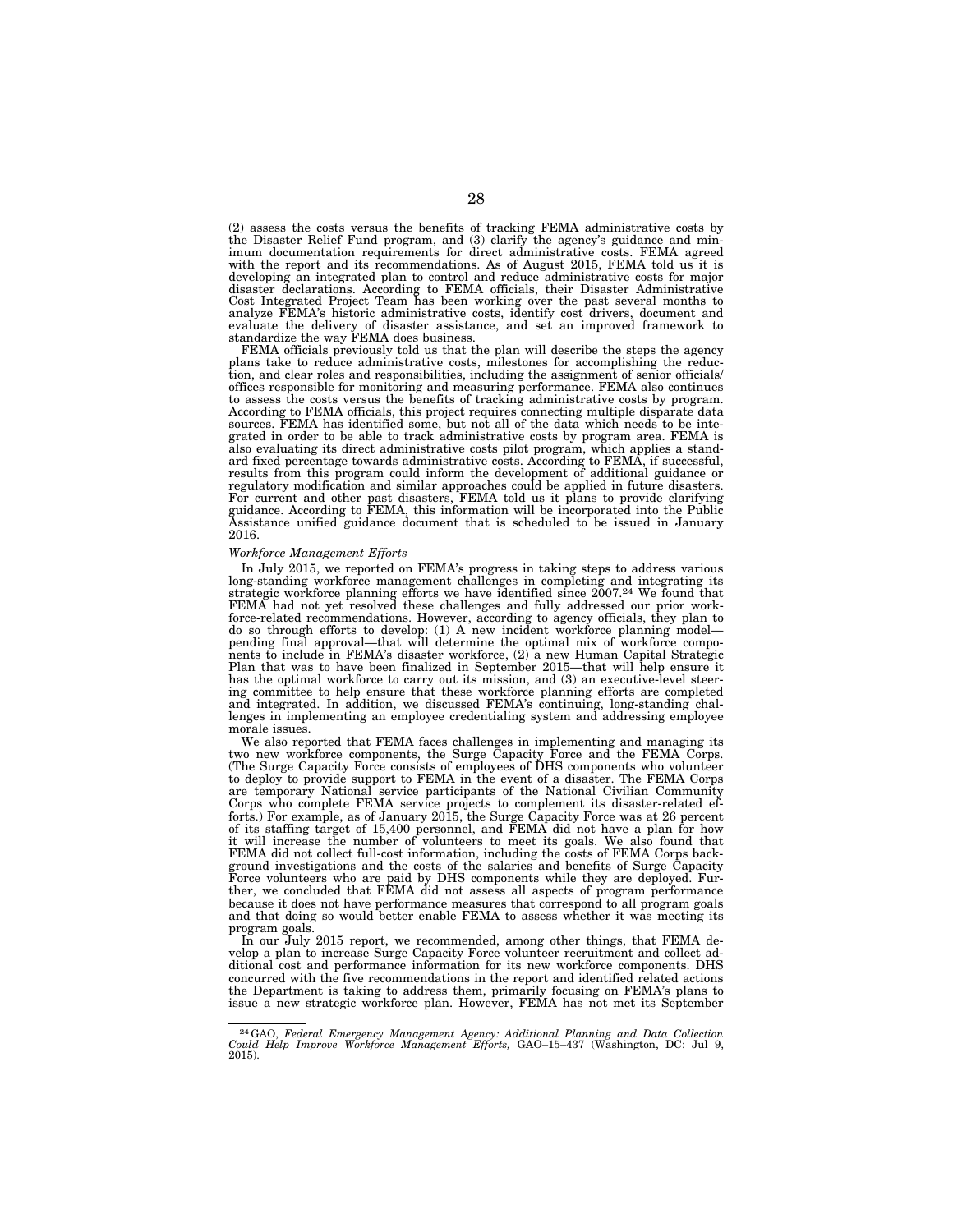milestone for issuing the plan, but told us it expects to issue the plan on October 30, 2015.

#### *Disaster Contracting Management*

We reported in September 2015 on FEMA's progress in building and managing its contracting workforce and structure to support disasters since enactment of the Post-Katrina Act.25 We found that the size of FEMA's contracting officer workforce at the end of fiscal year 2014 was more than triple the size of its workforce at the time of Hurricane Katrina, growing from a total of 45 contracting officers in 2005 to 163 contracting officers at the end of fiscal year 2014. FEMA's workforce increases are due in part to the creation of a headquarters staff in 2010 charged with supporting disasters, known as the Disaster Acquisition Response Team (DART). DART has gradually assumed responsibility for administering the majority of FEMA's disaster contract spending, but FEMA does not have a process for how the team will prioritize its work when they are deployed during a busy disaster period. During this period of growth in the size of its contracting officer workforce, FEMA has struggled with attrition at times. We found this turnover in FEMA's contracting officer workforce has had particular impact on smaller regional offices which, with only one or two contracting officers, face gaps in continuity. Further, we found that FEMA's 2011 agreement that establishes headquarters and regional responsibilities in overseeing regional contracting staff poses challenges for FEMA to cohesively manage its contracting workforce. For example, regional contracting officers have a dual reporting chain to both regional supervisors and headquarters supervisors, which heightens the potential for competing interests for the regional contracting officers. Furthermore, FEMA has not updated the agreement to incorporate lessons learned since creating DART, even though the agreement states it will be revisited each year. We also found that FEMA has not fully implemented the four Post-Katrina Act contracting requirements we examined, due in part to incomplete guidance and that inconsistent contract management practices during disaster deployments—such as incomplete contract files and reviews—create oversight challenges.

In our September 2015 report, we made eight recommendations to the FEMA administrator and one recommendation to DHS to help ensure FEMA is prepared to manage the contract administration and oversight requirements of several simultaneous large-scale disasters or a catastrophic event, to improve coordination and communication between headquarters and regional offices with respect to managing and overseeing regional contracting officers, and to improve the implementation of contracting provisions under the Post-Katrina Act. DHS concurred with our recommendations and identified steps FEMA plans to take to address them within the next year. Specifically, FEMA plans to update relevant guidance and policies related to headquarters and regional office roles and responsibilities for managing regional contracting officers and disaster contracting requirements.

We currently have work underway for this committee assessing additional FEMA management areas, including assessing FEMA's management of information technology systems that support disaster response and recovery programs. We plan to report on that work early next year.

Chairman McSally, Ranking Member Payne, and Members of the subcommittee, this completes my prepared statement. I would be pleased to respond to any questions that you may have at this time.

Ms. MCSALLY. Thank you, Mr. Currie. I now recognize myself for 5 minutes for questions.

So this is really for the whole panel at first. The Post-Katrina Emergency Management Reform Act is now almost 10 years old. We have talked about some of the things that we have seen improved from that act, and so the question is are there any additional legislative actions that are required based on what we have learned from the other disasters in the last 10 years? If so, what would those be?

Starting with Administrator Fugate.

Mr. FUGATE. Well, I think it comes back to what I learned when I came to Washington. There are two important things that Con-

<sup>25</sup>GAO, *Disaster Contracting: FEMA Needs to Cohesively Manage Its Workforce and Fully Ad-dress Post-Katrina Reforms,* GAO–15–783, (Washington, DC: Sept. 29, 2015).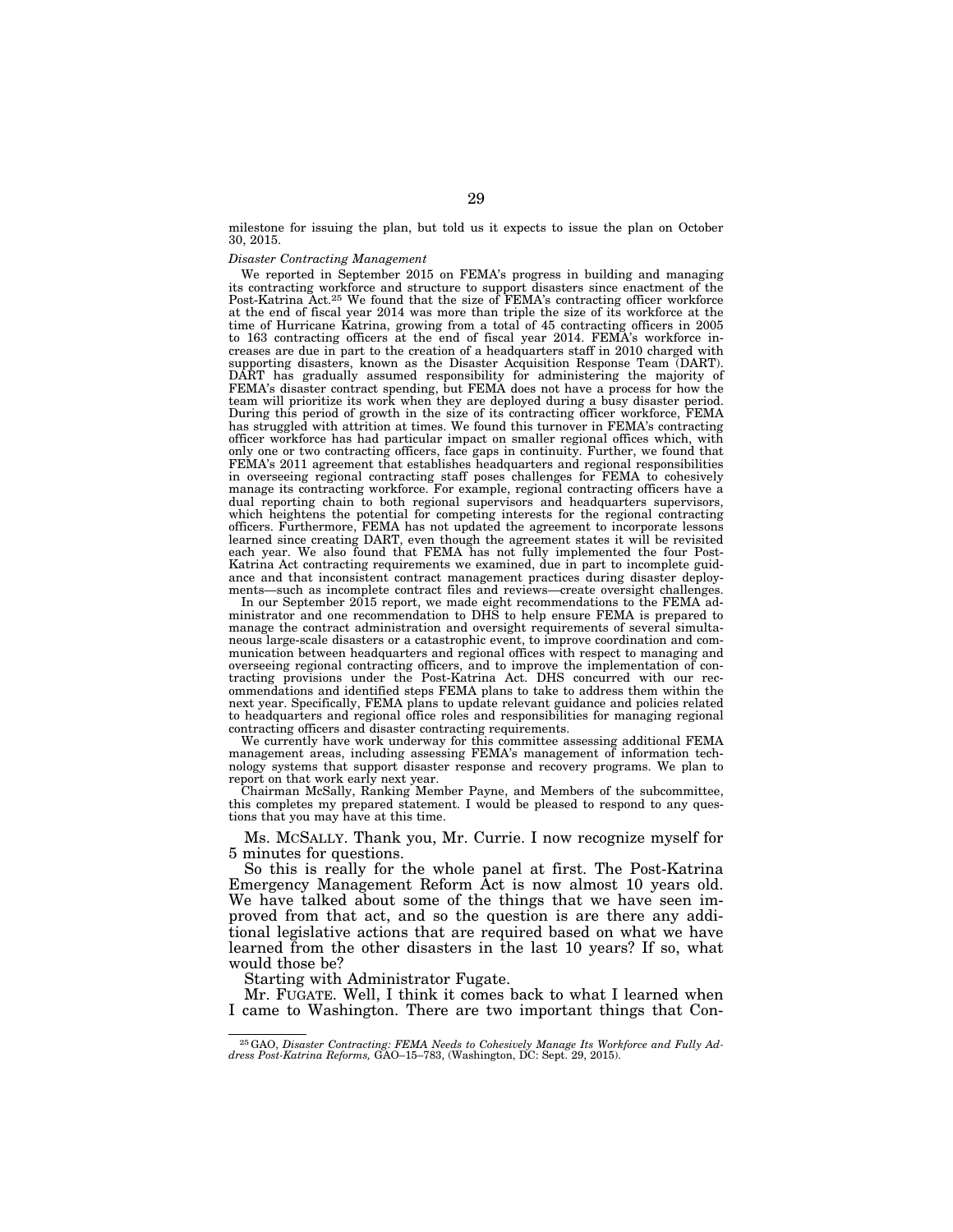gress provides, is authorization to do work and appropriations to do that.

But my appropriations is tied more to the Stafford Act. The Homeland Security Act is a much broader document. We have, if you have read, been charged with supporting everything from unaccompanied children, which was not a Stafford Act response, to supporting the Centers for Disease Control with instant management assistance teams; again not a Stafford Act response. Supporting the Gulf Coast oil spill; again, not a Stafford Act response.

The authority is actually in our Homeland Security Act as amended. You gave us no limitations. You said we were all-hazard, we were an agent of the Executive branch, we were the principal emergency manager for advice.

But our funding streams, and our traditional disaster dollars and much of that capability, is actually funded out of the Stafford Act, which does not recognize all those.

So I think, again, through the appropriations language and the authorization language, one of our challenges, I think—and this is to the other Federal agencies—we would prefer not to be the agency they wait until it is bad before they ask for help. But because they often times have to do interagency agreements, or transfer authority for us to do that work, it might be helpful to look at our role as to crisis manager across Federal Government. Are there tools that can lower the bar for other agencies to access or utilize FEMA in that support?

The authorization language you give us gives us that ability. But the funding mechanisms, particularly the Stafford Act, there are not clean linkages. It would be something to consider in carrying out the authorized language what that would look like.

Ms. MCSALLY. Great. Thank you.

Mr. Koon, any perspectives?

Mr. KOON. The language in PKEMRA and SRIA, I think, gives a lot of what we need to make sure that we have the most effective programs across the Nation. I think the complete utilization and implementation of those programs, as well as what Mr. Currie noted, improving the management and other aspects of the organization to help us achieve those outcomes, will probably be the most effective at this point.

So I don't know that, at this point, any additional legislation is necessary. It is simply a matter of making the most effective use of what is out there today.

Ms. MCSALLY. Great.

Mr. Currie.

Mr. CURRIE. Yes, ma'am. We haven't been on record talking about specific suggestions for legislation. But what I would say is kind-of similar to what Mr. Fugate said. I think what we have seen over the last 10 years in this explosion of disaster spending is not just spending by FEMA. It is spending across all departments.

The example I like to use is, the Forest Service now spends almost half of its budget on wildfire suppression. It is way different than it was 6 to 8 years ago. So there has been a growth and an expansion of this.

So I think this is really a whole-of-Government response and approach to preparing for disasters. Because every, almost every,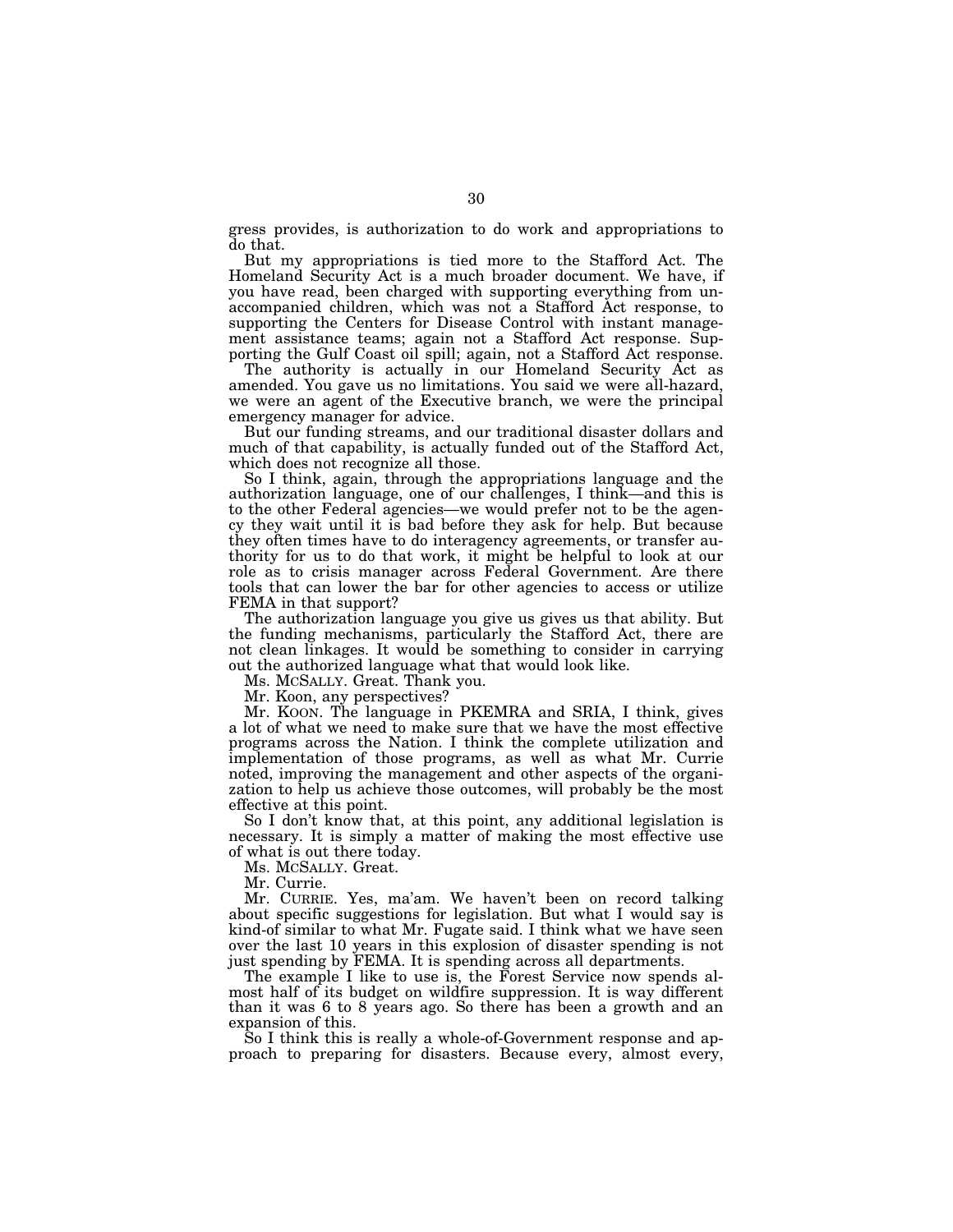agency in the Government is getting involved in this. So, you know, looking at it from that perspective may change the way we think about our programs and how we need to prepare.

Ms. MCSALLY. Great. Thank you. Next, I want to talk about mitigation. Several of you talked about it in your opening statement. This is of great importance to emergency managers in my home State of Arizona. We reached out to them asking for their perspectives and inputs on this hearing.

Most of the mitigation funding is provided through Hazardous Mitigation Grant Program after a disaster declaration than before. I mean, obviously mitigation, the whole point is to address it predisaster. So how can we more proactively address the mitigation? Some of you touched on it already, but if there are any additional points on mitigation you want to bring up.

Administrator Fugate.

Mr. FUGATE. To be brief, one of our challenges when we do mitigation, and General Accounting Office, and I am sure Director Koon can attest to this, we have to look at cost-benefit analysis and a lot of gyrations to make sure the dollars we are investing give a sufficient return on that. I would much rather use building codes and standards.

What we find in many cases, if we know what the engineering standard is and we can point to a standard, it negates the need to do a lot of other cost-benefit analysis because it is already a code requirement we can build back to.

So where we can identify those codes and standards—even if they are not adopted at the local level—it means, at least for the Federal dollars, we are building back to the science versus what may have been adopted locally. It lowers the bar and workload at the local level to do the cost-benefit analysis to justify it.

Ms. MCSALLY. Great, thanks. Either of the other witnesses.

Mr. KOON. Madam Chairman, I think there are three potential ways we could improve mitigation. One would be, as I mentioned in my oral testimony, to streamline the program to make sure that we can do it as effectively as possible after a disaster using those funds that FEMA provides.

Second, I concur with Administrator Fugate. By using codes and standards and other things, we can tie mitigation into all the other funding streams that go into help the construction of the built environment and community. So that way, we leverage all of the other funds that those communities are using.

Third, I think by tying it into programs that help us reduce insurance cost to future—would ensure that those get consideration as we build our environment.

Ms. MCSALLY. Great. I have another quick question. I know I am a little over here. But in a study done by the Fritz Institute—you mentioned this, Administrator Fugate—looking at perceptions of people that were affected by Katrina, of the 42 percent affected who did not evacuate 44 percent said the reported reason was because they didn't want to leave their pets behind.

I will tell you, I am an animal lover myself and I literally would not leave without my rescue Golden, Boomer, with me. So I get this. I know we passed the Pets Act in 2006. Can you talk about changes that have been made and whether this is still an issue?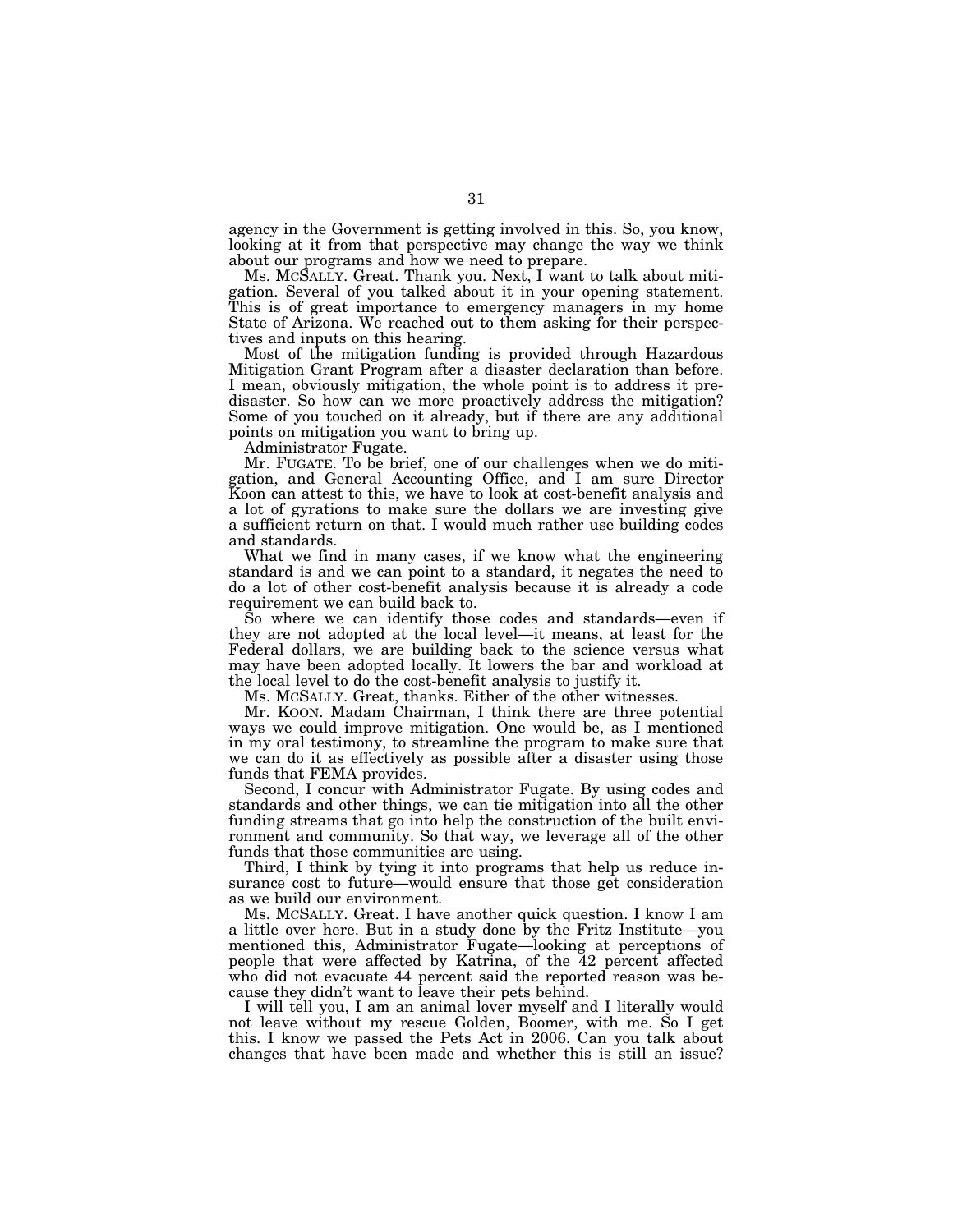Mr. FUGATE. It is still going to be an issue jurisdiction by jurisdiction. Some States have done better than others, but what we clarified was, in our planning and our funding, what would be permitted, what we would reimburse for under protective measures. We make it quite simple. When we tell people to evacuate, we say take your pets with you.

Part of this is getting people to understand, it isn't necessarily about the pets themselves; it is a people issue. If people choose not to evacuate or go into harm's way, it adds to the workload to the responders. Therefore, it is in the public interest to address this. But you cannot bolt it on; it has got to be built in. Because if people don't have anywhere to take the pets they are not going to evacuate.

Ms. MCSALLY. Exactly. Great. Thank you. I am over. I appreciate it. We might have another round here, but I want to give an opportunity for my colleagues here.

So the Chair now recognizes Mr. Thompson, for 5 minutes.

Mr. THOMPSON. Thank you very much, Madam Chairman.

Administrator Fugate, you raised a fundamental issue that we have grappled with on this committee since its inception. That is the split jurisdictions.

Stafford Act authority is over in Transportation Infrastructure Committee and everything else is over here with us. When an emergency occurs, it is the Stafford Act enactment that kind-of pushed things out. But we get all the calls, you know, the Chairperson and all that.

So—and I say that for the committee's edification—that we really have to fix that and some other things. Because right now, DHS testifies before over 100 committees and subcommittees here in Congress, and that is just too broad a brush. In time of an emergency you really need clear direction. In this instance, that is a classic example.

Mr. Fugate, one of the challenges that I am hearing more and more about is whether or not our reserve workforce and other thing is as robust as we need it should a catastrophic occurrence happen. Can you speak to that?

Mr. FUGATE. Short answer is, you are right. We are not there, for a variety of reasons. One is, is changing the requirements of the program. Some people chose that that was not something they were interested in. But another fundamental issue is, these are people who look at this as employment opportunities. When we have very inactive years, as we have had for the last couple of years, they are not State-engaged.

So one of our challenges is—our funding mechanisms, you know, the military reserve—you do 2 weeks every year, and every weekend. For our Reservists, they may not get called up or deployed for over a year if there are no disasters.

So one of our challenges is, how do you get trained people ready to go at a moment's notice, but keep them engaged when you are not dealing with disasters? That is something that has eluded us both a funding issue, but also an engagement issue.

So we continue to work this. But you are absolutely right, our numbers are down. We have changed the program; we are trying to bring that program to a higher level. But without a retention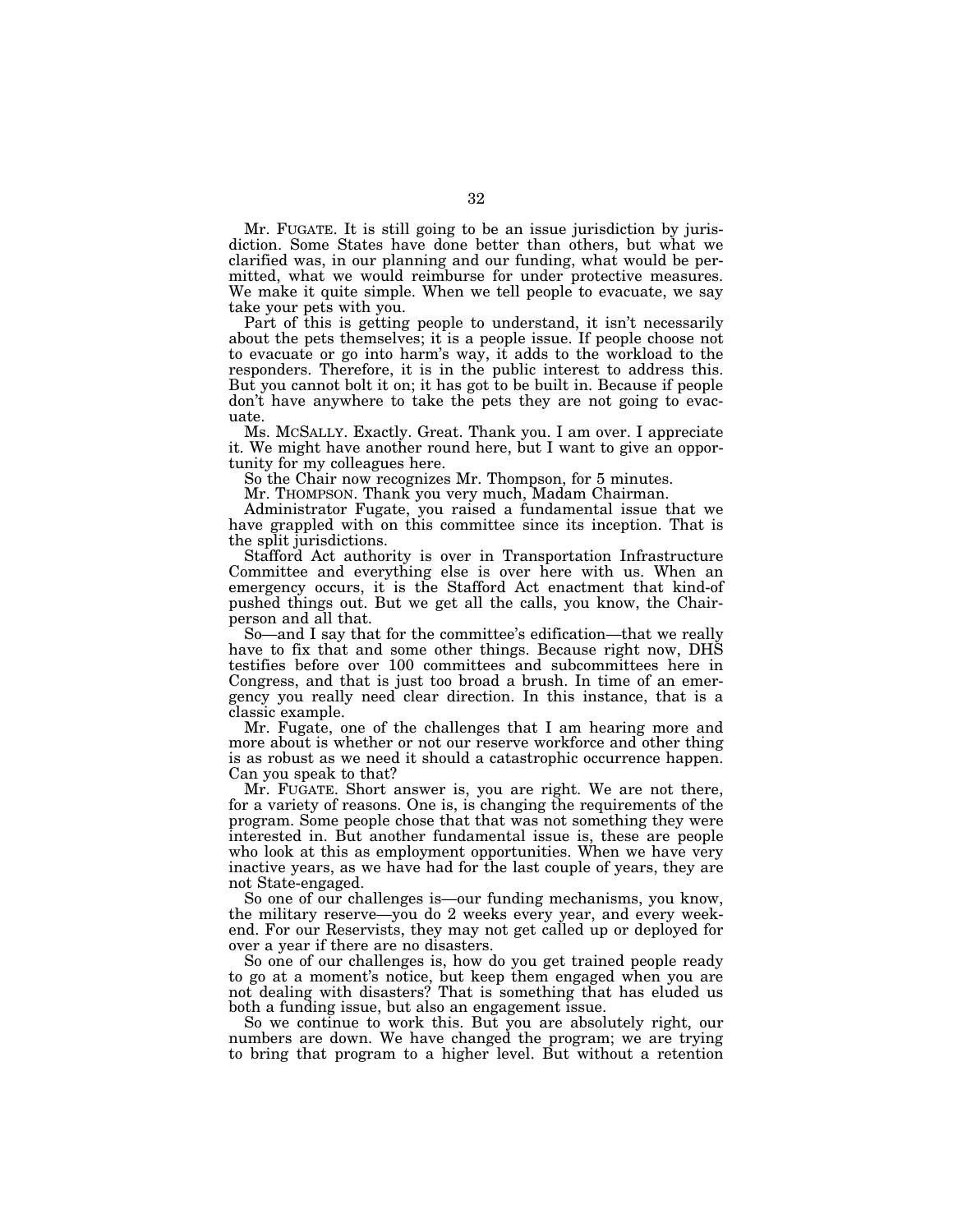mechanism, it is always a challenge to train people, keep them engaged, and then not deploy them because there is lack of activity. Which is a good thing, but it also means it is hard to keep an engaged workforce.

Mr. THOMPSON. Well—and I think that, Madam Chairperson, as a military person—you know readiness is always on point. I think at some point, Mr. Administrator, you might have to help us make the case from a financial standpoint that we need to, you know, better to be prepared for the emergency when it happens than not prepared when it happens. Because all of us get the blame in that respect.

So that is a major issue. Obviously, I saw it in Katrina and a little bit in Sandy, but we really need to have the ability to plusup when something happens.

Mr. Koon, can you speak to the agreements that States have with FEMA that get called upon, and how, whether or not you have seen a difference between States? Is there a uniform agreement, and is that uniform agreement applied all the way down to the local level?

Or, you have good areas, bad areas? I think Congressman Clyburn is going to talk a little bit about his experience, is, when you have, like South Carolina, you have some counties that handle it very well and some counties that don't. What kind of challenge does that set for from an emergency management perspective?

Mr. KOON. Yes, sir, thanks for the question. Any time you have a standing agreement or a prepared agreement ahead of time, whether it is between the State and FEMA, or State contractors between the county and State, or between States like you have with EMAC, it tremendously improves the response and recovery capability of that jurisdiction. Because now you have worked through all of those issues ahead of time and you are ready to execute those at a moment's notice.

You know exactly what resources the other partner is in that situation, you know how to call them into action. You also have, as you noted in your opening statement, the ability to vet those local organizations who are able to support it.

So you are able to do a much better job at preparing for that local economic recovery by, again, considering ahead of time what resources are available in that jurisdiction or in that State that will help benefit the economic recovery.

It can be a challenge at the local level, particularly for those more rural jurisdictions, those small emergency management agencies, who don't have capability to put into place, ahead of time, those kinds of agreements. In those situations we encourage States to work with their locals to develop some standardized template so that they can utilize those.

Because, again, it really does benefit the community when you can put those into place right away. It also helps ensure that you are complying with all of the regulations associated with the Federal dollars that come into place and so that you don't risk audits later on that would deallocate those funds.

Mr. THOMPSON. Thank you.

I yield back, Madam Chair.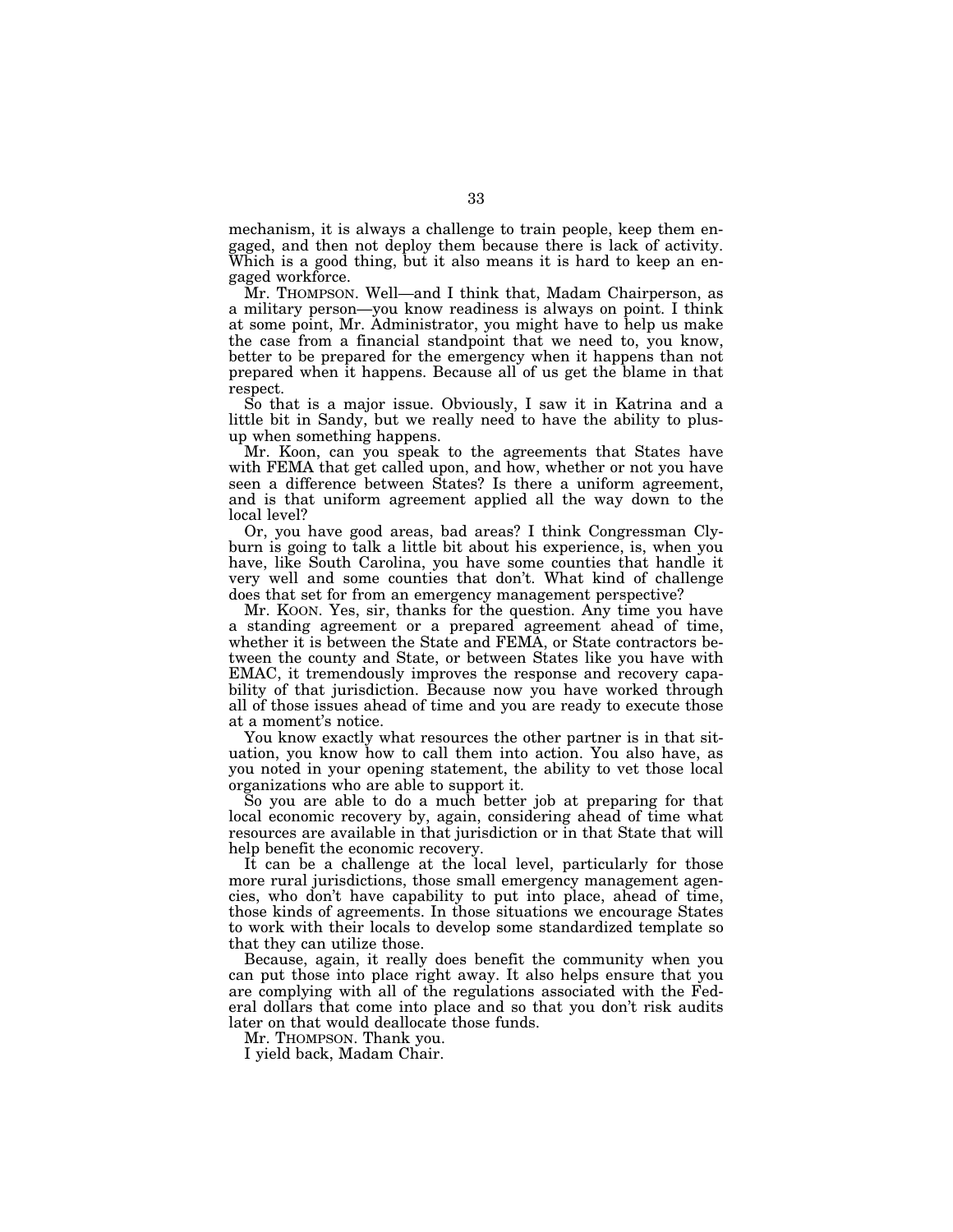Ms. MCSALLY. The Chair now recognizes Mr. Walker, from North Carolina, for 5 minutes.

Mr. WALKER. Thank you, Madam Chairwoman. I do not have specifically a question today, but I do have a comment that I would like to submit in the record for Administrator Fugate. I wanted to take a moment today and thank FEMA and the men and women working to respond in our specific times of need in North Carolina.

In fact, our Governor, Pat McCrory of North Carolina, has only the best to say about the work FEMA has done in North Carolina following Hurricane Joaquin, and we cannot thank you all enough.

Last, I would like to finish today by recognizing Michael Sprayberry on his appointment to the FEMA National Advisory Council. Mr. Sprayberry is the emergency management director for the North Carolina Department of Public Safety, and I feel the council made an excellent decision to bring him on board. Again, thank you, Administrator, for your work along with the rest of the Members.

I yield back, thank you.

Ms. MCSALLY. The gentleman yields back.

The Chair now recognizes Mrs. Watson Coleman, for 5 minutes, from New Jersey.

Mrs. WATSON COLEMAN. Thank you, Madam Chairman. I would like very much to yield, at this moment, to Mr. Clyburn.

Ms. MCSALLY. Mr. Clyburn.

Mr. CLYBURN. Thank you very much. I thank the gentlelady for yielding. Madam Chair, Ranking Member, I don't know if many people realize this or not, but a little over 10 years ago, when we experienced Katrina and Rita, I was designated by the Speaker of the House to be the Congressional coordinator for our response to Katrina and Rita.

So I spent a lot of time in Louisiana and Mississippi, and I learned a lot, which was added to my own personal experiences with Hugo 26 years ago.

Now, what I have found—in keeping with the question raised by Ranking Member Thompson—is that there seems to be a natural default to State planning. I want to tell you what drives my thought on this.

When I accompanied Secretary Johnson down to South Carolina to listen to the State plans, here is what stuck with me from that hearing, this quote: "We may run out of money before we reach all of the hard-hit areas, but we know where they are.''

Now, that bothered me tremendously and I still wake up every morning thinking about that statement. Because there is no onestop facility. I think, Mr. Fugate, you mentioned that FEMA's limitations—you may not have mentioned this—if you get turned down by FEMA, then you got to go to the SBA. Then you got to get turned down by SBA for the loan in order to go back to FEMA in order to get the assistance. Now, this is not a good model for a lot of rural communities, a lot of people who are hit the hardest. Especially when they don't have transportation.

Then we set up these recovery centers, and they are not one-stop recovery centers. I could see it. If you go to this table to talk to FEMA, then walk across the gymnasium or auditorium to another table to talk to SBA. In this modern day, with all the computers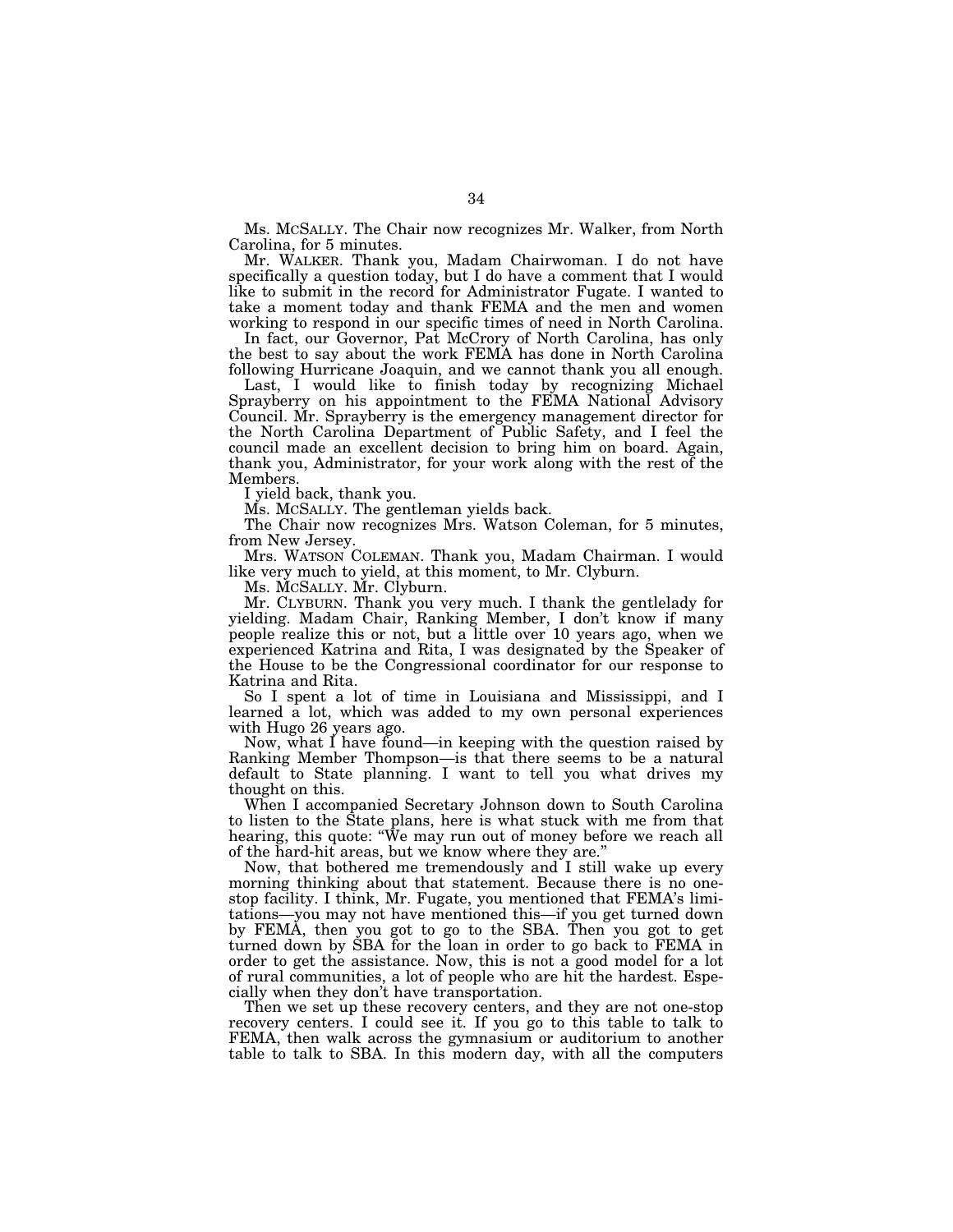and stuff we got, I don't see why this cannot be done, it cannot be a one-stop place for these people, because they give up on the process.

So I am asking, how are these agreements agreed upon; these agreements that you seem to default to, these State agreements, State-by-State agreements? Do we study them or do we evaluate them, or do we just accept what they send to us and then respond to it?

Mr. FUGATE. Congressman, we evaluate them and we actually do threat hazard assessments and a lot of other tools. But when you get to the individual assistance, I am not sure who said they were going to run out of money. It is not FEMA. You fully funded FEMA in the Disaster Relief Fund. There is not an issue on FEMA dollars.

As it goes to the SBA, FEMA, that is actually how the program was designed was it is means tested. If you had insurance, your needs are met; there is no need for a grant. If you can afford an SBA disaster loan, then that is the preferable route. It is only if you don't qualify would you be qualified for a FEMA grant.

Part of what we do in the Government Accountability Office looks at this as there are certain things we know that if you already are getting certain types of assistance you have already met the means test for the grant so we don't have to send you to SBA. But if you have an income and the ability to repay, we have to get the determination from SBA first. It is that information we try to do.

I agree. I mean, I try to get people to look at this, building systems around the survivor. I am just fortunate, sir, you found SBA in the same place we were. Previously, we were often times set up in different locations. But it is-

Mr. CLYBURN. Excuse me. That is not what I said. We didn't. That is the question. The question is: Is it possible to set up onestop? I remember, when we responded to Katrina and Rita, we brought planeloads of people from Louisiana to South Carolina. When we received them in South Carolina, we put them up in a one-stop facility. We had every agency in that one place on the University of South Carolina's campus, and nobody had to go across town. Everybody could go from desk to desk to desk.

But that is not what is going on in our response to these floods in South Carolina. So my question was: Can you require States, in setting up these plans, to make it convenient for rural, low-income citizens and require that we have the hardest-hit areas responded to in a fashion that is conducive to their life's experiences rather than to focus on the subdivisions?

Mr. FUGATE. It is a tough one because we work through the Governor and the Governor's team. But we have a lot of influence. What you are telling me is causing me even more concern about some of the other things I have heard. That will be addressed, and I will work on that.

But I still find that, again, our systems are based upon the Governor's request, working through the Governor. The Governor has to certify cost-share. So I can't take and bypass the Governor, but I can be a good partner and point out things that we see that we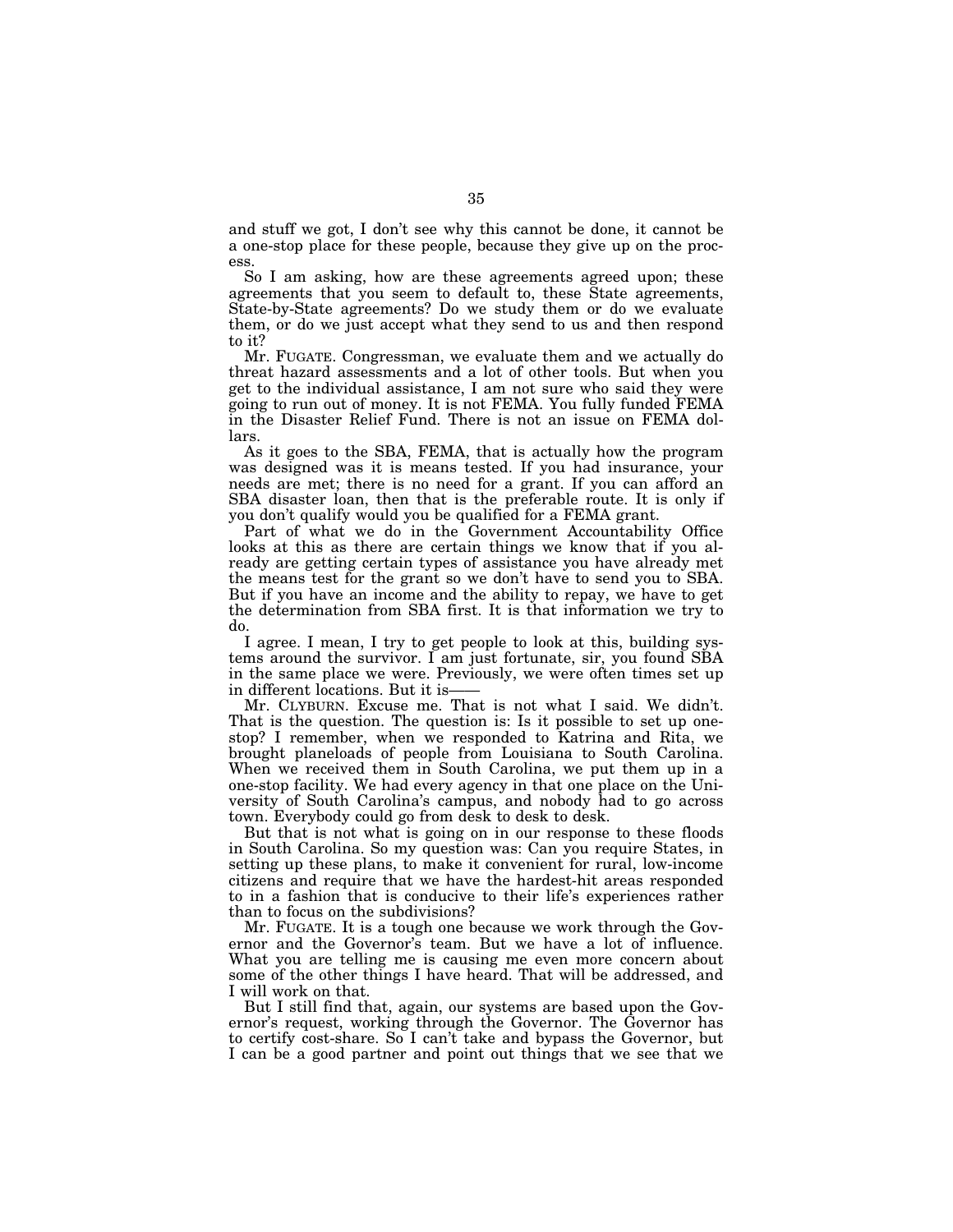could do better, and focus more on the most vulnerable communities.

Mr. CLYBURN. Thank you. Thank you, Madam Chair. I appreciate your indulgence, but I just want you to know it was not FEMA that said we may run out of the money. It was not FEMA.

Thank you.

Ms. MCSALLY. It sounds like things we might need to follow up on. I really appreciate it.

Mr. CLYBURN. Absolutely. I yield back.

Ms. MCSALLY. Those are Federal agencies so I think there has got to be a way we can mandate that Federal agencies are at least in one-stop as we work with the States. So thanks for highlighting that.

The Chair now recognizes Mr. Donovan, from New York, for 5 minutes.

Mr. DONOVAN. Thank you, Madam Chair. I would like to thank my colleague from South Carolina. Because I was elected to office 13 months after superstorm Sandy and I had to create a one-stop shopping for the residents of Staten Island and South Brooklyn that were affected by that storm. So I agree with you, sir.

I was always a believer, gentlemen, that Government should have less interference in people's lives. But we are to do certain things. We are to pick up people's garbage, we are to protect our communities with our police and our Nation with our armed forces. We ought to come to our citizens' relief at the time of a disaster.

Over the past weeks, my staff has been collecting stories from constituents who were affected by superstorm Sandy. I represent Staten Island and the southern portion of Brooklyn, and these people are still struggling to recover from the disaster, in part because of the difficulties they have navigating through the complex recovery programs.

We will be sharing these stories with your office, and I hope that together we can work to ensure that similar situations do not occur if and when the next disaster we face comes about.

I would like to tell you about a woman, Carolyn Lauer. She is 72 years old, a constitute of mine, who, like so many others, had invested her life savings in her home and had just managed to pay off her mortgage months before superstorm Sandy struck our community. As a result of Sandy, her home was destroyed.

Following instructions from FEMA she, immediately after the storm, took out an SBA for \$126,000 to pay for the repairs of her home. Now she was grateful for the loan, but shortly afterwards, after she took out that new mortgage grants became available in the type that would repair her home. The fact, though, is she was ineligible because she took out the SBA loan.

She is now 72 years old and burdened with a new mortgage, but was never informed that by taking out the SBA loan she would not be available for the future grants from the Federal Government.

Administrator, I just don't know whose responsibility it is, and I am not saying it was yours or your agency's. But whose responsibility do you believe it should be to inform people that if—as my colleague from South Carolina said—people took out an SBA loan they then would be ineligible for future grants? When their neigh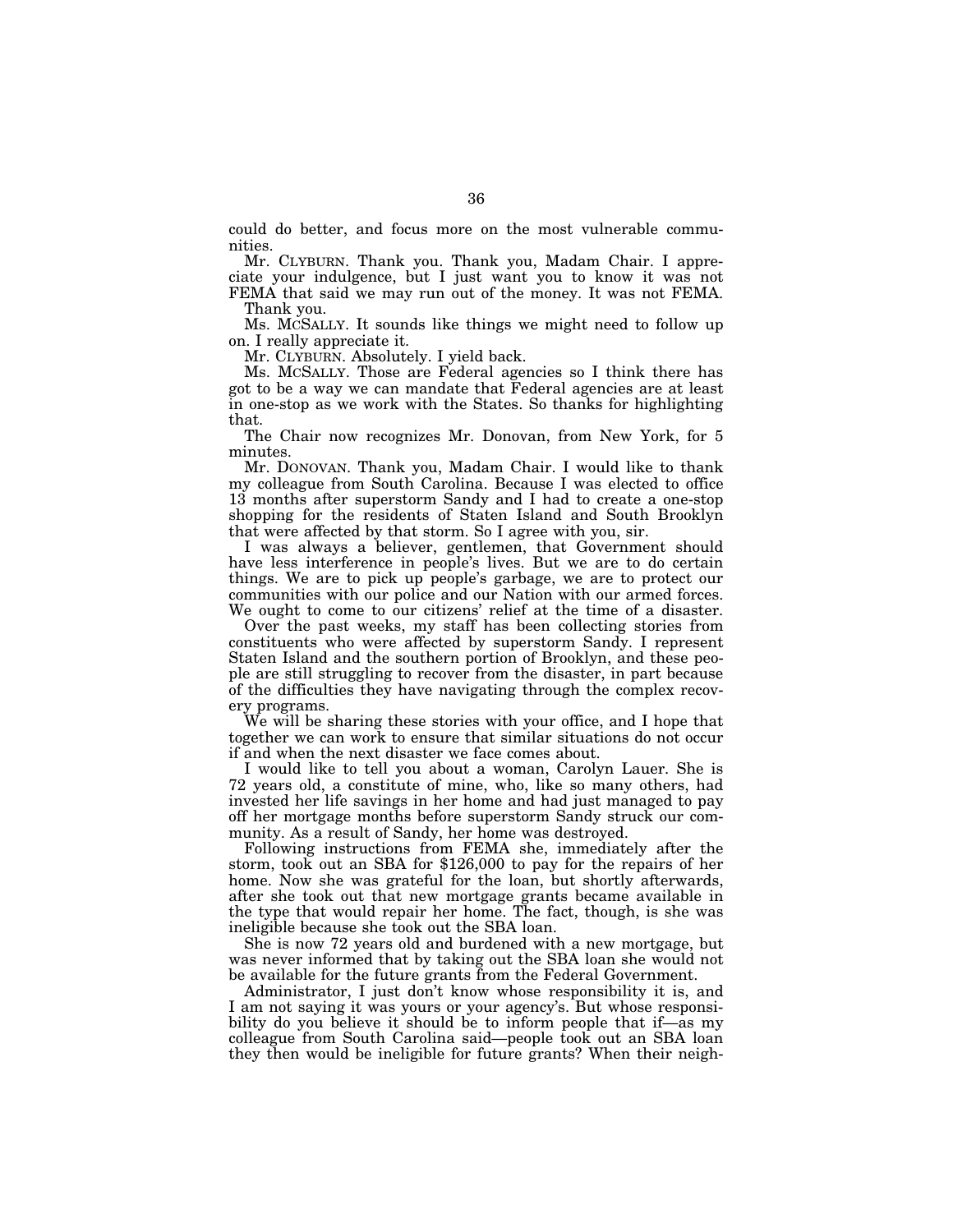bors, who did not take out SBA loans, were eligible for these grants?

Mr. FUGATE. Well, I would have to look into the direct case. It really depends upon on at the point they filed a—the SBA was made available.

During the initial response there was no supplemental funds, there was no additional funds for HUD. So at that point, that probably was the best information we had. Later, when Congress—several months later—passed the Sandy supplemental you provided substantial funding to HUD. I am not sure if these were the funds they are referring to, but HUD funds are——

Mr. DONOVAN. They are, sir.

Mr. FUGATE [continuing]. Available to the State. The States then determined how to administer those funds. In many cases, they looked at those funds to elevate or repair structures that were uninsured.

But at that point, the time line was when the initial application was made FEMA grants were limited to a very small amount of money—about \$33,000—and that is not going to make repairs. The SBA was probably what was available.

Now, if we knew that the supplemental was going to come through and that that would be the decision being made it would have been easier to bring all that together. But I think because of the time lapse, that was part of the challenge. That many of these longer-term recovery funds came in after a lot of the initial assistance was being made.

We roughly saw and distributed about a billion dollars in immediate assistance, whether it was rental assistance or other direct payments, in about the first 35 days. So a lot of things were happening to help people that may have predetermined what would be available as other programs came on later. I think this goes back to your point, also being raised here. We tend to approach disasters—because FEMA's programs don't make people whole—that it is a given.

Mr. DONOVAN. That is correct.

Mr. FUGATE. We are just basically the beginning of that. Other Federal programs which historically have provided that assistance—such as HUD, in rural areas the Farm Service Agency, and others—have programs that States can use in disasters although they are not specifically designed for that on the front end. Then through the appropriation process we usually give them more authority to do that.

But now you are coming in as agencies in pieces. So where we have this on the front end we try to bring everybody together and work with the State on the longer-term recovery of bringing those programs together and looking at gaps. But it is still a challenge.

As we saw with Sandy, because of the length of time from the initial impact before some of these programs kicked in I wouldn't be surprised. But I hope you have given my staff that. We will look into this and see what did happen and what was the cause of it.

Mr. DONOVAN. Yes. The majority of the stories that we have collected have to do with the SBA loans. So we will share those with your staff. I look forward to maybe a time—I know this is a difficult time to speak one-on-one, but maybe at some point in the fu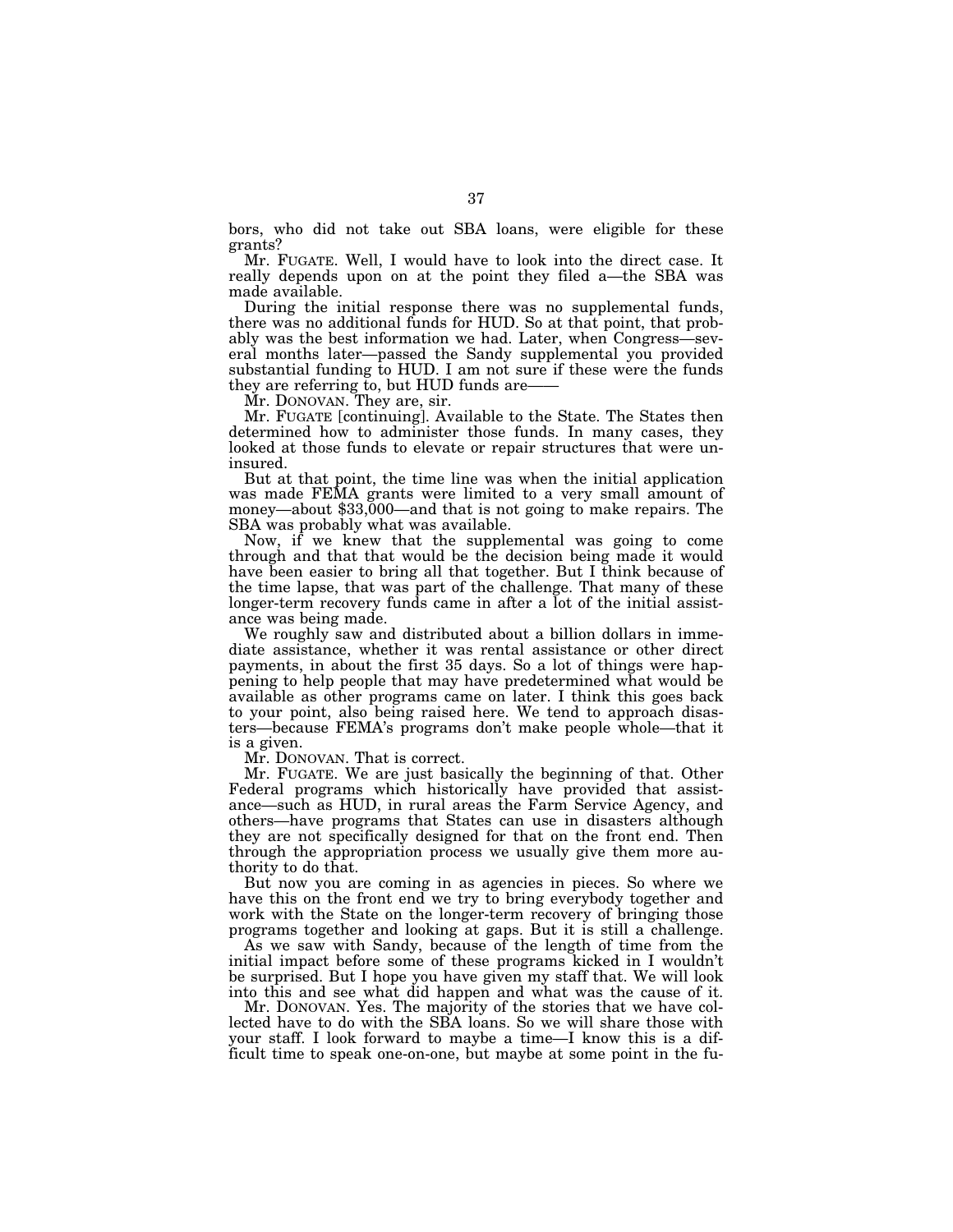ture we could sit down and speak about that. My time is up, Madam Chair.

I yield the rest of it, but hope that we do have a second round of questions.

Ms. MCSALLY. Yes, we will have a second round. Thank you.

The Chair now recognizes Mrs. Watson Coleman for 5 minutes. Mrs. WATSON COLEMAN. Thank you, Madam Chairman.

I would like to just expound a little on this. I am wondering, if we are giving States, the authority—the Governors—to spend this money, do we set any parameters on how they should be using this money? Should we be thinking about a model of how that money should be addressed when coming into States during and after emergencies?

Mr. FUGATE. I would have to defer to the other programs, HUD and others. Because I know with the supplemental they put in and, at that time, it was Secretary Donovan—it was putting in some program guidance. But it gives the Governors the flexibility to look at, you know, in many cases doing elevations or buy-outs of structures, or using this to address the gap between uninsured losses and making homes repaired.

Generally, they are doing it under authority of their affordable housing programs. So often times you take existing structures and then you adapt it to the disaster. I think if you are looking at that, it would be going back to, and perhaps Government accountability offices. Because a lot of times these monies are trying to come down through existing programs and adapted for disaster, they often times bring those legacies that don't always fit or communicate across the spectrum.

Mrs. WATSON COLEMAN. I am concerned about the methodology FEMA uses to modify flood insurance maps for my State, which is New Jersey. It is also New York. I mean, it is probably other States, too, in the country.

These maps are an important tool developed to quantify flood risk all around the country, and they are used not only to determine flood insurance premiums—which is an issue for me—but also to guide building codes and mitigation activities. Subsequently, the determinations have significant real-world consequences for families and business owners.

To date, dozens of New Jersey municipalities have appealed these preliminary firms as currently drafted. The fundamental methodological errors including, but not limited to, inadequacies in validation and deficient HUD effects have resulted in erroneous estimates of the 1 percent flood risk elevation by several feet.

So, Administrator, I would like to ask you, when reviewing these appeals are you considering the impact that potentially flawed methodology would have on the preliminary firms for the communities of New Jersey and elsewhere? What are you, what is FEMA, doing to address the issue?

Mr. FUGATE. Well, as you point out these are what we call the ''preliminary maps,'' and that is part of the process of getting the community feedback on it and looking at additional data.

But the challenge with flood insurance maps are, they are determining an insurance risk and the level of accuracy is corresponding to the level of data. The type of data that would be required to ac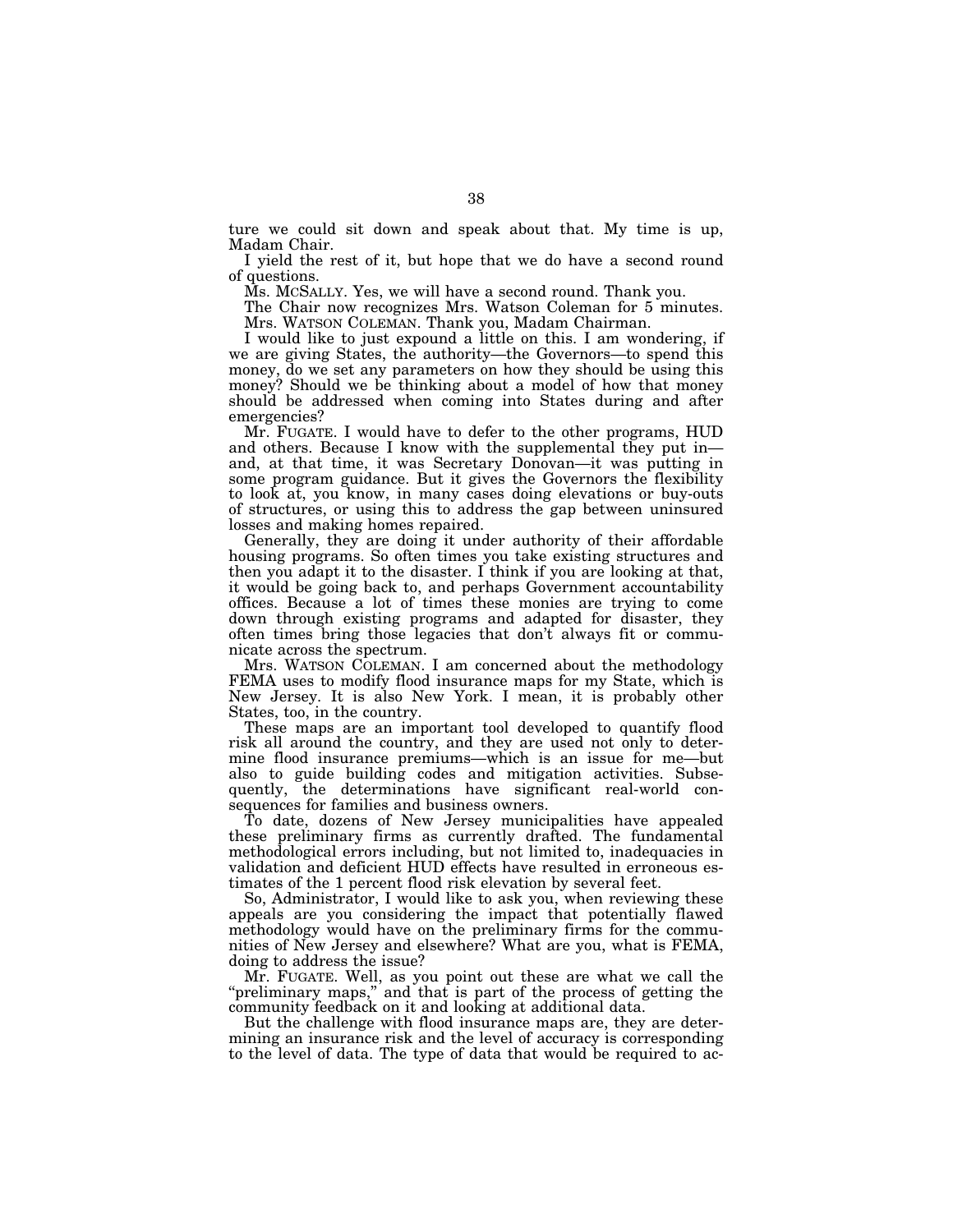tually individually pick out houses is mind-boggling. So we tend to look at the area, not—and that is why you are still required to get elevation certificates for each structure.

But technology is changing so we are looking at how do we move from the existing engineering studies that we use to determine the flood and how do we get better data.

In fact, we are partnering, and are joining as part of a new center in Alabama bringing together the National Weather Service and NOAA, the Corps of Engineers, ourselves, and looking at how do we take things like LIDAR and other tools to not increase the cost of the mapmaking, but increase their accuracy to reduce the errors.

But as we have found in many cases, as much as we challenge and go over this we still see substantial flooding outside of the special risk area. So they are not tools that say whether areas will flood or not. They are tools to determine when they would exceed a threshold for mandatory purchase and increased risk for flood insurance.

Mrs. WATSON COLEMAN. So does FEMA offer technical assistance and guidance and—okay, thank you. Another piece of this, and this particularly affects Bound Brook in my district. Bound Brook has been working on a \$130 million flood control project for a number of years. Through the Army Corps of Engineers as well as FEMA and everybody else actively engaged, I took a tour of this just before coming here, last week. They are waiting. Even though they have met these conditions, they are waiting for a certification that will affect their insurance rates. They are being told that they won't get that certification until well into 2016.

Is this an issue that you see in other communities, and is there something that we can do when communities have engaged in these long-term projects and do qualify for better rates in their insurance? Because this is really affecting some of our owners.

Mr. FUGATE. I would have to have staff look into this. I don't have the specifics of this. I know, in general, what we have run into before is when we do get improved projects we have to go back in and do the remapping. It is basically a resource and time issue. So I don't know what the time frames are or what is involved in that. I would have to go back to staff.

But in general, when we do get these we do factor them into the new maps. But if it is something where we have to put it into it, we have to go back and run the models. It is a staff and time issue.

Mrs. WATSON COLEMAN. That is a really important issue because I know FEMA is always busy with the here and now. But this is the after-effect when people have made the decisions and done the things that they have been asked to do. So we need to apply the resources to those so that they are no longer negatively impacted financially with their insurance rates. If that is an issue with a lack of resources with FEMA we need to address that.

Thank you. Thank you very much. Thank you.

Ms. MCSALLY. Absolutely. We are going to do a second round of questions so the Chair now recognizes myself for another 5 minutes for a round of questions.

One question I had, as you were talking about the readiness of individuals not getting, you know, the experience that they need,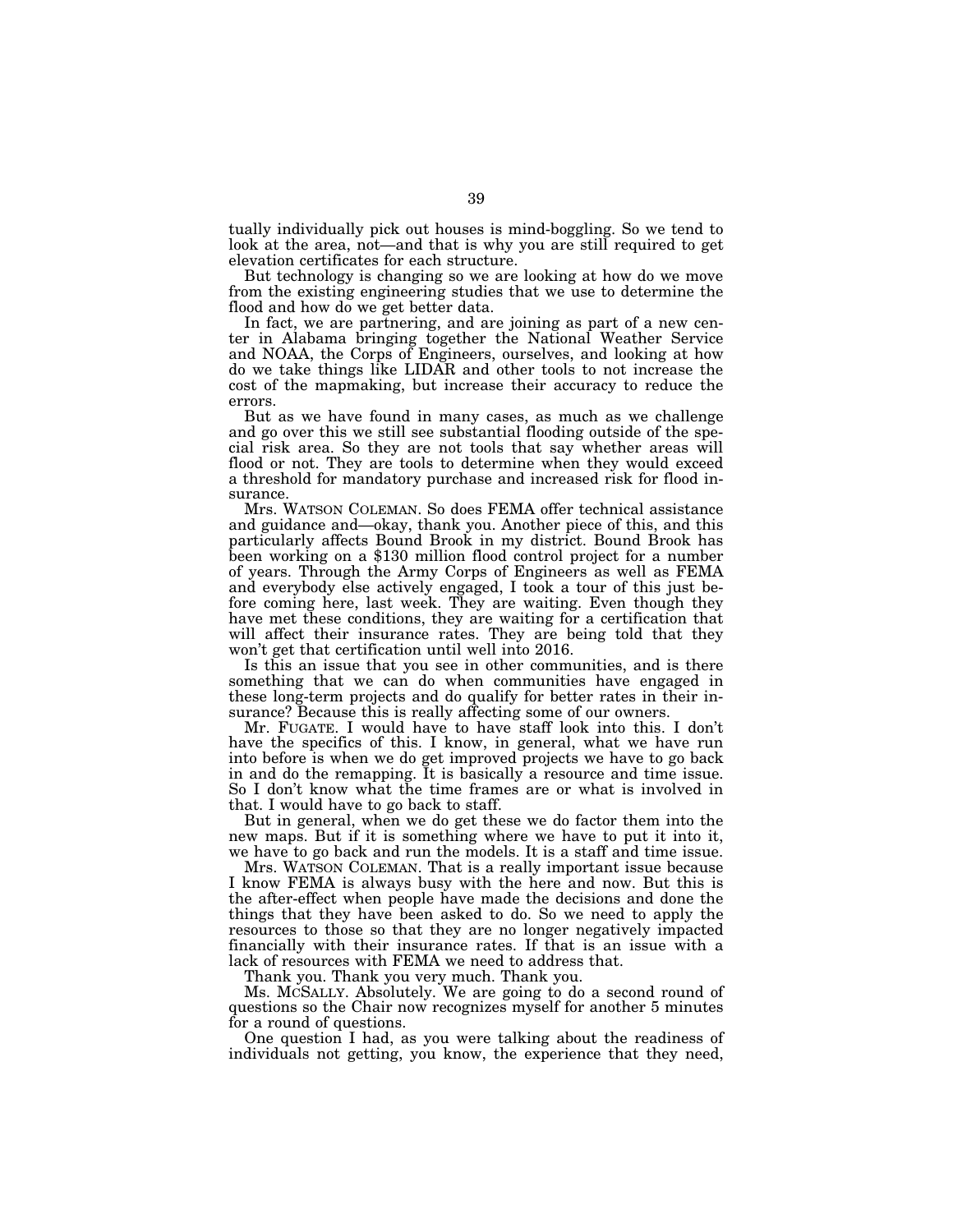is my experience in working at Africa Command in the military is with OFDA, USAID Office of Foreign Disaster Assistance. You know, similar mission but overseas and the support that we provide. But it is the same types of challenges that they are dealing with. Do you have any—how do you interact with OFDA, and is there a way to do some cross-pollination between those that are, you know, available to be workers for FEMA and getting experience if OFDA is deploying overseas?

Mr. FUGATE. Well, I actually got cross-pollinated early in my term. I was detailed to OFDA and USAID in the Haiti response. Ms. MCSALLY. Yes.

Mr. FUGATE. We sent significant response to Haiti. OFDA is a much more tiny organization, but we do share back and forth. We have communications but it is, again, we actually look within the Department of Homeland Security as part of the surge workforce and continue to work on how we can use DHS employees, which we did in Sandy, to augment the response.

Ms. MCSALLY. I am just thinking. If OFDA is responding to an overseas disaster and they need support, and you have personnel that need the experience, if somehow—I know there are authorities issues because there are stovepipes in agencies—if there was a way to utilize them to get experience. But am I dreaming there?

Mr. FUGATE. I would refer to OFDA. What I heard when I went over it the last time was, they work in an entirely different environment and in an entirely different set of circumstances, and it is not an exact transfer although we do similar things. It worked to the degree that it worked in Haiti, but——

Ms. MCSALLY. Yes.

Mr. FUGATE [continuing]. It would be worthwhile pursuing if USAID was interested. I would be interested in talking.

Ms. MCSALLY. Okay.

Mr. FUGATE. I will reach out and we will see what they think. Ms. MCSALLY. Yes. I have still got some friends there so maybe we can work out a meeting and see if there is an option.

Next question is related to social media. I mentioned in my opening statement. I know, Mr. Fugate, you are an avid social media or your organization is—avid social media users. FEMA does a pretty good job, I think, of regularly communicating through various platforms related to what citizens and responders can do before, during, and after emergencies.

We actually had a roundtable with industry representatives from some of the social media companies, discuss new tools—some that they are using, and some that they are trying to develop—that can further enhance capabilities to be resilient in a disaster.

So a question, really, for the whole panel, you know. How has the increased use of social media impacted the way you do business. You know, are we where we need to be, or are there ways that we can use it more robustly?

Mr. FUGATE. Well, I will start and try to be short. I think the big difference is, is you make the mistake with social media that it becomes another press release. You are going to fail. It is actually a two-way conversation. So even in the response going into South Carolina, part of what we do is we listen and respond back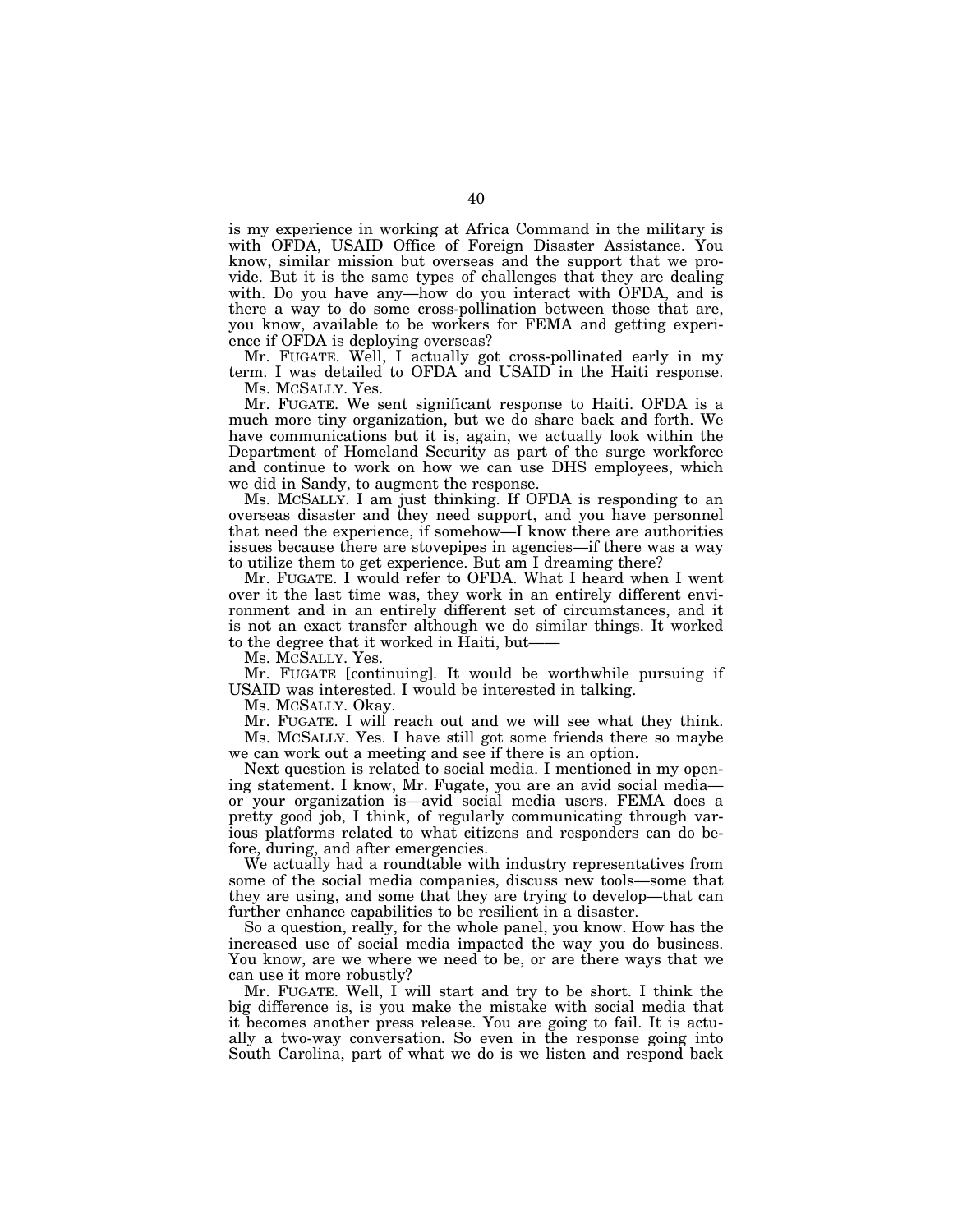to social media. People oftentimes will highlight areas of concern or where they say, hey, you are not there, or, we haven't seen you. Ms. MCSALLY. Yes.

Mr. FUGATE. So it is that two-way conversation. But you have to build that on the front end. You have to build your brand so the public knows who you are, that you are trusted, and either follow you or come to you during disasters.

But you also have to make the devices work the way they work. You have to communicate with the tools they are using. Since I have been in the business we have gone from Twitter to half a dozen other things and to, recently, Periscope. So it is always we seem to be following where people are using the devices because our goal is to communicate with them at their level with the information they need.

Ms. MCSALLY. Right, great.

Mr. Koon.

Mr. KOON. I concur with Administrator Fugate. Social media is good for outreach, but it is better as an intelligence-gathering tool for emergency managers to better understand what is happening on the ground. We can use it to head off rumor control. We should not be leading the charge on which tools we are using. We should be following the public and utilizing the tools they are utilizing.

It is also a tremendous way that we can assist—States can assist States, localities can assist localities. In the most recent storm, as Joaquin was headed to the coast, we used our virtual operations support team which is based out of Florida State University. It is a group of students who get together who monitor social media to help understand what is going on in and also push out information to support North Carolina's efforts with regards to that.

That is no cost, no transportation. So that is one way that emergency managers can support emergency managers across the country at little to no additional cost.

Ms. MCSALLY. Great.

Mr. Currie, any input on-

Mr. CURRIE. No, ma'am. Unfortunately, at GAO we just haven't really done any work on that. A very interesting issue, though.

Ms. MCSALLY. Great. Yes. So last point. You know, in the military we often talk about lessons learned, but I always use the word lessons ''identified'' because we often don't learn them. They become identified, but then if they don't get actually implemented then we see the same mistakes over and over again.

Specifically related to this, we had a hearing in this committee, subcommittee, about the defense support to civil authorities; how the military can support a natural disaster. I know I am really running out of my time here, but Administrator Fugate, do you have any comments on how we saw that improvement related to Sandy? Is there anything else we need to identify and actually learn related to the military support?

Mr. FUGATE. Well, again, I think we have got the right tools in place. With the idea of dual-status commanders so that we can fold Title 10 active-duty and reserves now into a Governor's response without having to set up dueling commands is a huge step forward.

But I will give you the most recent example in the floods in the Carolinas. We recognized early on that this was going to be a rain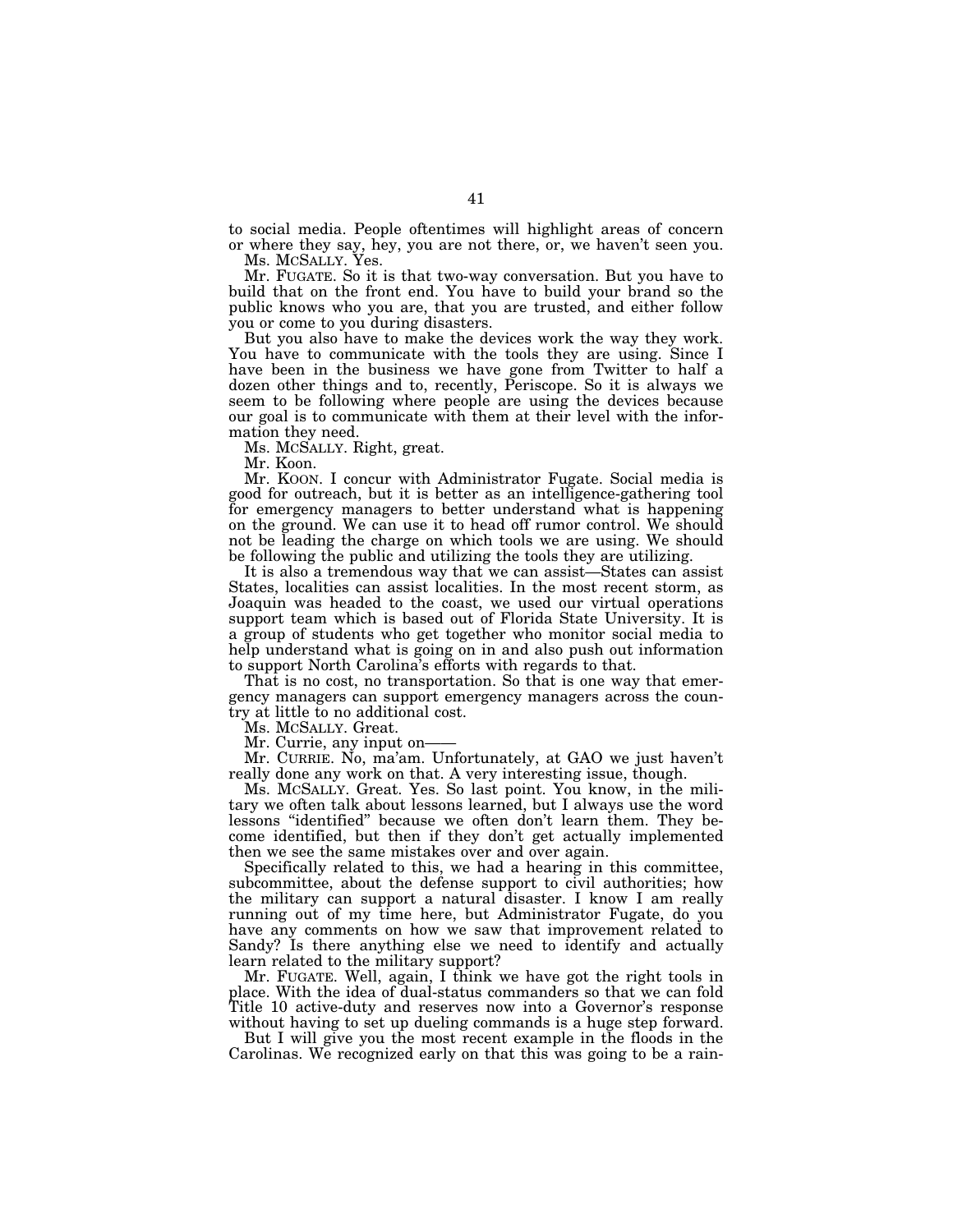fall event that would produce significant risk of flash flooding, which would then dictate that you are going to need a lot of swiftwater rescue and helicopters with hoist capabilities. Even within the Guard, that is finite capability. With the military jurisdictions throughout the area, it was important that we work back through NORTHCOM in anticipating these resources.

Admiral Gortney and his team were able to work back through the DOD establishment and put quite a few resources at our readiness. Basically, we had PJs and choppers ready to go with 2-hour recall. So that system has improved, it is robust. The leadership of DOD—Admiral Gortney and NORTHCOM and FEMA—we worked to shorten the time frames from the time a request may be needed to we have resources to support the State. This isn't about we are getting in front of the TAG. But we want to make sure we have the resources in the pipeline so that the TAG makes the determination they are going to need additional Title 10 or Reserve capabilities, we are not waiting for that, it is ready to plug in.

Ms. MCSALLY. Great.

Mr. FUGATE. But it is much-improved, it is dynamic, it is getting better each time. I think the goal being seamless between the active duty and the Guard will always be, you know, there. But it is getting much better than it has been.

Ms. MCSALLY. Okay, great. My time has expired.

The Chair now recognizes Ranking Member Thompson for 5 minutes.

Mr. THOMPSON. Thank you very much, Madam Chair. Some of us are probably not as adept to social media as we ought to be. What is Periscope?

Mr. FUGATE. Oh, it is a-

Mrs. WATSON COLEMAN. You didn't see that movie?

Mr. FUGATE. It is a-

Mr. THOMPSON. No.

Mr. FUGATE [continuing]. It is an interesting tool that allows you to shoot live video from your phone, while people can send you comments on their Twitter feeds. So if you have a Twitter account and you go to Periscope it is like a live broadcast and they can actually-

Mr. THOMPSON. I understand.

Mr. FUGATE [continuing]. Ask you questions in the middle of it. Mrs. WATSON COLEMAN. Now you know it.

Mr. THOMPSON. Okay. Now I know.

Mr. FUGATE. I didn't know that 6 months ago, sir, so it is Mr. THOMPSON. Okay. One of the things you talked about, some of us represent significantly rural populations. Basically, so much of that population, just like an inner-city population, is at risk when a disaster occurs. To what extent do you require States to address that in a plan?

For instance, I have two cities in my district with public transportation. That is it. I have some counties with no form of transportation. If we have a disaster, then, you know, if you have a vehicle you are fine. But a majority of them do not. So is there any oversight or anything that you require States to put in a plan for those type populations?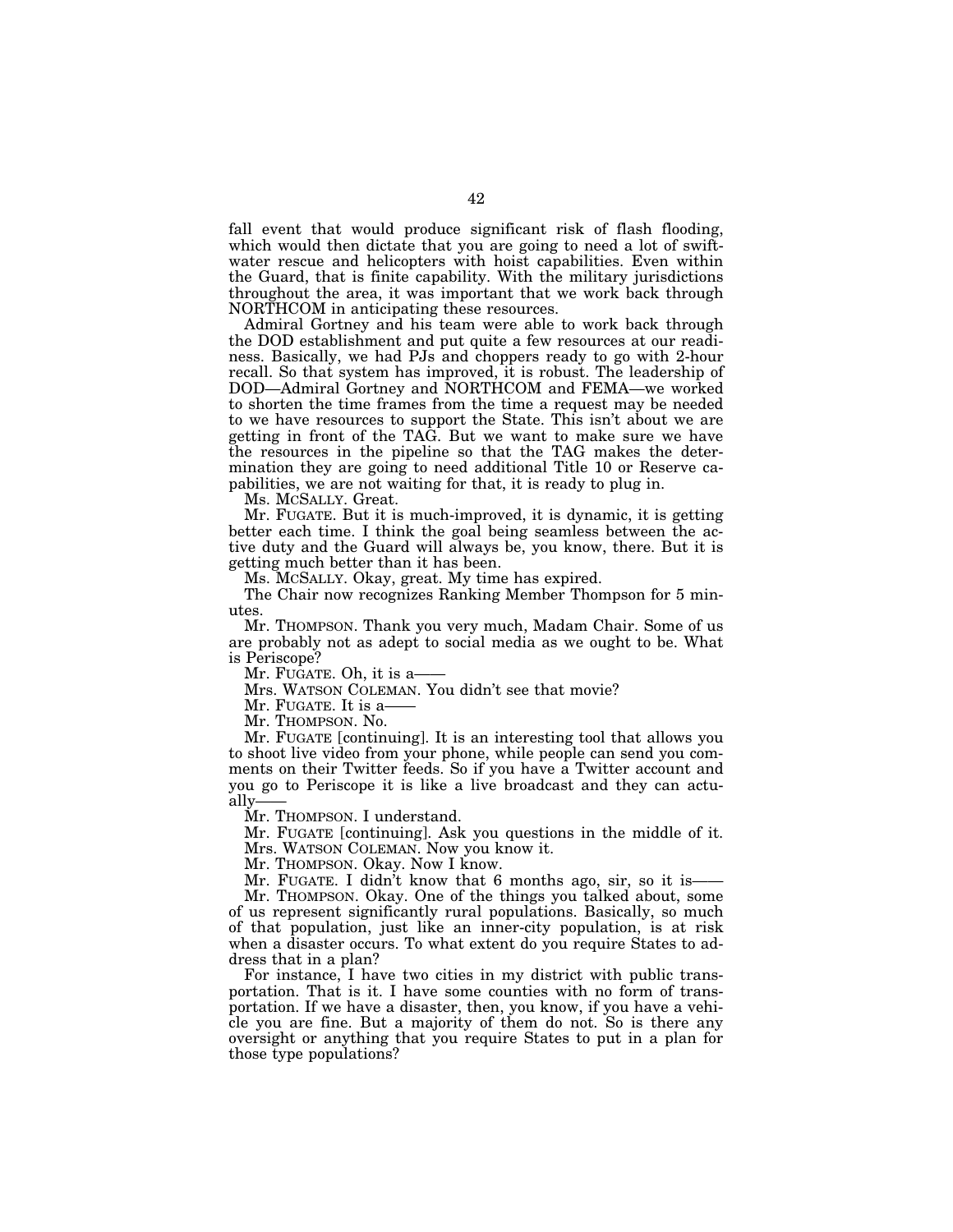Mr. FUGATE. Yes, sir, and it is primarily with the evacuation support and things like that. But I want to go back to this idea that you are presenting, which if you remember we used to do what we called ''community relations.'' We would go in the neighborhoods, we would give them a phone number to call, and that is all we did.

Mr. THOMPSON. Mm-hmm.

Mr. FUGATE. We are not doing that that way anymore. We are going in, and if you haven't registered we are going to register you where we find you. This is, again, why I am very interested in what is happening in South Carolina: Are we missing communities? Because we were up front with the Governor. We will go to where people are, they don't have to come to us.

So what we have found, sir, is that if we are going to put in the resources to put people on the ground to go door-to-door and say here is how you register with FEMA, why don't we just register you where we find you so that if you don't have transportation you are not having to come find us?

We know that particularly in the rural areas, those communities that aren't on everybody's radar every day are easy to miss. So we also work with our GIS folks that when we go into these areas because we start looking at the maps and going are there any houses in an area that nobody is talking about. Can we get a team out there and just go door-to-door?

So that is what my expectations are. That we will go to where the people are. If that is not happening I need to know that to fix it. But we have gotten out of this making them find us. I want to go to them and, as much as possible, that first contact get them in the system. Then use these recovery centers if we need followup. But I would much rather set it up where I can get to where people are.

Mr. THOMPSON. Mr. Currie, have you all looked at this?

Mr. CURRIE. Not this issue specifically. But one thing that comes to mind is the threat and hazard reduction analysis that each State has to do in order to get preparedness grant funding. So I would expect that a State with large rural populations would look at that as part of its preparedness in that process and figure out that that is an area of risk. That is something we are going to have to address in a large disaster and something we need to prepare better for.

Mr. THOMPSON. Mr. Koon.

Mr. KOON. Mr. Thompson, we have used this in Florida in our disasters, and it has two-fold benefits. First of all, it is more survivor-centric and meets the needs of those citizens where they are. It also meets some of the issues that Mr. Currie has addressed with regards to administrative costs. It costs a tremendous amount of fixed dollars to run a disaster recovery center. If it is in a rural area with limited traffic you are wasting money.

So it is much better to go out there and talk to the folks where they are. So I have seen it work very effectively in previous disasters in Florida.

Mr. THOMPSON. Thank you.

I yield back.

Ms. MCSALLY. Thank you. The gentleman yields back.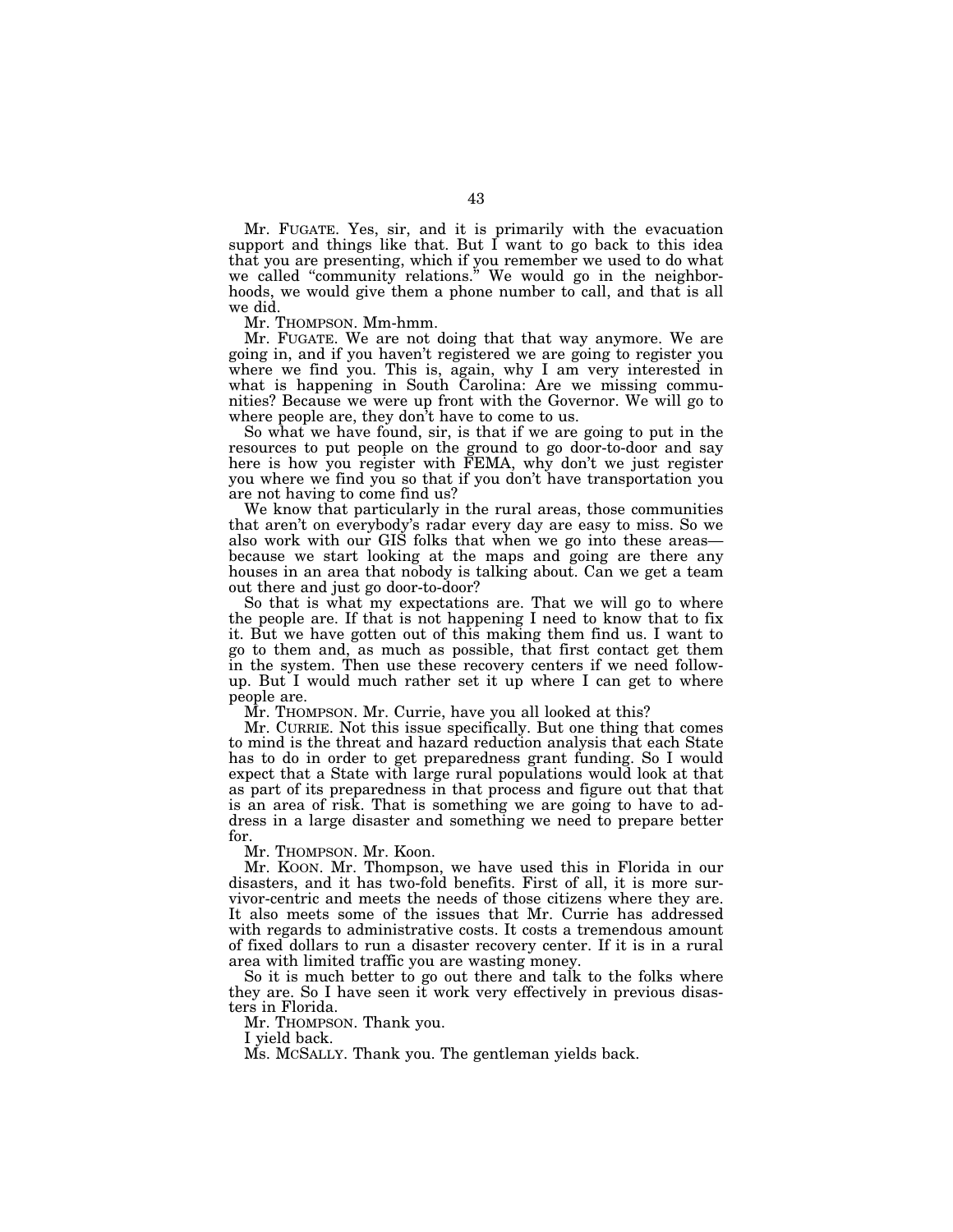The Chair now recognizes Mr. Donovan for 5 minutes.

Mr. DONOVAN. Thank you, Madam Chair. As a follow-up, I just want to clarify something with the administrator. I know that Congress took 3 months to pass the supplemental appropriation. But the Federal rules from 2011 preclude SBA loan recipients from receiving HUD-funded grants. What my constituents don't understand is why they weren't given that information originally and advised that if they applied for a loan they would be precluded.

Had they known that applying for the loan may have precluded them from those future grants, they may have made different decisions. I have other questions I wanted to ask you, but I just wanted to clarify that point. That that was the majority of the constituent concerns that my office had received.

Mr. FUGATE. I understand. Again, since we didn't have the HUD program, there wasn't anything that we knew was coming for certainty. I actually have to work back through with SBA. Because we would not inform them of that because they are actually getting an SBA loan.

So I want to make sure that in our communications—because when we refer people to SBA we are not now running the SBA program. But I think that your point is, are we making sure that as we tell people what programs are available what the caveats are is also part of that process. So I will take that back and look at how we make sure that as people are coming into our program, and if they are being referred to SBA, that we include that in that messaging.

Mr. DONOVAN. Thank you very much, sir. The Army Corps is in the process right now of building a seawall on the eastern portion of Staten Island. That mitigating factor, which will help reduce the risk of floods, will help to lower people's insurance premiums. But at what point, sir, do people actually see the reduction?

I don't know how far into the construction of the seawall will they be able to start seeing reductions in their premiums.

Mr. FUGATE. The process would be, if we know this is being built and the jurisdiction has asked for their revision of their maps even though projects aren't completed, that we know they are funded we can actually look at what you want to do this as you go through your next insurance cycle—if you are going to do any adjustments, is look at what those improvements are, map that improvement, and then provide the guidance to the write-your-owns as they come up on the next rate cycle.

But we have taken projects that had not been completed and begun that process, knowing that within the window of time it is going to be completed and we need to start the mapping. Because we will already have what the engineering impacts of that will be.

So, again, I will ask staff to see where we are at on that, if we have had that request, and how much have we begun on that. We will report back.

Mr. DONOVAN. Wonderful, thank you. Before my time runs out, my final question really has to do with the folks—a lot of the folks in our area live in attached homes, apartment buildings. Sometimes they are attached on one side as a semi-attached, sometimes they are in the row of townhouses that are attached on all sides. They are unable to elevate their homes, as may be required by the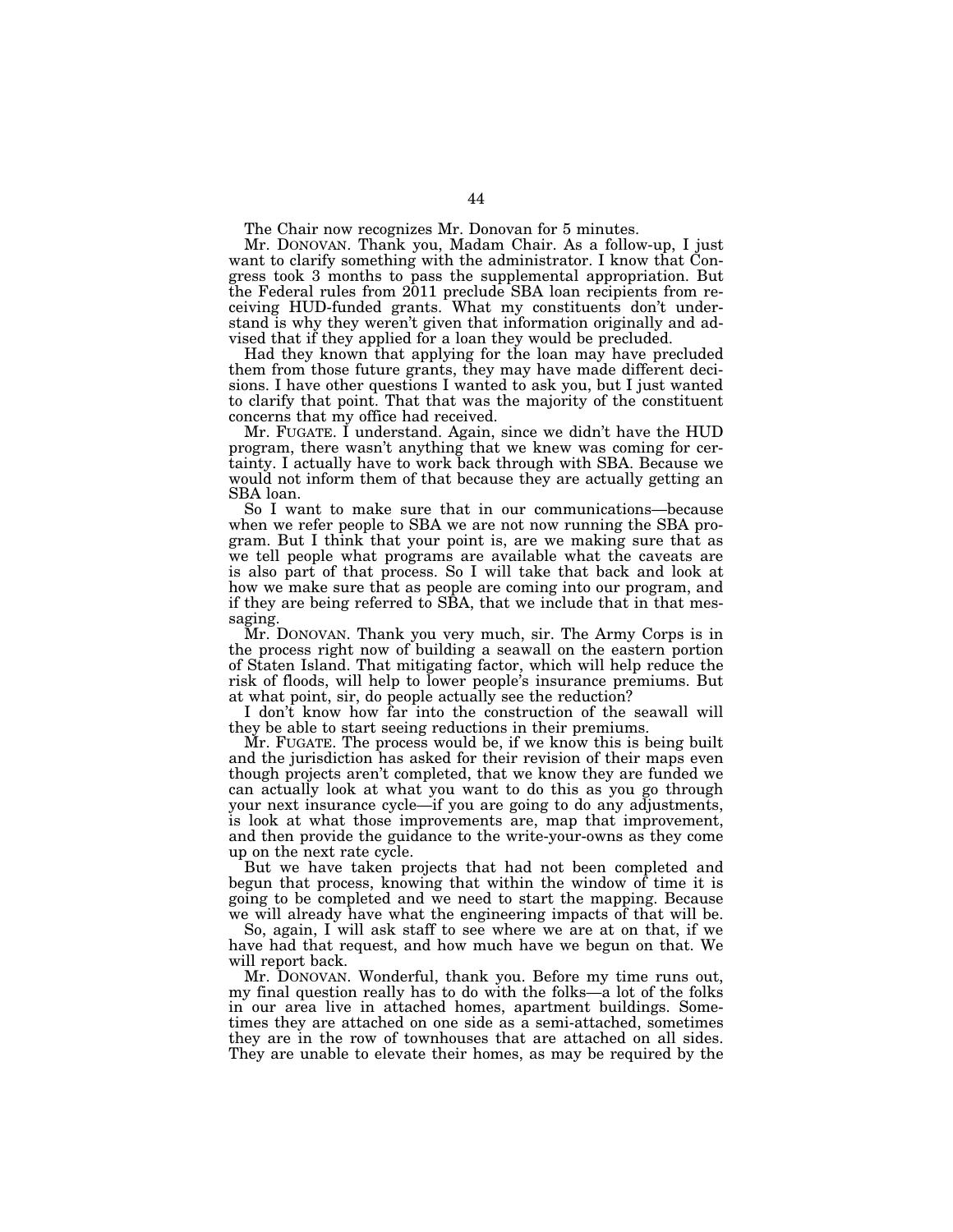new restrictions after superstorm Sandy. They need some mitigation relief from their premiums, as well.

I know recently a plan had come out—a document came out from FEMA describing what some of these things that these families can do to mitigate, aside from elevating their homes. But what wasn't attached to that was like the actuarial report of saying that if you do these other things that we recommend here are the reductions that you will receive. Is that something that would come out subsequent to the report being issued?

Mr. FUGATE. I would have to ask staff. Again, I know that what we have recommended is reducing their impacts. I don't know if that would change their rate substantially. I wouldn't want to commit, saying if you do this it equals X, because I think that is something we have to go back and look at. How much do we actually reduce the risk of payouts versus we may do a better job of not flooding parts of the contents but we may still have a claim to be filed? So I would have to ask staff to look at that and see what that looks like.

Mr. DONOVAN. Wonderful. Maybe at some point, when we get to do the face-to-face, you and I maybe we could go over some of those things. I thank you very much, all of you gentlemen, for coming today.

Ms. MCSALLY. The gentleman yields back.

The Chair now recognizes Mr. Clyburn for 5 minutes.

Mr. CLYBURN. Thank you very much, Madam Chair. Madam Chair, I subscribe to your theory that seems to be based upon one of my favorite writers, George Santayana, who once wrote if we fail to learn the lessons of our history we are bound to repeat them. It seems as if we are repeating some of the should-have-beenlearned lessons from Katrina and Rita.

I always mention Rita because, really, Rita did most of the damage over in Mississippi and we seem to forget that. I am particularly interested in whether or not if-I will keep my fingers crossed—I am successful in persuading enough Members of the Congress to do an emergency supplemental for these 32 counties in my State. We only have 46; two-thirds of the State was affected by the storm. We had 19 losses, 19 fatal loss of life. We had over 60,000 homes destroyed.

Now, there is no way in the world these people are going to be adequately addressed under current appropriations. We are going to have to have some kind of a supplemental to get them back on their feet.

Now, the question is if we are successful down the road, as we were with Sandy, is there some way for Congress to deal with this issue of the SBA loans? Whether or not these SBA loans—those people who may have gotten them—under current law they would not be eligible for supplemental participation in the supplemental. Now, there is something fundamentally unfair about that. It seems to be almost inhuman. Is it possible for us to address that issue?

Mr. FUGATE. Congressman, my recommendation would be to work back with SBA and, potentially, the other agencies that would require supplemental, such as—and I would imagine you are talking about maybe HUD and Community Block—development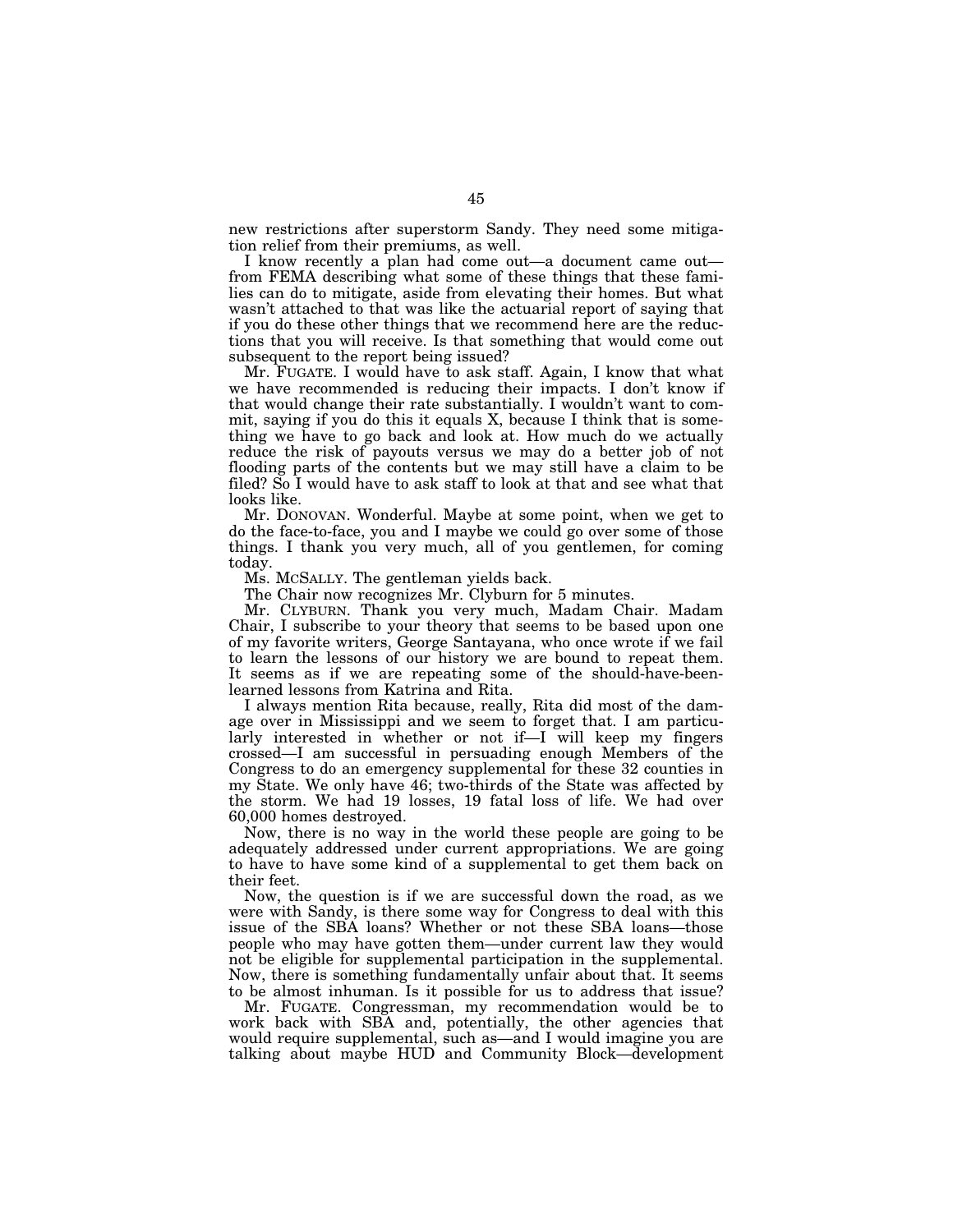grant dollars, Federal aid, highway, Farm Service Agency, USDA disaster loans, crop damages and stuff.

Mr. CLYBURN. Absolutely.

Mr. FUGATE. That you ask them what are the errors or the issues about what you are permitted by law to do that is counterintuitive in this case, and is there drafting language that could clear the decks. Because if they have a requirement that says they cannot it is usually a duplication of Federal benefits—is-

Mr. CLYBURN. Right.

Mr. FUGATE [continuing]. The issue is, do they have solutions that you could incorporate into a supplemental that would address these things so that, in some cases, you want to get SBA loans out there. Because this may take a while and they could make repairs. But could they not then seek a reimbursement when they get a qualifying grant and pay the loan off?

But it is the fundamental issue of duplication of benefits, and I think if you ask the agencies what they would need to minimize that or perhaps help navigate those areas, that would be the approach I would take.

Mr. CLYBURN. Well, thank you very much for that. But I think a lot of times, with us—this is my first elected office. I have been here 23 years, but I ran a State agency for about 18 years, and a county agency for 4 years before that. So I know a little something about making these administrative decisions.

Sometimes, often times, we confuse the words "duplicate" and ''supplement.'' Now, when you are supplementing you aren't duplicating. But for some strange reason, we always want to lay that supplement on top of the previous to make it a duplication rather than a supplemental.

So I think that these fine lines have got to be dealt with. It is too easy to toss people aside by confusing those two. I am like Mr. Donovan: One of my constituents had just rebuilt after a fire completely destroyed the home.

They rebuilt from the fire, and within 30 days the whole home was wiped out because of the loan. Now, when you rebuild after a fire there are some loans or some mortgages being assumed. So that family is now destroyed for all intents and purposes, for life. They will never regain their footing.

The way we are looking at some of these rules and regulations now, they are just out in the cold, they are not going to be able to participate.

So I am very, very concerned about that, and I would hope that as we go forward with this—because these lives that were lost, these 19 lives, they were not resisting leaving. They were swept away in fast-moving waters. Some of them swept out of their automobiles. Just driving along and got swept out of their automobiles, and they are found miles away from their automobile.

So there are things here that I really believe we need to pay some close attention to. Because in spite of how we may argue this issue, I am a firm believer that we are going to have more of these disasters going forward. When you are having a 500-year event every 10 years, it says something that we need to be concerned about.

Mr. FUGATE. Congressman, I——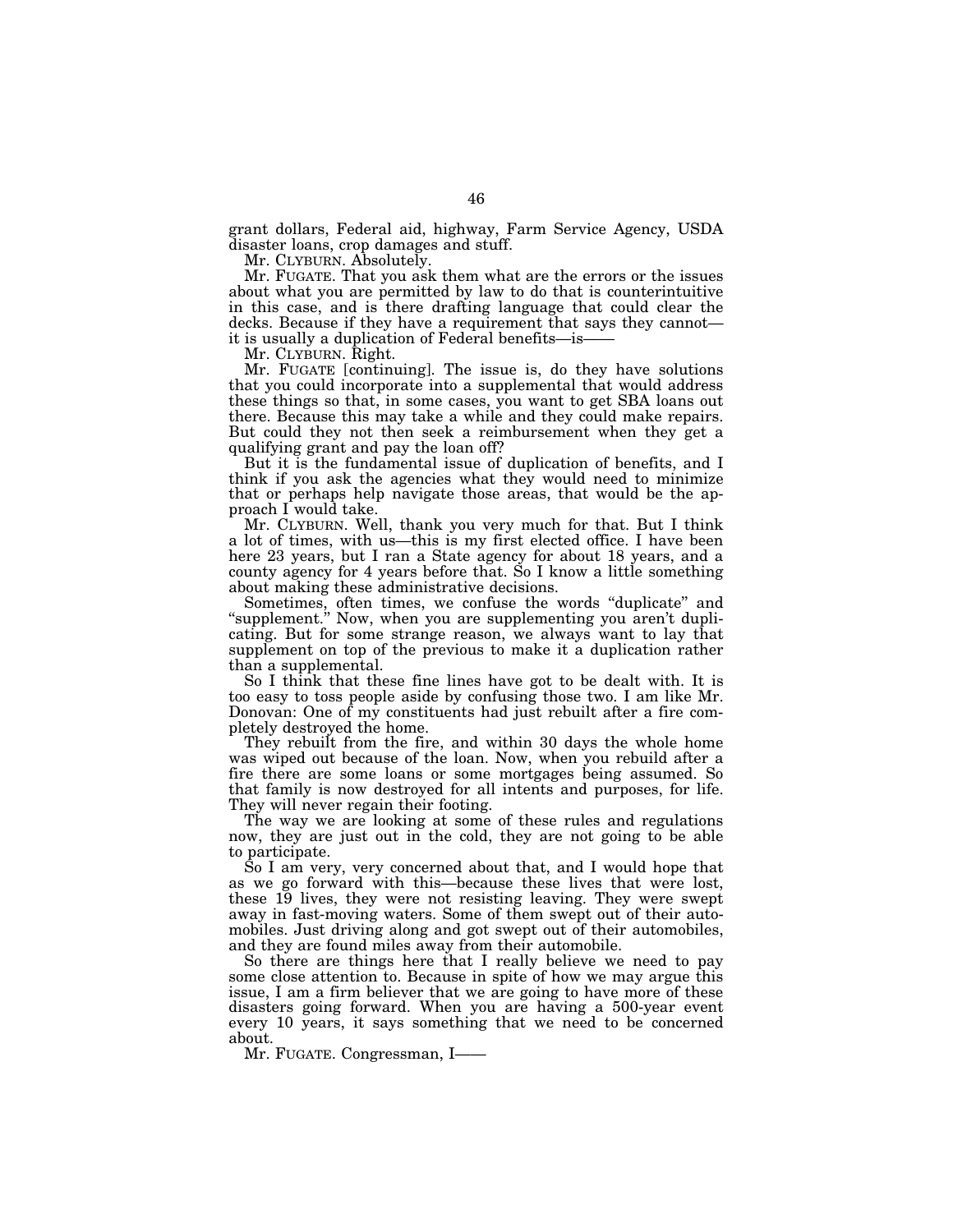Mr. CLYBURN. Thank you, and I yield back.

Mr. FUGATE [continuing]. I agree with the issue about duplication of benefits. I ran into this myself where we had provided individual assistance. But because of delays in administering and getting policy paid out with the National Flood Insurance program, they often times got loans from the Community Block Development Grant dollars and then we were able to get the other issues settled.

So we made a decision—I had this discretion—that we would determine that because of the severity of impacts that duplication of benefits was not necessarily going to apply if you were getting individual assistance and flood insurance because the losses were so great. We would do it case-by-case.

So perhaps that is also giving either the Secretary or the administrator of those programs that judgment so they can do it case-bycase.

Sometimes you do blanket, you get unintended consequences. But there is always that hardship that if you give the administrator that discretion or the Secretary that discretion I think you get to some of those hardship cases that otherwise we don't have a good response for.

Mr. DONOVAN. If the gentleman would yield just for 30 seconds, we had a case where the people wanted to pay back the SBA loan so that they would benefit from the HUD grants and they weren't permitted to pay back the loan that they received. So you talk about an injustice, sir, you are absolutely right.

Thank you.

Ms. MCSALLY. Well, I appreciate both my colleagues here raising this issue, and I would like to further have us look into whether this is an interpretation of law or whether we need a clarification in the law, and then work with the relevant other committees to see if we can address that. So thanks for highlighting that important issue.

Mr. CLYBURN. Thank you very much.

Ms. MCSALLY. I want to thank the witnesses for your valuable testimony today, and also the Members for their thoughtful questions. The Members of the subcommittee may have some additional questions for the witnesses. We will ask you respond to those in writing. Pursuant to committee rule 7(e), the hearing records will be held open for 10 days.

Without objection, the subcommittee stands adjourned.

[Whereupon, at 11:27 a.m., the subcommittee was adjourned.]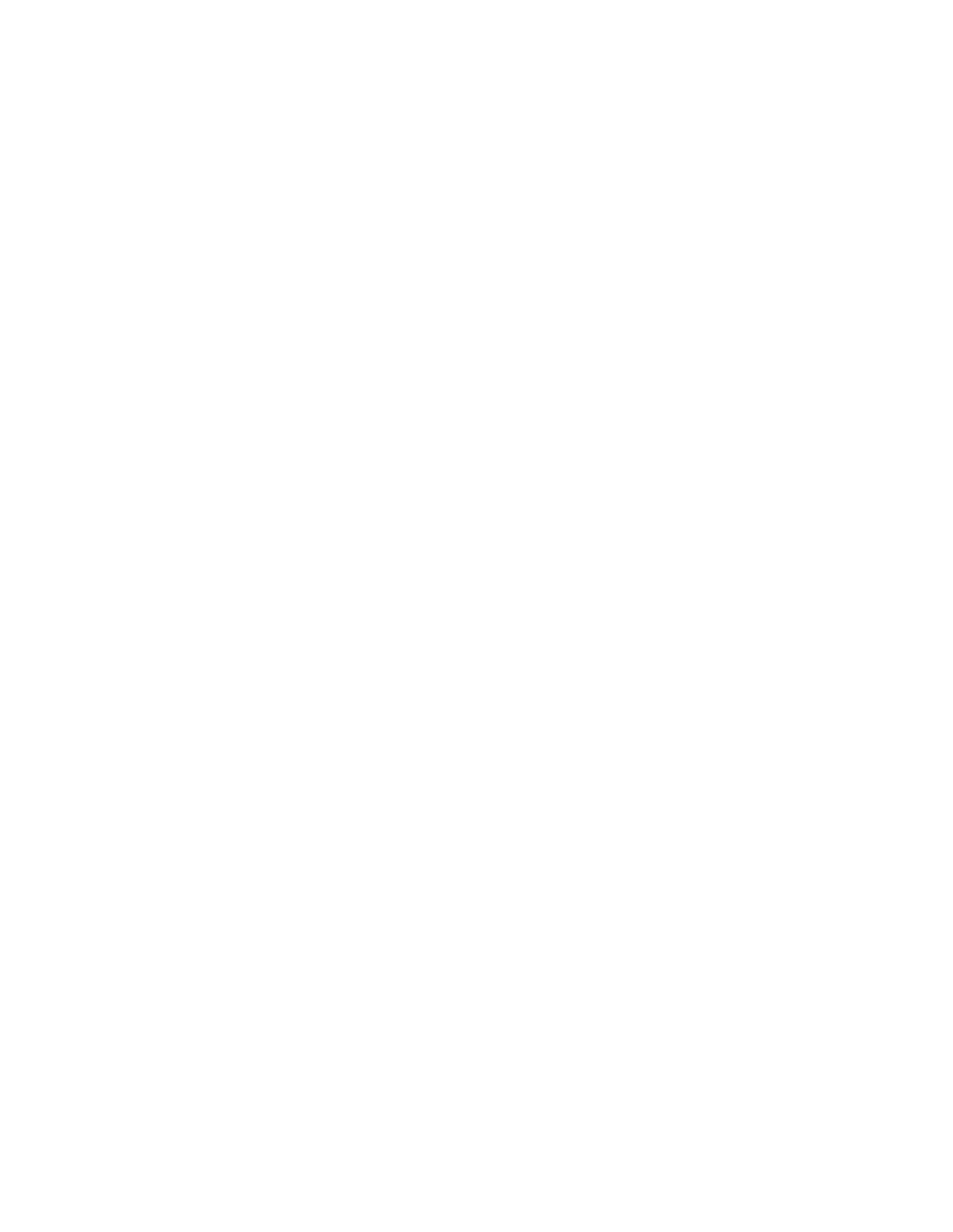## **A P P E N D I X**

QUESTIONS FROM RANKING MEMBER BENNIE G. THOMPSON FOR W. CRAIG FUGATE

*Question 1a.* As we witness the disaster unfolding in South Carolina, we are reminded that many counties have not experienced a major disaster in over 20 years.

What support do local governments and other grant recipients receive to help them navigate the sometimes byzantine Federal programs, requirements, and regulations?

*Question 1b.* What can potential recipients do to maximize their ability to get a grant and use grant dollars effectively?

Answer. *Interagency Disaster Recovery Coordination/NDRF*.—Since publication of the National Disaster Recovery Framework (NDRF) in 2011, Federal agency partners have made considerable progress in assisting State, local, Tribal, and territorial governments to understand and access the numerous Federal resources and programs that may be able to support disaster recovery efforts. The role of the Federal Disaster Recovery Coordinator (FDRC), the field leadership position instituted by the NDRF, during disasters such as South Carolina is to support State and local governments understand the various Federal assistance that could be available, both within and outside of that which is provided under the Stafford Act. For example, in South Carolina the FDRC facilitated an advisory group to take a holistic look at what Federal programs may be available to support the restoration of the public and private dams that were impacted from the storms. This was not a single program approach, such as using FEMA's Public Assistance program, but rather required the whole Federal family to come together with the State to identify where programs could work together to maximize the recovery funding available.

In South Carolina, the FDRC is convening several Federal Recovery Support Functions (RSF), including the Community Planning and Capacity Building (CPCB) RSF. CPCB coordinates and facilitates among Federal and non-Federal partners the planning, capacity, and resilience building support needed by local or Tribal governments in large or unique events. Coordination and partner support is tailored to the needs of disaster-impacted States, territories, Tribes, and local governments through an information sharing, assessment, and strategy coordination process. Examples of coordinated support activities may include:

- Education, Peer-to-Peer Forums, and Workshops give local leaders and recovery planners an opportunity to ask questions and benefit from the recovery planning lessons learned by others.
- Recovery Planning is often needed by communities to begin an organized process; CPCB Federal partners, as well as universities and NGOs, can pool resources to support communities with planning technical assistance, staffing resources, and funding.
- Community Engagement after a disaster can be fraught with challenges, including resident displacement; CPCB partners can advise or support communities with reaching and involving all stakeholders in recovery planning.
- Tools, Guidance, Training and other just-in-time materials are available through the Community Recovery Management Toolkit *(http://www.fema.gov/ national-disaster-recovery-framework/community-recovery-management-toolkit)*  and other partner resources.

## *Disaster Assistance Reengineering Effort (DARE)/DisasterAssistance.gov*

Looking to the future, FEMA is undertaking a multi-year initiative to modernize the *DisasterAssistance.gov* portal through the Disaster Assistance Reengineering Effort (DARE). This initiative will significantly reduce annual operating costs, minimize impact of future budget reductions and lower the cost of entry for incorporating new audiences for the portal, such as community leaders and local or Tribal officials.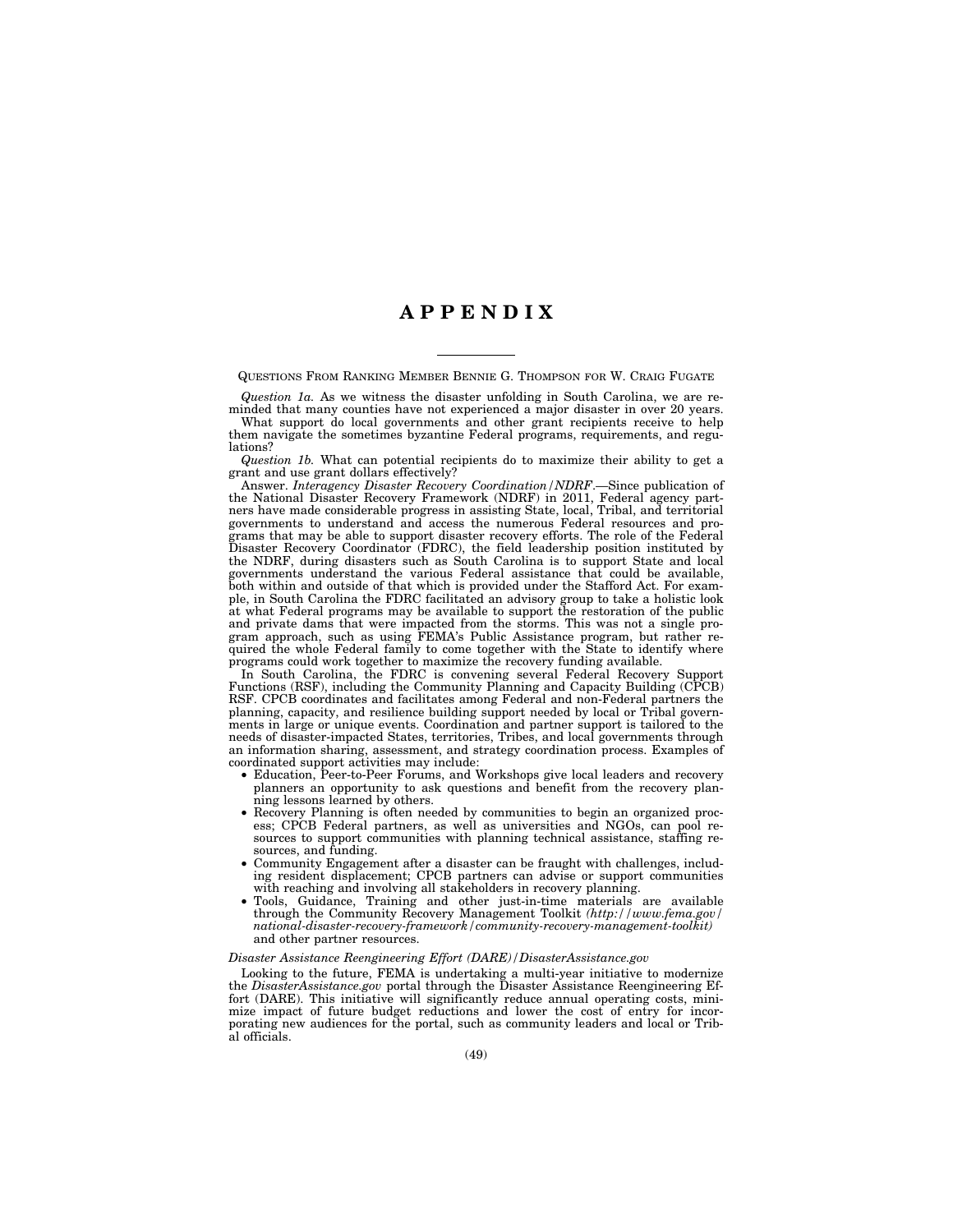The *DisasterAssistance.gov* portal provides disaster survivors with information, support, services, and a means to access and apply for disaster assistance through joint data-sharing efforts between Federal, Tribal, State, local, and private-sector partners. On December 31, 2008, DAIP launched a website called *DisasterAssistance.gov.* The site allows you to:

- Find disaster assistance that meets your personal needs.
- Learn about more than 70 forms of assistance from 17 Federal agencies.<br>• Apply for disaster assistance and reduce the number of forms you hay
- Apply for disaster assistance and reduce the number of forms you have to fill out.
- Check the status of your application.<br>• Find a FEMA Disaster Becovery Cen
- Find a FEMA Disaster Recovery Center (DRC) near you.
- Find a hotel or a new place to live.
- Find programs to help with food and nutrition needs.

• Change the address for your Social Security, VA, or other Federal benefits. Learn about Small Business Administration (SBA) loans for homeowners, renters, and businesses.

#### *PA*

During the Public Assistance Program grant delivery process, FEMA works in partnership with States and Tribes, as the official grant recipients, to provide an applicant (i.e. community) with the resources necessary to navigate the Federal grant process. Specifically in South Carolina, in the beginning phases of the disaster recovery process, the State acted as a liaison between FEMA and applicants and was responsible for providing applicants with specific information on State regulations, documentation, reporting requirements, and technical assistance.

Generally, after the President approves an emergency or major disaster declaration, the State will host a meeting with applicants to present an overview of the Public Assistance Program, address application procedures, administrative requirements and general program eligibility criteria. After a community has applied and is determined to be eligible for FEMA funding, FEMA will hold a Kickoff meeting, which is attended by the State and the applicant. During the meeting, FEMA offers technical expertise to help the applicant understand and fulfill the Public Assistance Program requirements, the roles and responsibilities of the stakeholders involved, and program delivery time lines.

Each community that wishes to receive Public Assistance funding must fill out a Request for Public Assistance. It is the applicant's responsibility to submit the Request for Public Assistance, identify damaged facilities, support all necessary documentation, assist FEMA with the project formulation, and review all scopes of work to determine accuracy. Applicants can maximize their ability to obtain and effectively use grant dollars by supplying all required documentation and ensuring they follow any set condition of the grant. FEMA works with communities on every step of this process to make it clear that we help them through this process.

#### *IA*

On an on-going basis, FEMA Regional staff partner with our State, local, Tribal, territorial, and community stakeholders during steady-state operations to help them understand our programs, requirements, and regulations in advance of disasters.

Following a Presidentially-declared disaster, at the request of the State, FEMA, along with our other whole-community partners, staff Disaster Recovery Centers and Mobile Disaster Recovery Centers. These Recovery Centers serve as a one-stop location where disaster survivors can be walked through FEMA's programs and the process to apply for disaster assistance. In addition, our Disaster Survivor Assistance (DSA) teams provide in-person, tailored outreach in the field to register survivors for disaster assistance, provide guidance on the registration process, and provide an overview of the assistance available through FEMA.

DSA teams also verify previously-submitted information; provide basic information about the status of the application, information on other assistance for which the survivor may be eligible, and next steps for completing an unfinished application. The teams also do direct outreach to State and local officials, as well as to faith-based organizations and communities. This outreach allows DSA teams to identify disproportionately-impacted communities, populations with Limited English Proficiency requirements, low literacy, access and functional needs, and work with our whole-community partners to address immediate emergency needs, explain our programs, and answer specific questions about FEMA disaster assistance.

Following the completion of their registration, each applicant is mailed a copy of *Help After a Disaster,* which provides a program overview, information about next steps in the application process, information on documents applicants may need to provide, appeals information, and the applicant registration number an applicant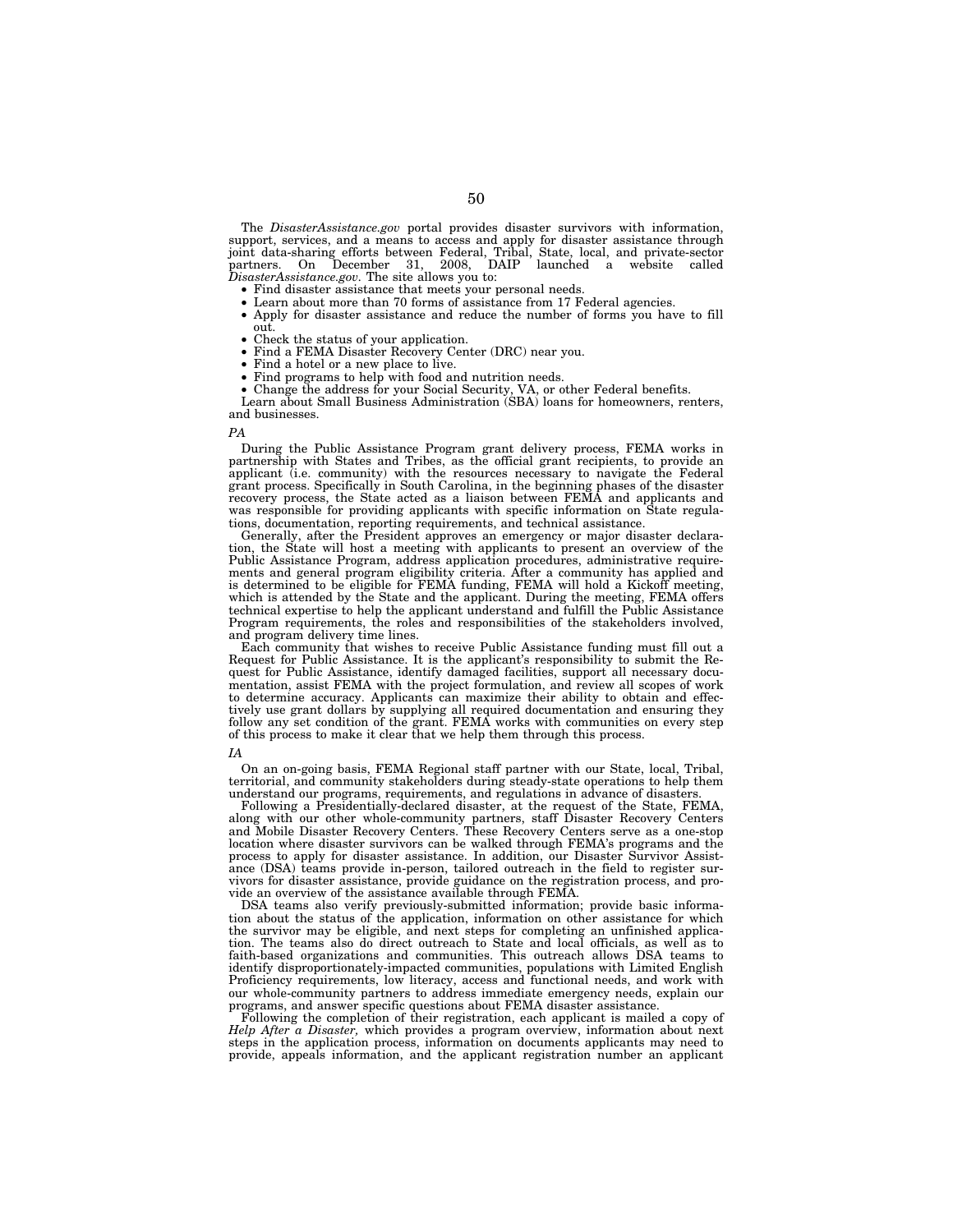should reference when contacting FEMA. The booklet also addresses Frequently Asked Questions about Individuals and Households Programs about assistance. Applicants may also contact the FEMA helpline to discuss their specific case and ask questions about the eligible uses of disaster assistance.

*Question 2a.* Administrator Fugate, GAO has questioned FEMA's ability to effectively respond to a catastrophic disaster. In the past, you talked about "catastrophic events that will overwhelm capabilities at all levels of the government... and challenge even the most scalable structures and systems.''

Please expand on those challenges and how you believe the Government can overcome those challenges.

*Question 2b.* While planning is important, the ability to execute the plan is more important. Can FEMA execute? Answer. FEMA and our partners have built robust processes and systems to im-

plement the concepts described in our plans. Our regional all-hazards, scenario, and location-specific plans are routinely executed in response to threats from potential incidents. For example, FEMA executed the draft of the Nuclear and Radiological Incident Annex to the Response and Recovery Federal Interagency Operational Plans (FIOPs) during the Southern Exposure and Marble Challenge exercises in 2015. The draft was used as the basis for the U.S. Government's Crisis Action Plan, drove resource allocation and priorities for the Federal Government, and created Unity of Effort between the local, State, Federal, and private-sector response and recovery entities. FEMA has also executed the plan for a Nuclear Power Plant Acci-dent with the Nuclear Regulatory Commission, Department of Energy, Environmental Protection Agency, and the Department of Defense alongside the State of South Carolina during the Southern Exposure exercise.

In the past year, we have executed plans for both Guam and Hawaii in response to tropical cyclones. These plans were developed and executed in partnership not<br>just with the Federal Interagency Working Group, but with the impacted State and<br>territory. As Hurricane Joaquin moved up the East Coast this agers across the Atlantic seaboard adapted our Regional Hurricane Annexes and used planning factors and decision support tools built around those plans to forecast and deploy resources ahead of a storm that could have impacted any State on the Atlantic Coast.

During major exercises, FEMA has executed plans for a Southern California Earthquake in partnership with local governments and the State of California. FEMA has also executed the plan for a Nuclear Power Plant Accident with the Nuclear Regulatory Commission, Department of Energy, Environmental Protection<br>Agency, and Department of Defense (DoD) alongside the State of South Carolina.<br>FEMA has built a robust process for the development of meaningful a

plans, by incorporating lessons learned from exercises and real-world events into the development and update of our plans. We continue to focus on the rapid and adaptable execution of these plans. For example, we are currently building decision support models based on common planning factors to drive rapid decision making and resource deployment. The agency is partnering with DoD to capture data that is required for movement coordination of known resources to facilitate their multi-modal transport by any carrier and streamlining our process for displaying and executing tasks during an incident.

*Question 3.* The Post Katrina Emergency Management Reform Act (PKEMRA) included provisions to ensure that small, local businesses are included in the response and recovery processes. According to GAO, FEMA's progress in implementing PKEMRA's mandates regarding noncompetitive contracts and local business contracting is mixed. What is FEMA doing to improve guidance for contract officers so that PKEMRA's mandates can be better implemented?

Answer. The Federal Emergency Management Agency (FEMA) trains all of its contracting officers through an annual Disaster Contracting webinar, which covers the PKEMRA mandate of including local businesses in the response and recovery processes. The webinar includes items such as the requirement to use local vendors during disasters, the need to document the use of a non-local vendor solution, and the process for transitioning work from a non-local vendor to a local vendor or documenting why the transition did not occur. Also, FEMA is in the process of revising its Emergency and Contingency Contracting Desk Guide to further address this requirement. These resources are made available through the FEMA SharePoint Site. In addition, we recently revised the Disaster Contracting course content to expand on this requirement. This course is offered to all contracting officers, but is mandatory for those having Incident Management (IM) titles. Finally, as part of FEMA's Qualification System (FQS), FEMA has established a specific IM title within its Acquisition Cadre, called Acquisition Business Specialists. These trained individuals are responsible for assisting contracting officers by conducting outreach to local ven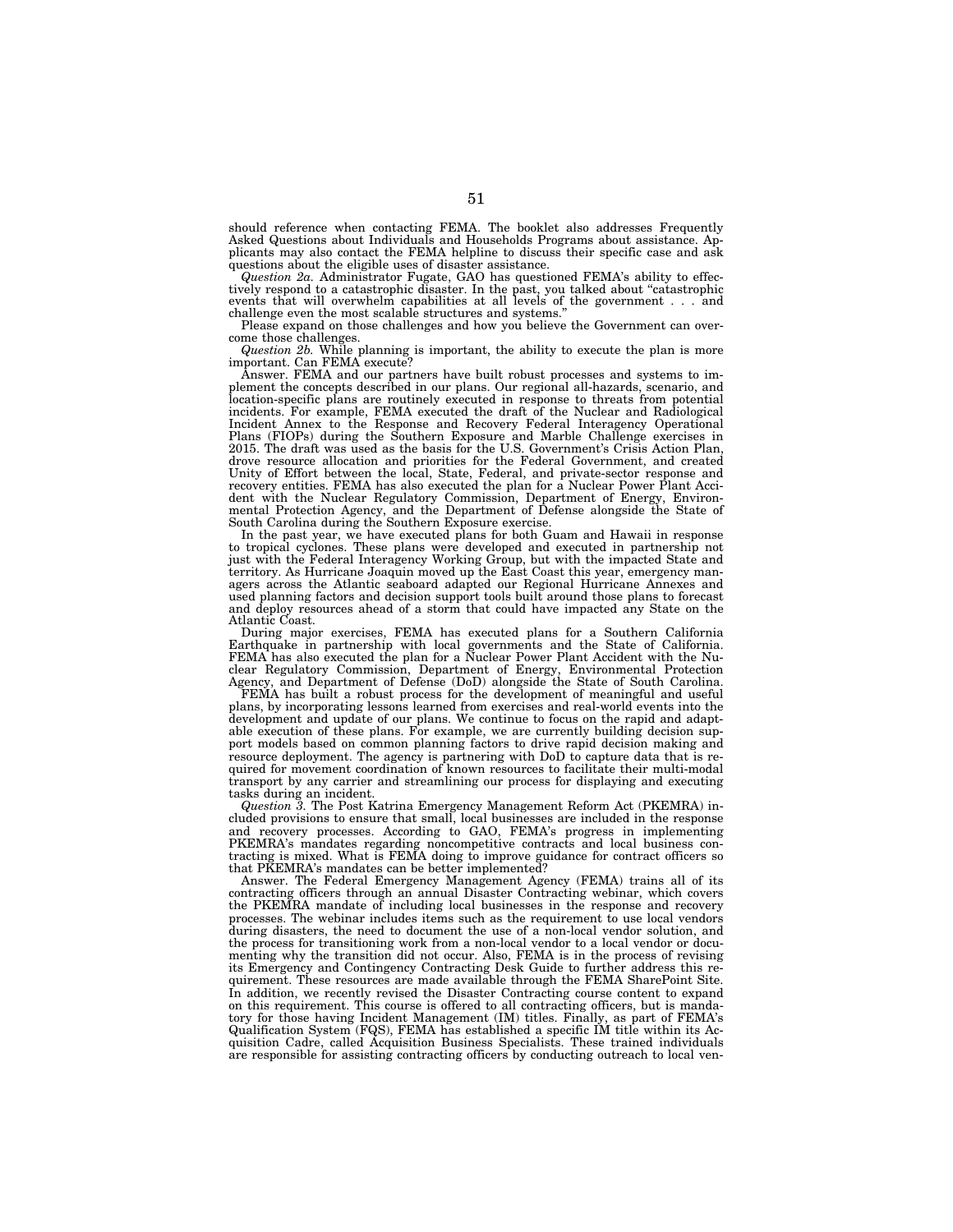dors, determining local vendor capabilities, educating vendors on requirements and opportunities for doing business with FEMA and/or the Federal Government. Having this critical function as part of the FQS IM organizational structure improves the contracting officer's ability to increase competition and acquire goods and services from local businesses.

*Question 4.* Administrator Fugate, FEMA is a very different organization than it was 8 years ago. How is FEMA preparing now to ensure that the improvements you have initiated are continued after your tenure?

Answer. The agency has matured over the past 8 years, fully embracing our mission statement ''to support our citizens and first responders to ensure that as a nation we work together to build, sustain, and improve our capability to prepare for, protect against, respond to, recover from and mitigate all hazards.''

The first Strategic Plan under my tenure moved the agency in a new direction and promoted a whole-community inclusive approach to emergency management, acknowledging the important roles played by a wide range of community partners, and<br>allowing for a more flexible and agile FEMA. The 2014–2018 FEMA Strategic Plan<br>builds on that progress, and institutionalized the whole comm position FEMA and its partners to improve outcomes for disaster survivors and en-hance the Nation's preparedness for and resilience to future disasters.

The Strategic Plan highlights five priorities that help to ensure the improvements initiated in my tenure continue throughout the agency. These priorities include:

1. Be survivor-centric in mission and program delivery

2. Become an expeditionary organization

3. Posture and build capability for catastrophic disasters

4. Enable disaster risk reduction Nationally

5. Strengthen FEMA's organizational foundation.

Be survivor-centric in mission and program delivery: FEMA must recognize and adapt to the needs of the people we serve. Hurricane Sandy highlighted that a number of FEMA's programs and processes were designed for ease of administration rather than making survivors' experience as easy as possible. Individuals and communities face overwhelming challenges in the aftermath of a disaster, and they should not need an instruction manual to access and navigate FEMA programs. Our culture is changing to improve the ways that we anticipate and adapt to survivors' needs, maximizing the speed, efficiency, and ease of use of our programs and services for individuals and communities.

Become an expeditionary organization: We have worked tirelessly to transform the total FEMA workforce into a more professional and deployable organization.<br>Under the theme, "every employee is an emergency manager," FEMA is harnessing<br>the dedication and expertise of every employee. Through the devel FEMA Qualification System, FEMA gives employees the opportunity to demonstrate and document their knowledge and skills in specific incident management positions. The qualification system standardizes the qualifications for positions across the agency so that an employee who is qualified to perform in a given disaster position in one FEMA region will be prepared to perform in the same position in another region. This maturation of our workforce has transformed the agency to ensure that all employees, from our full-time employees to Reservists, are trained and qualified emergency managers, making us more expeditionary.

Posture and build capability for catastrophic disasters: The greatest challenge in emergency management lies in preparing for a catastrophic disaster during which the impacts are so severe that existing plans, coordination structures, communications, and capabilities are insufficient and depleted quickly. To be successful, FEMA has a culture that works to unshackle ingenuity to devise novel solutions. FEMA cannot plan only for events we are capable of responding to; we must plan for catastrophic events that will overwhelm capabilities at all levels and challenge even the most scalable structures and systems. Although we have made progress in improving upon our capabilities, we must constantly enhance preparedness, test systems, and exercise capabilities so we can support the whole community following a catastrophic event—and this must continue after my tenure. Our systems and capabilities must be designed so that those executing the mission can do so wherever needed, including in austere conditions. The agency recognizes that any Governmentcentric response to a catastrophic incident will fail, so we're continuing to work with local, State, Tribal, and territorial leaders to engage the whole community and to harness and enhance the capabilities of communities and citizens.

Enable disaster risk reduction Nationally: FEMA has taken significant steps to improve and increase disaster risk reduction throughout the Nation. The FEMA-led interagency Mitigation Leadership Group (MitFLG) developed a Federal Flood Risk Management Standard (FFRMS) to ensure Federally-funded projects are built to account for accurate flood risk. In addition, the agency promotes increased risk-in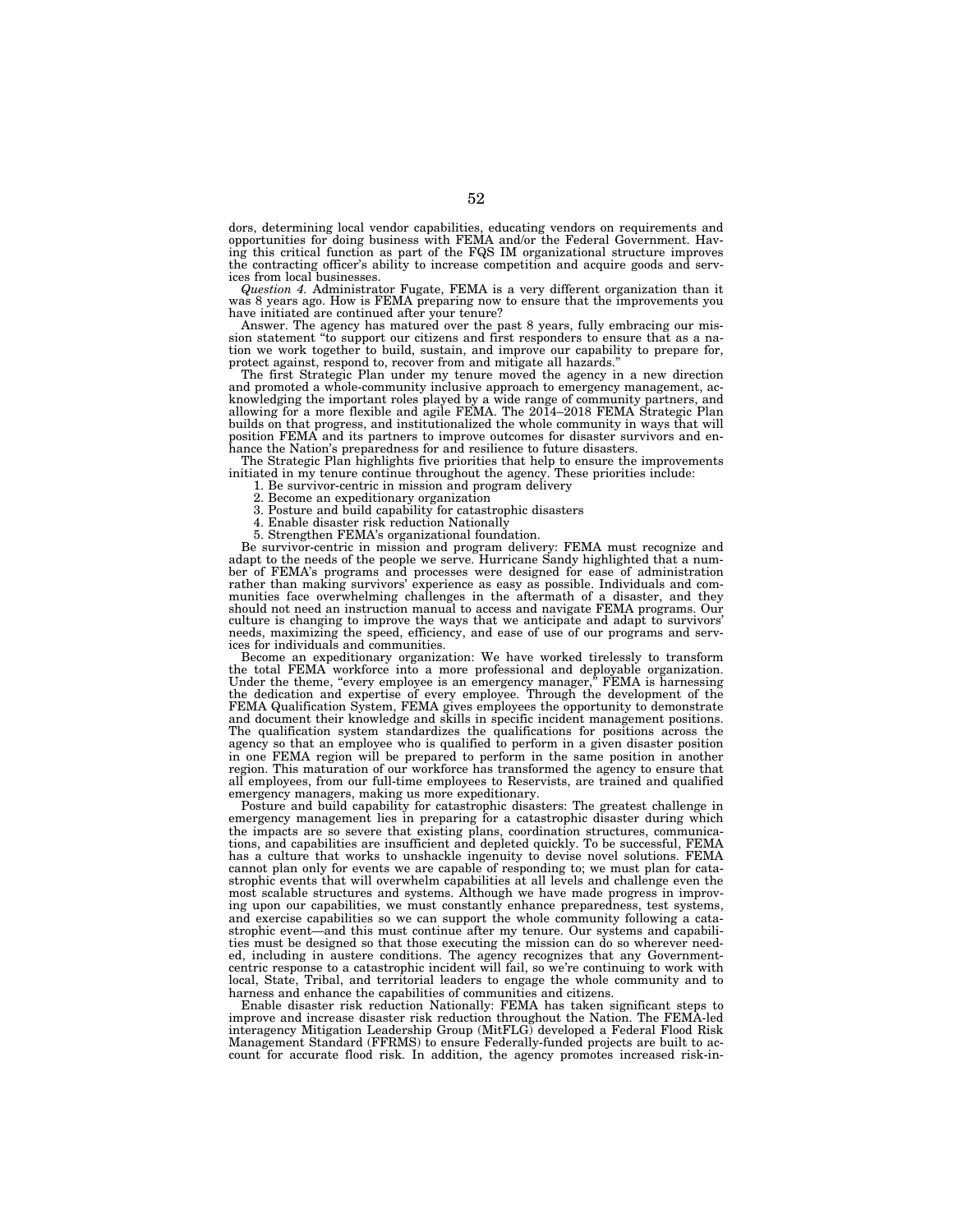formed action at all levels of society. FEMA will continue working with whole-community partners to identify and address gaps in risk management understanding and actions across the Nation—targeting both technical and non-technical audiences and meeting the diverse risk information needs of the public and private sectors (e.g., homeowners, engineers, developers, insurers, urban planners, and emergency managers). The agency has pushed the Nation forward on disaster risk reduction, but much work remains to ensure our Nation is truly resilient.

Strengthen FEMA's organizational foundation: FEMA has advanced in its governance processes to ensure that our organization supports FEMA's mission. The agency established the Human Capital Governance Board and renewed the Information Technology Governance Board to move forward on these critical areas. FEMA has also invested in improving its linkages among planning, programming, budgeting and execution to ensure strategy-driven resource decisions are conducted across the agency. Overall, this has improved our internal processes and will help ensure that the improvements are institutionalized as we continue to mature our organization.

The agency looks significantly different than 8 years ago, and the transformation to be survivor-centric and expeditionary while focused on preparing for catastrophic disasters and reducing disaster risk has been institutionalized across the organization.

*Question 5.* The Individual and Households Programs has experienced notable challenges with respect to improper payments, due at least in part to workforce training deficiencies. How is FEMA training its new CORPS members and other dis-aster workforce employees to reduce the risk of improper disaster payments, and ultimately future recoupment proceedings?

Answer. Robust and thorough training for new and existing staff members is a priority for the Individual Assistance (IA) program and Individuals and Households Program (IHP). To provide the technical and professional training necessary for FEMA agents to administer the IHP, the following programs are in place: • *New Hire Training*.—Each new agent receives 12+ weeks of training in IHP, in-

- cluding aspects of the program such as registration intake; helpline inquiry and assistance; and manual processing procedures. At the end of the initial training program, supervisors provide on-going coaching and mentoring to agents as
- they interact with survivors and process their cases.<br>
 Refresher Training.—Agents attend refresher classes to review the highlights of their initial IHP training, as well as to ensure that any updates in policy/processin specific guidance is implemented.<br>*Quality Reviews*.—In order to maintain accuracy of skills and knowledge, the
- IHP Quality Control department regularly reviews case files and highlights subject matter or processes that are problematic for agents. Using these reviews, custom refresher training and reviews are developed for agents in order to emphasize key points and review essential processes.
- *Testing/Evaluation Process*.—The Training Section has implemented a pre- and post-test process for each IHP course, in order to measure the understanding of the agents and effectiveness of the training materials for the program. Updates/improvements to training materials can immediately be developed, should agent scores reflect a lack of understanding in relation to any of the processing procedures.
- *Specialized Processing Unit*.—In order to minimize the opportunity for improper payments, IA and IHP recently implemented a specialized processing unit that will isolate agents processing those parts of the IHP that are most technically challenging. This Specialized Processing Unit was recently launched after completion of a dedicated 4-day training program for agents that reviewed and tested proficiency in the processing of Continuous Temporary Housing Assistance (CTHA), an element of the program with a high degree of processing complexity. Additional specialized training programs will be developed based on on-going monitoring of quality control reports and supervisor evaluations of agents.

In addition, since 2005, FEMA has added controls to the assistance delivery system that safeguard against waste, fraud, and abuse and significantly reduce the percentage of improper payments.

*Question 6a.* The results of the 2015 DHS Federal Employee Viewpoint Survey once gain spotlight the issue of low morale at the Department.

Given the expense of hiring and training new employees—both full time and the disaster workforce—and the loss of institutional knowledge when you lose an existing employee, how is low morale affecting FEMA's ability to retain employees across your entire workforce?

*Question 6b.* How is FEMA addressing retention issues?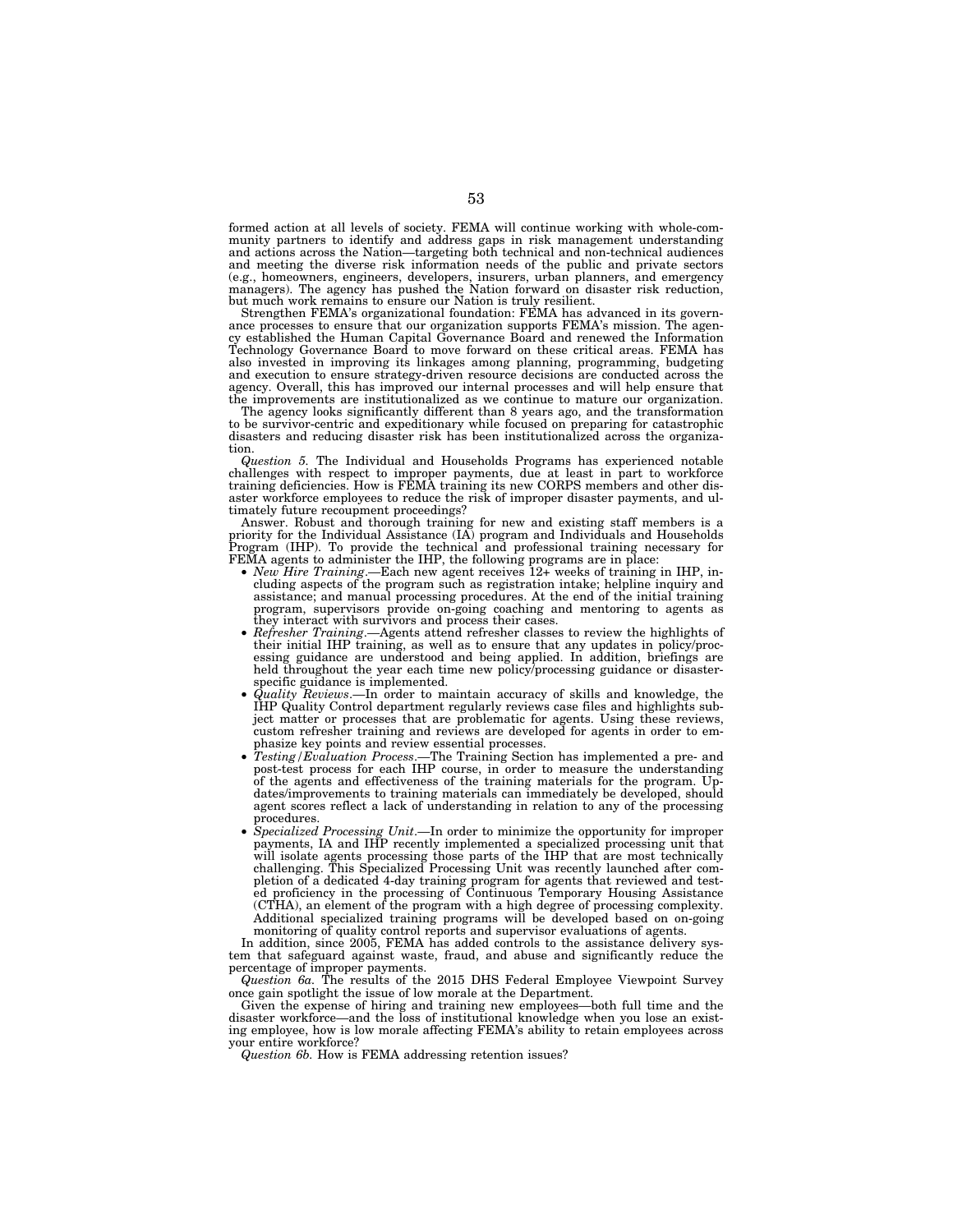Answer. Improving employee engagement and retaining high-quality employees is a priority for FEMA. Based on the Federal Employee Viewpoint Survey you referenced, FEMA recently commenced a series of studies and programs designed to identify and address the root causes of employee concerns.

FEMA's historical trends in this survey identified potential areas where FEMA could increase employee engagement and satisfaction. FEMA leadership opted to focus on three critical areas for possible improvement: Effective leadership, employee development, and performance-based rewards and advancement.

FEMA organized a series of employee focus groups to identify the root causes of negative employee perceptions. After analyzing the identified root causes of the problem, FEMA launched a series of initiatives to improve engagement and retention. FEMA began a new workforce management initiative to improve the process for completing personnel actions and increase communications between employees and supervisors. Deputy Administrator Joseph Nimmich created the ''Ask Us!'' pro-gram to provide a two-way communications tool between senior leaders and employees. This Q&A session during SES meetings allows employees of all levels to ask questions directly to leadership.

In addition to the formal performance management system, employees are allowed to informally recognize contributions of their colleagues through the "You Rock!" program. Additional focus and training will be placed on the leadership and commu-nication skills of first- and second-level supervisors to better enable them to relay individual and organizational performance goals and metrics.

*Question 7a.* FEMA has acknowledged certain challenges with respect to staffing,

particularly with respect to the disaster workforce. Have disaster workforce shortages affected FEMA's ability to respond to any recent disasters, such as the South Carolina floods?

*Question 7b.* In the event the staffing levels become an issue, what plans does FEMA have in place to ensure that FEMA can meet its mission?

Answer. Current staffing shortfalls have not impacted FEMA's ability to respond to any recent disasters. At present, over 2,500 FEMA employees are supporting 22 active disasters, and the agency continues to deploy its Reservist workforce, FEMA Corps members, and full-time employees to meet the needs of communities in a timely and effective manner.

Disaster workforce staffing in South Carolina did, however, reveal improvements needed for select cadres in the recruitment and retention of our intermittent Reservist workforce. FEMA is working to refine its hiring and training plans for all cadres for the next fiscal year to ensure it maintains a high level of readiness for a variety of events and scenarios. Building and retaining a professional, trained, and experi-enced surge workforce, is critical to the agency's ability to conduct its response, recovery, and mitigation missions, and we must strive to dedicate additional resources to this effort.

As articulated in FEMA Strategic Priority 2.2, FEMA continues to improve its Reservist program and its ''Every Employee is an Emergency Manager'' policy by maximizing the contributions of the agency's full-time staff to disaster operations. In the last few weeks, the Office of Response and Recovery assigned over 500 full-time employees from across the agency's Incident Management titles within the Individual Assistance and Disaster Survivor Assistance Cadres. These employees augment the agency's current capability to provide critical support to survivors directly impacted by disasters, ensuring they have access to the full range of FEMA programs from their homes and communities. FEMA is also working with DHS HQ to grow the size of its Surge Capacity Force and develop a more flexible concept of operations for the program. Finally, the agency continues to improve its planning efforts for disasters by developing time-phased force packages to ensure the right personnel arrive at the right time to meet the needs of survivors.

*Question 8a.* In an effort to improve how FEMA responds to and assists in disaster recovery, the agency is currently undergoing an IT modernization process, including updating the procurement policies. FEMA has completed a security and resiliency review in 2014, but it's yet to be released.

What is the status on the security and resiliency review?

Answer. FEMA's 2014 IT Resiliency and Security Review was conducted between January and September 2014 and covered all 10 Regions, all HQ Programs, and offices. Should a detailed brief be required, FEMA can host a SECRET Classified briefing regarding the resiliency outcomes.

*Question 8b.* How does the report's release impact the agency's progress moving forward with IT modernization?

Answer. The IT Resiliency and Security Review set the baseline for a stabilized state of IT mission support, and re-emphasized the need for a more optimized state as defined in an ''actionable'' Target Architecture. The inventory and sequencing of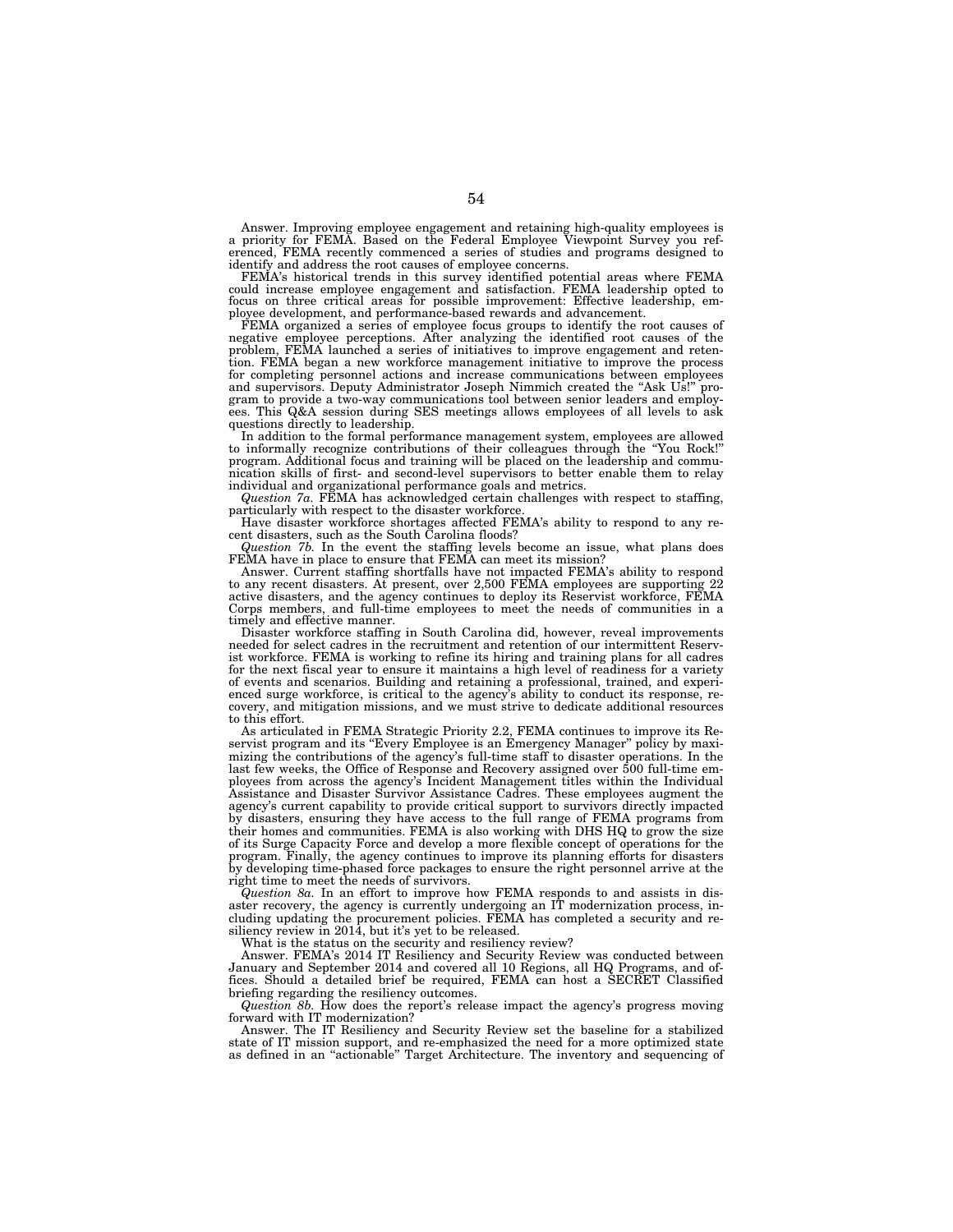investments/initiatives in the initial version of the FEMA IT Modernization Plan is based partially on the collection and ''road-mapping'' of initiatives that were identified from the Review. The aggregation and prioritization of recommendations from the 2014 Resiliency Review resulted in the initiatives that comprise the first year of FEMA's IT Modernization, Fiscal Year 2016.

The Cyber Security and IT Resiliency Review Teams heard the same issues from each Region and Program regarding needs for improvement. Every in-briefing interview with the Regional Administrators and Program Directors cited many of the same needs, requirements, and recommendations. Final Cyber Security and IT Resiliency Reports were provided at the conclusion at each visit and captured themes for each Region and Program. The Regional and Program Office reviews yielded a substantial number of recommendations for improving FEMA's use of IT and enhancing cybersecurity. Making FEMA resilient and secure requires both cybersecurity improvements and better use of IT across the emergency management process. The team found many of the same issues across the agency, which include (but are not limited to) immature security planning, poor configuration management segregation of duties issues, and access control. Over 1,000 review items were consolidated into 7 imperatives to reform the current state of FEMA IT. Four of the imperatives address improvements in cybersecurity and IT management practices. Three imperatives highlight specific improvements in the application of technology to FEMA needs related to grants and financial systems, human resources management and collaboration. The 7 major imperatives are:

*1. Ensure a reliable & dependable FEMA in all events*.—FEMA must have a proactive IT Cyber Security posture that ensures that FEMA is 100% operational during all phases of the National preparedness cycle as well as the ''Last Agency Standing'' in a disaster, no matter how large or broad the effects are of that disaster.

*2. Create an IT environment that addresses both region and headquarters' needs*.—FEMA IT transformation will only be successful in reducing FEMA IT costs and risks if the remaining or new systems both fulfill HQ needs and facilitate regional operations and business processes without requiring workarounds. *3. Rebuild IT for Continuity of Operations*.—FEMA must rebuild, validate, and exercise IT capabilities needed to support devolution and continuity of operations plans.

*4. Replace obsolete IT with cost-effective and trustworthy solutions*.—FEMA's dependency on obsolete systems and their associated resource burden degrades its ability to execute its mission and invest in modernization and performance improvements.

*5. Integrate grants and financial management*.—FEMA grant and financial systems are incapable of providing end-to-end visibility and management capabilities required to minimize potential and serial disaster loss.

*6. Deploy a comprehensive Human Resource management information system*.— FEMA disaster management capabilities are negatively affected by human resources information systems data and transaction processing shortcomings.

*7. Employ a modern collaboration environment for FEMA and its partners*.—Although Regions operate under a unique set of environmental conditions, they all require modern approaches for collaboration, data sharing, and engagement with State, Tribal, territorial, and local partners.

The 2014 Cyber Security and IT Resiliency Review also stabilized FEMA's IT portfolio through a structured process of assessing each system's compliance with Security requirements, issuance of full or conditional Authorizations to Operate (ATOs) and identification of Plan of Actions and Milestones (POAMs) with supporting business cases to address security shortcomings. Systems with significant weaknesses, redundancies or obsolescence were shut down.

*Question 9.* With respect to FEMA's efforts to improve disaster aid verification, the agency agreed with GAO's recommendation and developed a Corrective Action Plan. Please provide any additional updates to those recommendations, and whether or not FEMA envisions continuing to adhere to the time line.

Answer. This response is in reference to the GAO–15–15 Internal Controls in FEMA's Individuals and Households Program (IHP).

*Recommendation 1: Collaborate with SSA to assess the cost and feasibility of checking used SSNs that were ineligible or belonged to likely deceased individuals, document the results of this assessment, and if determined to be cost-beneficial take steps to implement a partnership to use SSA data.* 

FEMA's Disaster Assistance Improvement Program (DAIP) has had discussions with representatives from Social Security Administration (SSA) regarding the possibility of conducting an assessment of recent disaster survivor registrations that were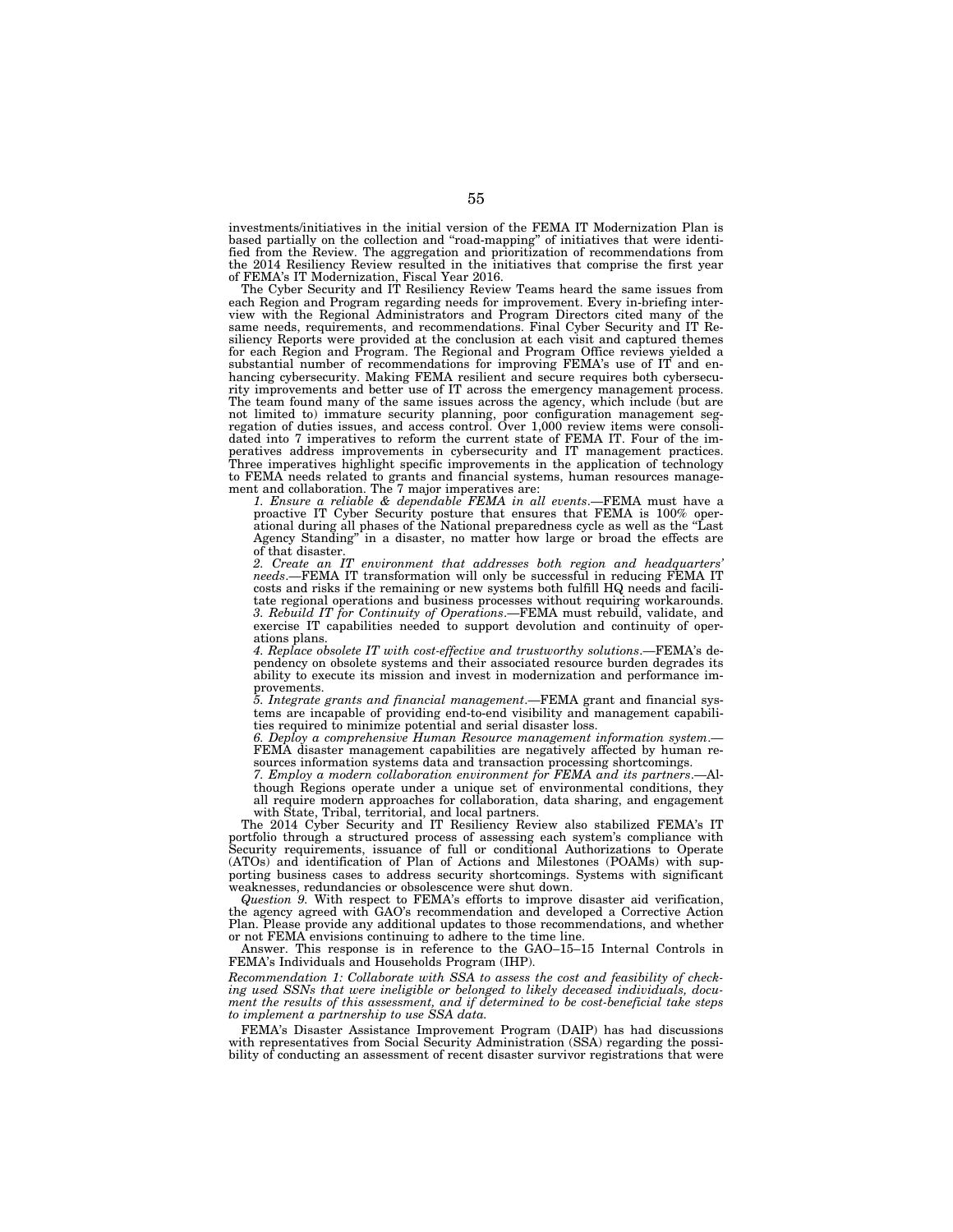filed with social security numbers (SSNs) that were ineligible or belonged to likely deceased individuals. DAIP engaged the SSA in May 2015, to begin planning the assessment process for the purpose of determining whether integrating SSA's Enumeration Verification System and death file data will provide additional checks and balances against potential fraud by disaster assistance applicants. One of the op-tions to address the intent of this recommendation, depending on the outcome of these discussions, may be to enter into a Computer Matching Agreement (CMA) with the SSA.

If the assessment determines that use of the SSA data would improve the FEMA data validation process to help reduce fraud, waste, and abuse, the resulting pro-posed sharing relationship between FEMA and SSA would fall under this requirement, and in this circumstance, would require development of a CMA. DAIP con-tinues to target December 31, 2015 for completion of this assessment and determination.

*Recommendation 2: Assess the cost and feasibility of addressing limitations in FEMA's control identifying duplicate information in applications in high-risk data fields—such as SSN, bank-account information, address, and phone number—that may currently allow individuals or households to improperly receive multiple payments, and if determined to be cost effective take steps to address the system design limitation.* 

FEMA's DAIP is evaluating the cost and feasibility of incorporating new controls in the registration intake process for identifying and flagging duplicate information in high-risk data fields for the purpose of reducing multiple payments to individuals or households. FEMA is on target to complete this analysis by December 31, 2015.

Outside the requirements of this recommendation, DAIP has begun to re-engineer the registration intake capability as part of its system modernization plan. Any new controls identified from the above analysis for the purpose of flagging potentially du-plicate records to reduce multiple payments will be incorporated into the re-engineering effort, which will result in a new system to be deployed in calendar year 2017.

*Recommendation 3: As part of updates to the legacy systems, redesign the compliance flag in the IHP system to clearly identify and document applicants' compliance with NFIP requirements at the time when assistance for flood-related damage was provided through IHP.* 

FEMA has worked with the developers to ensure that as additional checks are run during the life-cycle for a disaster survivor's application processing, the system will record changes so they are easily viewed and queried to show the appropriate status for each phase of the assistance process. FEMA has finalized requirements and obtained a cost estimate. A single Change Request (CR) database to add an audit table for the National Flood Insurance Reform Act (NFIRA) and National Flood Insurance Program (NFIP). This audit table will allow those with access rights to NEMIS data, including the U.S. Government Account-ability Office (GAO), to obtain all NFIRA/NFIP compliance for an applicant throughout the process, no matter how many times the compliance flag changes. NEMIS will still display the current compliance flag, but an audit table with compliance data will be available to the GAO and individuals with access rights to NEMIS. This CR was approved for the next NEMIS release, and FEMA provided its requirements to the developers. FEMA is on target to complete these changes to NEMIS by May 31, 2016. Interim milestones are included below. Everything remains on target.

| <b>Interim Milestones</b>                                                                                                                                               | <b>Estimated Completion Dates</b> |
|-------------------------------------------------------------------------------------------------------------------------------------------------------------------------|-----------------------------------|
| development contractor.                                                                                                                                                 |                                   |
| Requirements definition with development contractor<br>Information Technology (IT) Independent Verification 03/31/2016.<br>& Validation Testing & Deployment Approvals. | Completed.<br>$12/31/2015$ .      |
| Production Deployment (this change would coincide 05/31/2016.<br>with our large NEMIS release, scheduled between<br>March and May each year).                           |                                   |

*Recommendation 4: As part of its committee that is implementing enhanced datasharing between Public Assistance and Individual Assistance programs, establish data-reporting requirements for States, including specific fields needed and a stand-*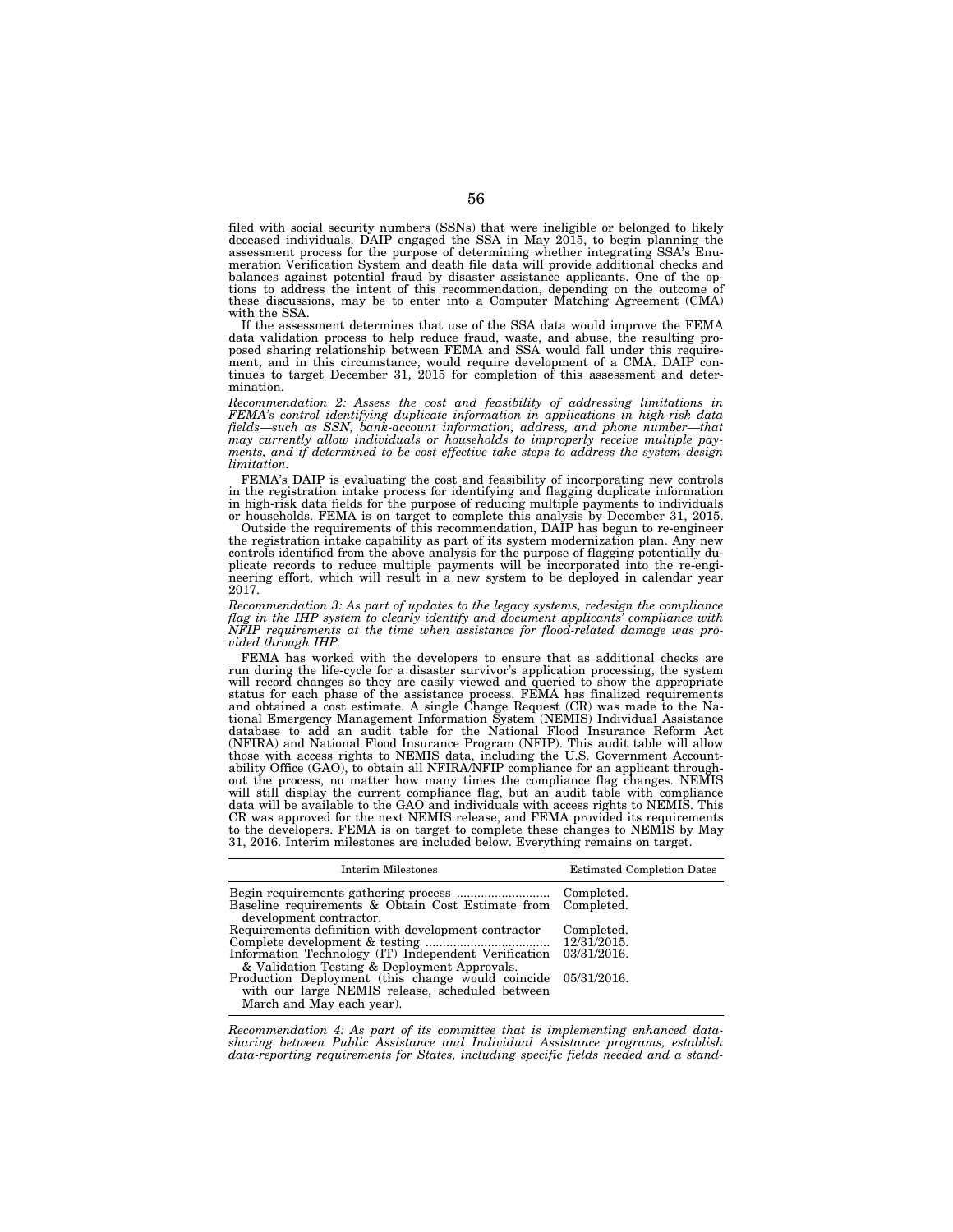*ard process for comparing information across programs, including IHP and STEP, to better position FEMA to evaluate such pilot programs and to help prevent potential duplicative payments.* 

On December 5, 2014, FEMA established an enterprise Data Governance Board co-chaired by FEMA's Deputy Administrator and the Chief Information Officer (CIO) to provide executive oversight of initiatives to enhance data sharing, including between Public Assistance and Individual Assistance. The Board is focused on devel-oping current and target data architectures, which will help to normalize data across programs, and improve the quality and accessibility of enterprise data. Data governance will allow for the comparison of information across programs, including the Individuals and Households Program (IHP) and Sheltering and Temporary Essential Power (STEP), to better position FEMA to evaluate such pilot programs and to help prevent potential duplicative payments.

As part of this effort, the Data Governance Board has set up a Data Stewardship program that creates positions such as Data Stewards who will be responsible for working with the program experts to standardize and clarify data fields across the agency. For example, FEMA identified that the term "state" could refer to a location, a program status, or an event. Various types of data have been grouped into ''Data Families'' to better organize the standardization process, such as location, finance, programs, authorities, incidents. The first step FEMA will take is to standardize the fields for location-based data.

Further, in accordance with the FEMA Strategic Plan, emphasizing Office of Management and Budget (OMB) guidance on requirements and business case development, the Office of the Chief Information Officer (OCIO) plans to implement a technical solution in partnership with FEMA's Public Assistance program and the Recovery Analytics Division. The technical solution is contained within the OCIO Enterprise Architecture and was approved by the aforementioned Data Governance Board as well as the Information Technology Governance Board (ITGB) in September 2015. The ITGB is an executive body that oversees agency-wide information technology investment and strategy and is also co-chaired by FEMA's Deputy Administrator and the CIO. The OCIO Enterprise Architecture will feature web services to provide data to FEMA's partners including State, local, and Tribal governments.

| Interim Milestones                                                                                                                                                                          | <b>Estimated Completion Dates</b> |
|---------------------------------------------------------------------------------------------------------------------------------------------------------------------------------------------|-----------------------------------|
| IT Governance approval of target infrastructure and Completed.<br>data domain of the FEMA enterprise architecture.                                                                          |                                   |
| DHS policy and technical solution resolution and ap-<br>proval for implementation of target design.                                                                                         | Completed.                        |
| Completion of logical design of infrastructure and data 12/31/15.<br>domains for implementation and completion of proof<br>of concept test with external partner using simu-<br>lated data. |                                   |
| FEMA Cyber Security assessment and approval of tar-<br>get infrastructure and data domain design.                                                                                           | 02/29/2016.                       |
| Completion of Data Center infrastructure and data do-<br>main enhancements in Development Environment.                                                                                      | 05/31/2016.                       |
| Completion of all testing of Data Center infrastructure<br>and data domain enhancements in Test Environ-<br>ment.                                                                           | 05/31/2016-09/30/2016.            |
| Deployment of target data sharing capability in Pro- 09/30/2016.<br>duction Environment.                                                                                                    |                                   |

*Recommendation 5: Evaluate options, including costs and feasibility, to identify an approach for verifying the accuracy of self-reported information FEMA receives on whether applicants have private homeowners insurance. Such options could include posting additional questions to applicants, sharing data with Federal agencies to identify Federally-backed mortgages, or developing a data-sharing approach with private insurance companies.* 

FEMA has evaluated options for posing additional questions to applicants and sharing data with Federal agencies to identify Federally-backed mortgages.

FEMA conducted an analysis that included re-evaluating opportunities to collect clarifying information on self-reported insurance at the time of registration. Auditors reviewed the 563 cases identified by the GAO as having received FEMA assistance for damage to a property that had a Federally-backed mortgage that required homeowners insurance (HOI).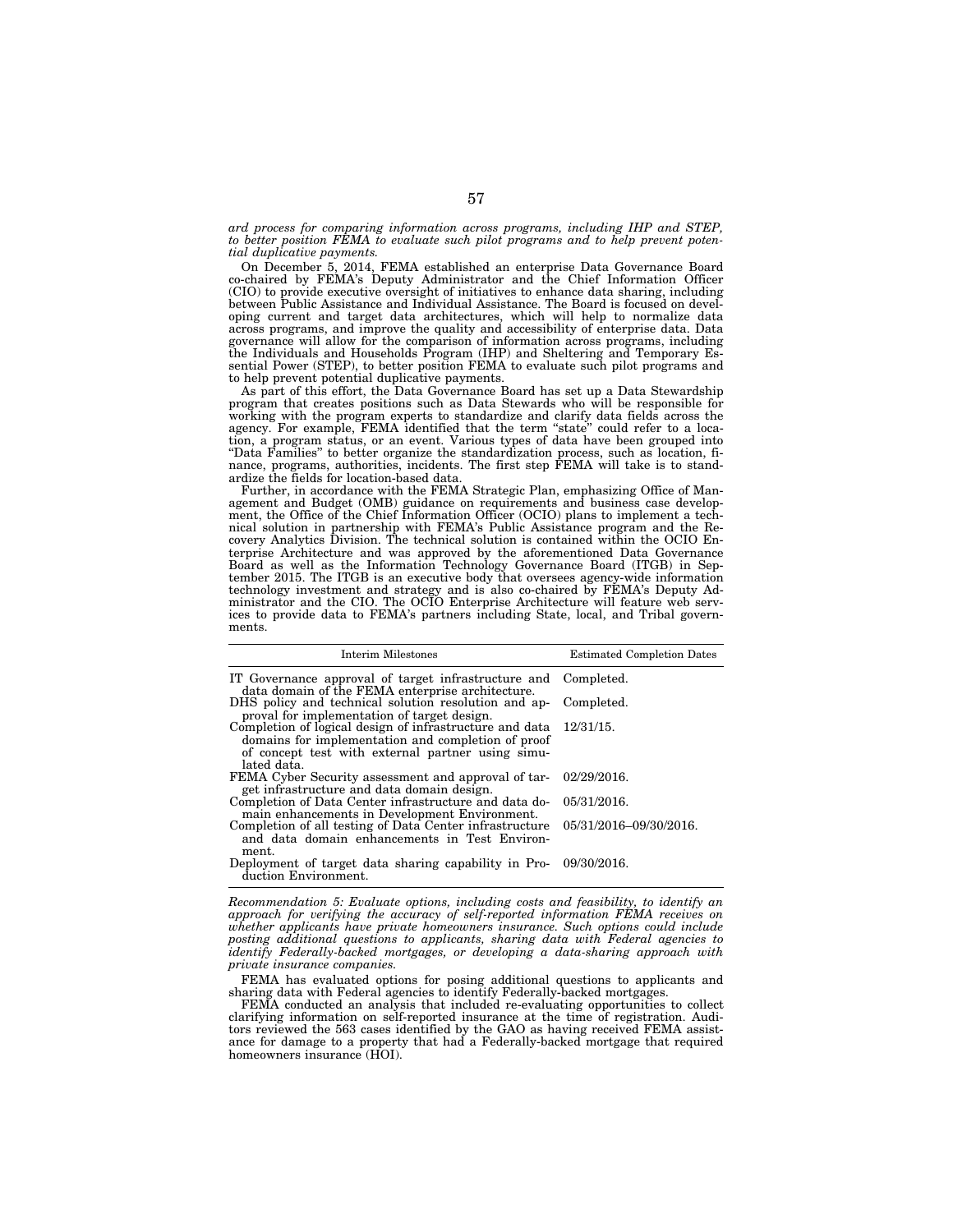Based on the case review, FEMA determined that it is cost beneficial to add a question at registration intake asking if a homeowner applicant has a mortgage. FEMA determined that 424 of the 563 cases with Federally-backed mortgages received \$794,122 in assistance for home repairs or personal property losses typically covered by HOI. Estimated costs for implementing a question at registration intake are approximately \$25,000. As the cost for adding a question is less than the amount of Federal assistance provided without such a question, it is cost-beneficial to add this question.

In addition, FEMA attempted to assess requirements for data sharing with Federal mortgage agencies and discussed the approach with Fannie Mae and Freddie Mac representatives. Based on the analysis, these entities maintain information regarding each mortgage's lender, but not insurance provider, coverage, or status. Therefore, FEMA would still need to request additional information from the applicant regarding insurance policy coverage as the potential data-sharing arrangement alone would not provide definitive information to avoid potential duplication with insurance benefits.

During registration intake, FEMA currently asks homeowners if they have insurance. FEMA plans to add a question during the next registration intake re-engineering effort (scheduled for release in calendar year 2017) that asks homeowners, ''Do you have a mortgage for the damaged residence?'' If the applicant reports having a mortgage but no insurance, FEMA will obtain additional information from the applicant prior to providing forms of assistance typically covered by insurance. Adding this new question will provide an additional control that improves the methodology to confirm the existence or absence of insurance. FEMA considers the risk of duplication of benefits mitigated, and on August 27, 2015, FEMA requested that the GAO close this recommendation.

*Question 10.* Challenges still remain with respect to certain core capabilities in the National Preparedness Report. How does FEMA plan to address the consistently lowest-ranked capabilities, particularly with respect to recovery capabilities and disaster housing?

Answer. The Federal Emergency Management Agency (FEMA) believes that States, territories, urban areas, and Tribes should determine their priorities for closing their capability gaps through the implementation of the National Preparedness System (NPS). The National Preparedness Goal (the Goal) defines the core capabilities necessary to prepare for the threats and hazards that pose the greatest risk to the security of the Nation, and it includes concrete, measurable objectives to manage that risk. The NPS is the instrument to build, sustain, and deliver the core capabilities in order to achieve the Goal. States, Tribes, territories, and urban areas should use the NPS to determine priorities for closing their capability gaps.

FEMA requires grantees to implement the NPS and tracks their progress in both fulfilling the components of the System and in closing capability gaps. As part of this requirement, States, territories, major urban areas, and Tribes receiving funds from the Homeland Security Grant Program or Tribal Homeland Security Grant Program, update Threat and Hazard Identification and Risk Assessments (THIRAs) annually and submit them to FEMA. Once a jurisdiction has determined their capability targets through the THIRA process, the jurisdiction assesses its current capability levels against those targets. States and territories submit these capability assessments annually through the State Preparedness Report (SPR). Taken together, the THIRA and the SPR identify capability needs and gaps. These products allow the Nation to look holistically across all capabilities and whole-community partners to gauge areas of strength and areas for improvement. FEMA requires States to use a set of tools, including the THIRA, SPR, and grant funding Investment Justifications that help States assess improvements in first-responder capabilities and Statewide preparedness. FEMA then uses the data from these assessments to drive the strategic direction of its planning, training, exercise support, and technical assistance programs to ensure they are helping communities build and sustain their capabilities.

FEMA has several guidance products and training programs devoted to increasing State, local, Tribal, and territorial understanding of developing and applying recovery core capabilities in a coordinated effort. The eight recovery core capabilities include planning; public information and warning; operational coordination; economic recovery; health and social services; housing; infrastructure systems; and natural and cultural resources. Two examples include, *The Effective Coordination of Recovery Resources for State, Tribal, Territorial and Local Incidents* published in January 2015 (available on FEMA.gov at *https://www.fema.gov/media-library/assets/ documents/101940*) and the E89 NDRF Regional Leadership Workshop are two examples.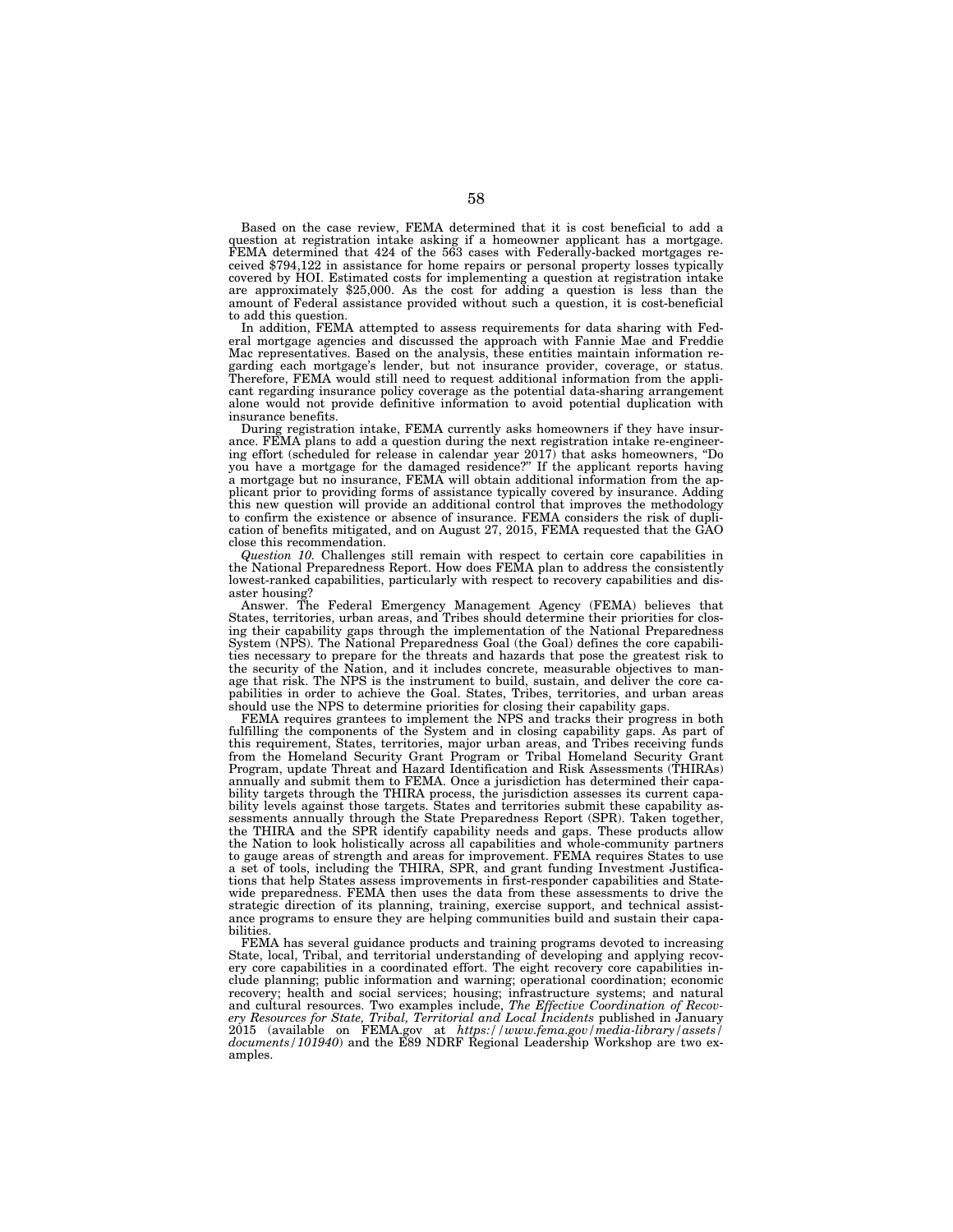The National Preparedness Report highlights that the area of housing lacks sufficiently-trained Federal personnel to assist in large-scale incidents. Furthermore, States and territories have insufficient training options that address housing processes and programs. Additional challenges continue to impede progress, including coordination of transitions in authority from response to long-term recovery; funding variability caused by supplemental disaster appropriations; timing of available housing options; and limited State resources to execute disaster-housing operations. The 2016 National Preparedness Report will explore whole-community actions currently underway to achieve progress in the core capabilities repeatedly identified as National areas for improvement.

The Federal Recovery Support Functions (RSFs) improve Federal planning and preparation in the 8 core capability functional areas. The 6 RSFs, including the Housing RSF led by the Department of Housing and Urban Development, have been planning, training, and exercising together since 2011. The Recovery Support Function Leadership Group (RSFLG) conducted its first core capability readiness assessment in 2015. This process provides an initial baseline on the full range of capabilities Federal departments and agencies have to support the State and local recovery efforts. Future development of Federal support capabilities will be easier to plan and monitor against the 2015 findings.

FEMA has taken steps to improve coordination and ensure that survivors affected by disasters return to safe, secure, and functional housing options as soon as possible following a declared disaster. Our efforts are focused on providing tools that support individual recovery; improving the disaster registration process; collaborating with our whole-community partners to ensure immediate mass care needs are addressed; reducing improper payments; addressing the needs of disproportionatelyimpacted communities; and better supporting State and local officials to identify the housing options that best meet needs, and streamlining disaster assistance delivery.

*Question 11a.* The data that State and local jurisdictions use to identify capability gaps for the THIRA and State Preparedness Report is also used to help close preparedness capability gaps.

Can FEMA use this data to determine whether grant investments either mitigate threats improve National preparedness?

*Question 11b.* Since grant investments must be linked to capability gaps or requirements, how does FEMA track how those gaps are being closed with appropriate grant investments?

Answer. FEMA uses the data from the THIRA and SPR process to determine whether proposed grant investments will build capabilities needed to close identified capability gaps. States and territories receiving HSGP grants are required to prioritize funding to address these gaps. Grant applicants submit an Investment Justification (IJ) that details the activities, in the form of projects, which the applicants will conduct during the 3-year period of performance. Applicants are required to align each project to one of the core capabilities in the National Preparedness Goal and identify the National Incident Management System typed-assets that support the capability. Applicants also identify if the investment will be used to sustain or build greater capacity within the capability.

To ensure that HSGP applicants are directing their investments to the appropriate capabilities and associated Planning, Organization, Equipment, Training, and Exercise resource elements, FEMA evaluates how well their IJs align to their most recent SPR.

The 2015 IJ–SPR alignment review indicated that 97 percent of applicant IJ projects were directed towards investments that increase capability for high-priority core capabilities with low capability levels.

The THIRA and SPR allow the Nation to look holistically across all capabilities and align grant investments to mitigate threats and improve National preparedness.

*Question 12.* FEMA stated in its most recent Strategic Goal that it seeks to reduce administrative costs associated with disasters by 5% by 2018. However, there is no formal guidance or hardline requirements detailing how this goal should be achieved. What progress has FEMA had in developing a plan to track and monitor administrative costs associated with disasters?

Answer. The plan is in the final stages of the agency's concurrence process. The agency expects to send the plan to the GAO no later than December 4.

*Question 13a.* Earlier this year, the National Advisory Council recommended that you appoint a technical expert to advise on the unique needs of children during a disaster. I understand FEMA concurred with that recommendation.

Please describe the activities this technical expert undertakes to help ensure the unique needs of children are incorporated in disaster plans.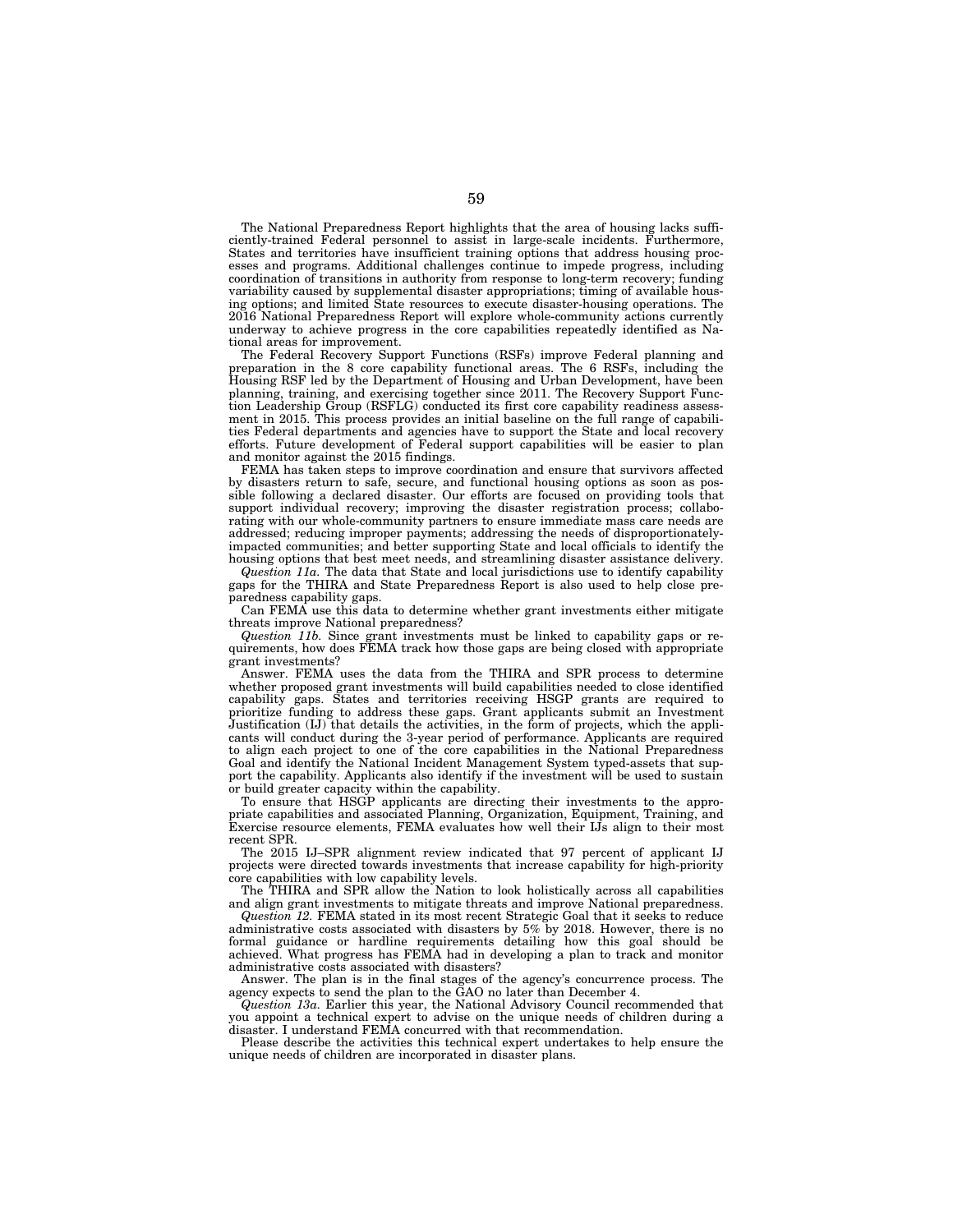*Question 13b.* To what extent does the technical expert coordinate activities with relevant interagency partners, such as the Department of Education and the Department of Health and Human Services?

Answer. FEMA concurred with the National Advisory Council recommendation. In July 2015, FEMA established the position of a National Advisor on Children and Disasters within the Office of External Affairs. This individual is responsible for leading the agency's efforts to ensure that children's disaster-related needs continue to be integrated and implemented into all disaster planning, preparedness, re-sponse, and recovery efforts initiated at the Federal level. In this role, the Children's Advisor works hand-in-hand with subject-matter experts throughout FEMA, and collaborates closely with Federal, State, local, Tribal, non-Governmental partners, and pediatric experts across the Nation.

The National Advisor on Children and Disasters previously worked in unison with the former National Commission on Children and Disasters (Commission), Depart-ment of Education, Department of Health and Human Services, Department of Justice, non-governmental organizations, and many other external partners and pedi-atric stakeholders to establish resources and tools within FEMA to address the Commission's recommendations, while supporting all external efforts wherever applicable.

One example depicting how the National Advisor ensures that children's disasterrelated needs are incorporated into disaster plans would be the Post Disaster Reunification of Children: A Nation-wide Approach, recently cited in Save the Children's 2015 Report Card. The development of this guidance was led by FEMA's former Child Coordinator (current National Advisor) and the National Center for Missing & Exploited Children, with participation from the Federal family; the States of Arizona, Louisiana, Missouri, New York, and Nevada; the American Red Cross, exter-nal stakeholders, and pediatric experts from across the Nation. Each of these National partners continue to work together in order to socialize elements of this document with their respective stakeholders.

FEMA's efforts continue to evolve, and we recognize the importance of implementing children's disaster-related needs into our program delivery and training. The coordination with our Federal and external partners and identification of crosscutting programs to support children in the affected communities and States throughout their short- and long-term recovery is vital to FEMA's program delivery<br>and the disaster services provided for children. This has proven to be incredibly evi-<br>dent, especially during disaster operations in Jopli lished resources and tools throughout agency, and to further integrate disaster serv-ices and resources to meet the needs of children in disasters throughout the Nation.

*Question 14.* GAO has reported that FEMA employees do not always highlight all of the grant options—like the Hazard Mitigation Grant Program—to potential grant recipients. What is FEMA doing to ensure that potential recipients have all of the information they need about grants they may be eligible for?

Answer. FEMA offers three Hazard Mitigation Assistance (HMA) programs to support States, Tribal governments, and local communities in implementing cost-effective, long-term hazard mitigation measures. The HMA programs are the Hazard Mitigation Grant Program, the Pre-Disaster Mitigation program, and the Flood Mitigation Assistance program.

FEMA continues to work with our State, territory, and Tribal partners through training and workshops to ensure that all mitigation grant programs and their corresponding policies, guidance, tools, and job aids are understood and available to all interested parties. In fiscal year 2015 FEMA provided:

- 47 training courses which consisted of over 680 Federal, State, and local officials on HMA programs and HMA tools.
- On-line HMA training for over 330 Federal, State, and local officials.
- Updated HMA Guidance with 23 associated job aids which further streamlines the HMA programs. The job aids provide detailed information on a number of program-related issues including Tribes as HMGP applicants, procurement and the HMGP declaration process. FEMA also issued several other job aids prior to the end of the fiscal year for Climate Resilient Mitigation Activities.
- 3 webinars regarding the updated HMA Guidance that includes all of FEMA's mitigation grant programs allowing over 600 Federal, State, and local officials to learn the changes to program guidance.
- Numerous emails to the 46,000 mitigation *www.govdelivery.com* subscribers concerning HMA grant program information including mitigation best practices,
- mitigation success stories and opportunities for grants. Direct technical assistance to States, territories, and Federally-recognized Tribes from FEMA Regional Office staff.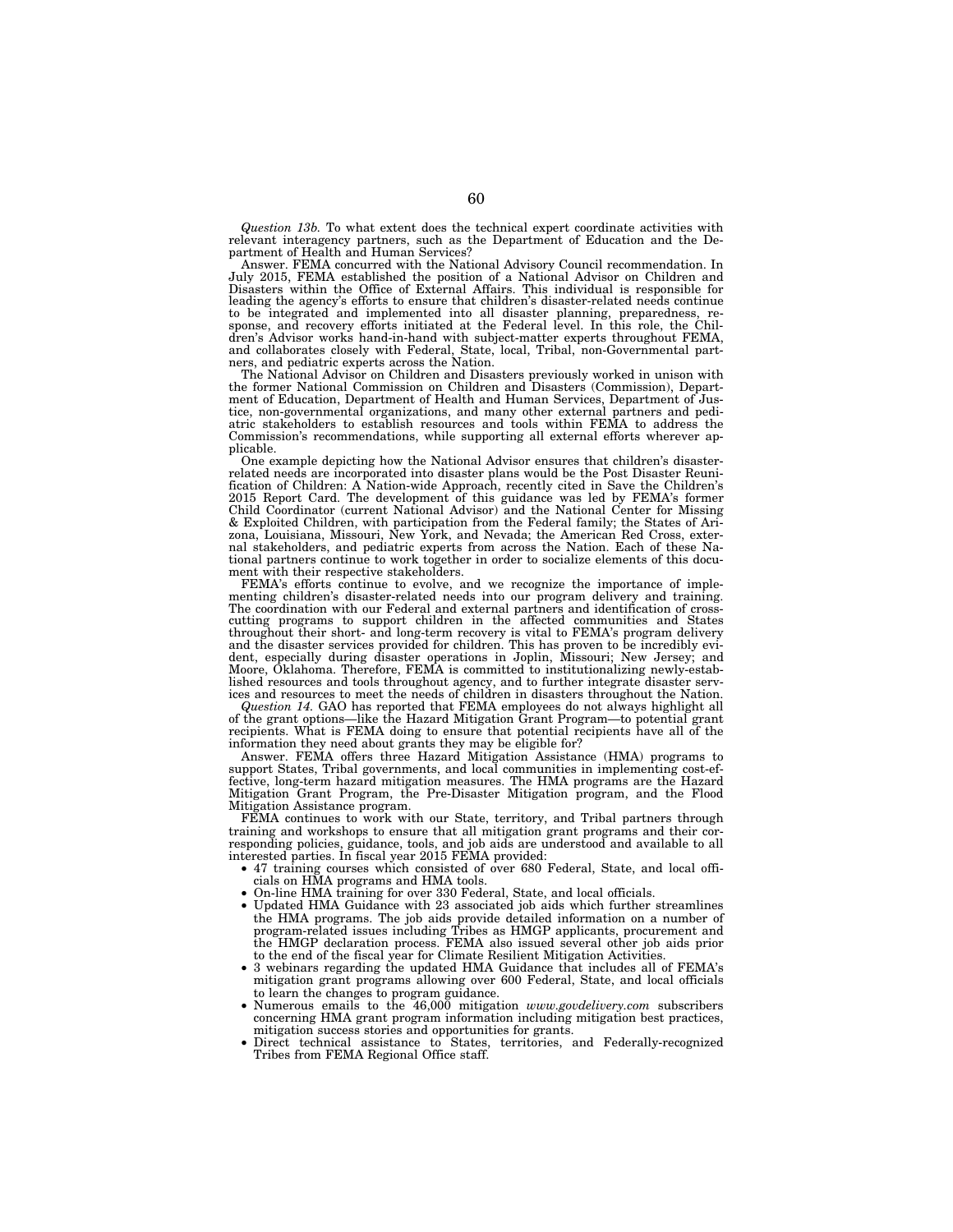- 2 cost-estimating webinars which allowed 60 Federal and State officials to learn
- An Updated HMA Program Digest which provides an easy to use reference for common HMA program terms.
- Detailed responses to questions for over 200 calls and 230 emails received on FEMA's benefit cost analysis helpline.
- Responses to over 850 emails and calls to the HMA helpline from State and local officials and private citizens requesting information on HMA programs. State Mitigation Program consultations (State mitigation plans) with States
- began in fiscal year 2015 to foster better coordination between State and FEMA staff concerning mitigation grants and mitigation planning.

### QUESTIONS FROM HONORABLE JAMES E. CLYBURN FOR W. CRAIG FUGATE

*Question 1.* Mr. Fugate, in your testimony, you mentioned that in the Individuals and Households Program, many individuals will only qualify for a FEMA grant if they do not qualify for an SBA loan. For those falling into that category, the process therefore requires three successive applications before aid is granted. Is there a way that upon individuals' first applications to FEMA, their ineligibility for a loan could be determined, and the grant processed upon the initial application?

As I mentioned, having to complete three different applications before receiving aid is a cumbersome process that many of my constituents are having trouble completing. Especially in rural areas, where many residents are still grappling with how to rebuild after the floods, this has been the greatest concern I have heard from my constituents and is a real hindrance to South Carolina's recovery from this disaster.

Answer. The Individuals and Households Program (IHP) consists of two components, Housing Assistance and Other Needs Assistance (ONA). Under IHP, an applicant does not have to first apply to SBA, before being determined eligible for housing assistance, which includes Home Repair, Rental Assistance and/or Temporary Lodging.

However, certain categories of ONA are what is known as ''SBA dependent'' or ''non-SBA dependent.'' Under section 408 of the Stafford Act, ONA includes medical, dental, funeral, childcare, personal property, and transportation assistance, and assistance for other expenses. Because applicants may be eligible to receive low-interest, long-term loans from SBA to help with personal property, transportation, and moving and storage assistance, these categories of assistance are known as SBA dependent and under 44 C.F.R. § 206.119, unless FEMA determines at registration that the individual or household will be unable to pass SBA's income test, the applicant must first apply to SBA for a loan before requesting assistance from FEMA. If approved, SBA loans eliminate the need for ONA grants and thus avoid the issue of duplication of benefits to applicants. If FEMA is able to determine at registration intake that an individual's income falls below SBA's threshold, they are immediately considered for any SBA-dependent ONA they've applied for. For the non-SBA dependent ONA categories of medical, dental, funeral, and child care assistance, the applicant is immediately processed for FEMA assistance.

*Question 2a.* Mr. Fugate, we have discussed my concerns with FEMA's deference to State policy decisions. While appropriate in many cases, I truly believe that by not doing independent analysis of significant policy decisions, FEMA, in some instances, is not providing the best results.

Under your authorizing statutes, does FEMA have the authority to make independent decisions in implementing relief programs if you judge it in the best interest of Federal policy? If so, have you ever used such authority on a particular decision?

*Question 2b.* Finally, when funds are provided through supplemental appropriations after the fact for disaster recovery, can FEMA and other agencies administering them make decisions independent of Governors on how relief programs are implemented and aid is distributed?

Answer. FEMA is not monolithic, but works in daily partnership with its Federal, State, local, and Tribal stakeholders per the requirements of the National Incident Management System and the National Preparedness System.

Yes, FEMA is charged with implementing the Stafford Act disaster relief programs authorized under a declaration, particularly the Individual Assistance (IA) Program, see 44 C.F.R. 206.110(c): ''FEMA shall determine the appropriate types of housing assistance to be provided . . . ", and the Public Assistance (PA) Program, See 44 C.F.R. 206.226(e): " $\ldots$  the Regional Administrator may require cost effective hazard mitigation measures not required by applicable standards.'' and (g): ''[t]he Regional Administrator may approve funding for and require restoration of a destroyed facility at a new location... ''. FEMA, through the Federal Coordi